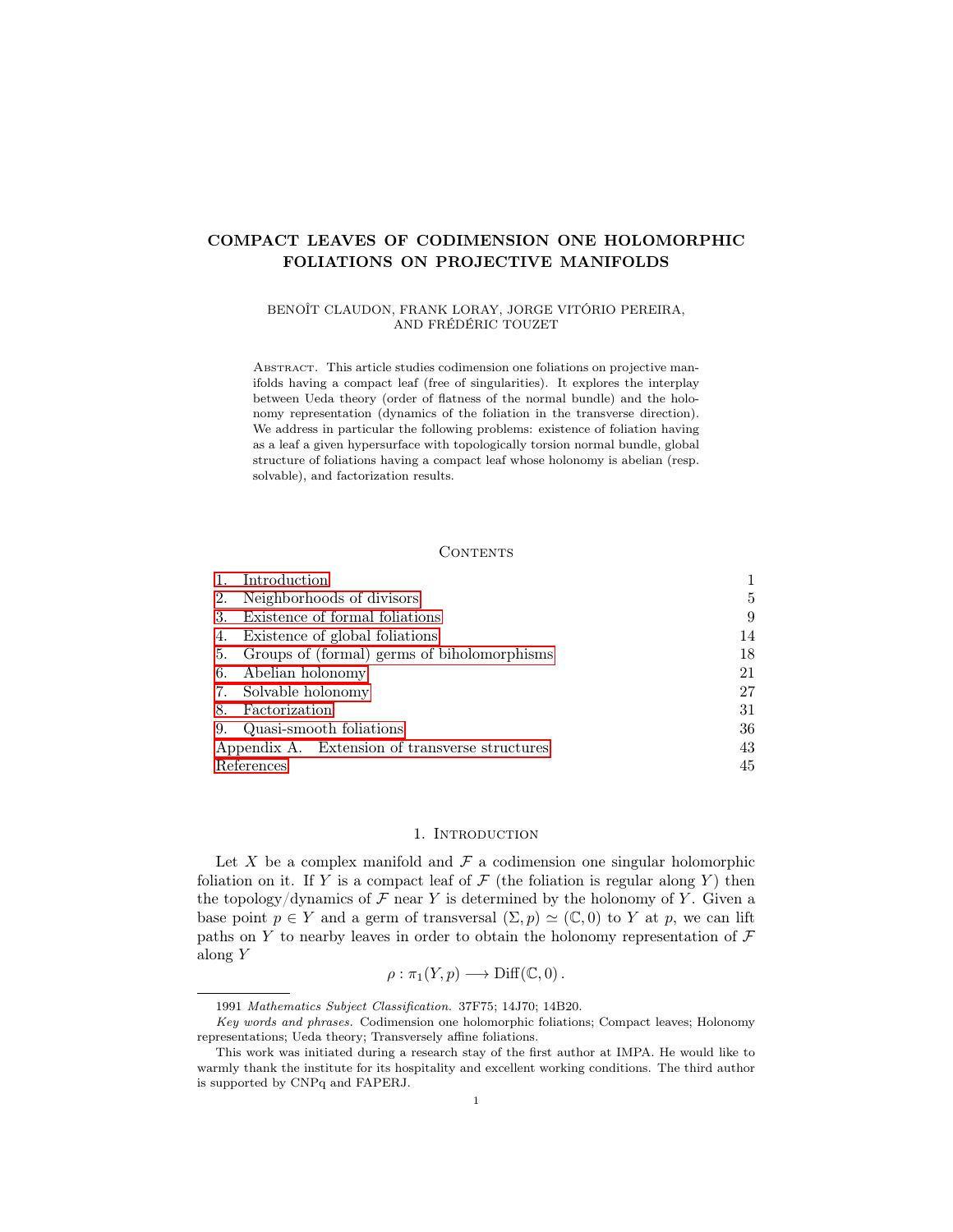The purpose of this article is to investigate which representations as above can occur as the holonomy representation of a compact leaf of a codimension one foliation on a compact Kähler manifold, and how they influence the geometry of the foliation F.

1.1. Previous results. To the best of our knowledge the first work to explicitly study compact leaves of foliations on compact manifolds is due to Sad [\[39\]](#page-46-0). One of his main results, [\[39,](#page-46-0) Theorem 1], is stated below.

<span id="page-1-0"></span>**Theorem 1.1.** Let  $C_0 \subset \mathbb{P}^2$  be a smooth curve of degree  $d \geq 3$  and P be a set of  $d^2$  very general points on  $C_0$ . If S is the blow-up of  $\mathbb{P}^2$  along P and C is the strict transform of  $C_0$  in S then C is not a compact leaf of any foliation on S.

This result answered negatively a question of Demailly, Peternell and Schneider [\[22,](#page-45-0) Example 2] about the existence of foliations having a compact leaf on the blow-up of  $\mathbb{P}^2$  along 9 very general points. Sad (loc. cit.) obtained other results for the blow-up of smooth cubics which were later subsumed by the following result of Brunella build upon the classification of foliations according to their Kodaira dimension, see [\[8,](#page-44-1) Chapter 9, Corollary 2].

**Theorem 1.2.** Let  $\mathcal F$  be a foliation on a projective surface S and suppose  $\mathcal F$  admits an elliptic curve  $E$  as a compact leaf. Then, either  $E$  is a (multiple) fiber of an elliptic fibration or, up to ramified coverings and birational maps, E is a section of a  $\mathbb{P}^1$ -bundle. In the former case, F is the elliptic fibration itself, or is turbulent with respect to it; and in the latter case,  $\mathcal F$  is a Riccati foliation.

Bott's partial connection induces a flat connection on the normal bundle of compact leaves of foliations. Hence, our subject is also closely related to the study of smooth divisors with numerically trivial normal bundle on projective or compact Kähler manifolds. Serre constructed examples of curves on ruled surfaces with trivial normal bundle, having Stein complement but without non constant regular (algebraic) function [\[24,](#page-45-1) Chapter VI, Example 3.2]. Precisely, given an elliptic curve C, consider the unique unsplit extension  $0 \to \mathcal{O}_C \to E \to \mathcal{O}_C \to 0$ ; on the total space  $X = \mathbb{P}(E)$ , the curve  $Y \simeq C$  defined by the embedding  $\mathcal{O}_C \to E$  provides us with such an example. Motivated by these examples, Hartshorne asked if the complement of a curve C on a projective surface S is Stein whenever  $C^2 \geq 0$  and  $S - C$  contains no complete curves [\[24,](#page-45-1) Chapter VI, Problem 3.4]. This question was answered negatively by Ogus, who exhibits examples of rational surfaces [\[36,](#page-45-2) Section 4] containing elliptic curves with numerically trivial normal bundle, without complete curves in its complement, and which are not Stein. Both Ogus and Serre examples carry global foliations smooth along the curves. A variation on Ogus example is presented as Example [4.5](#page-15-0) below.

Ueda carried on the study of smooth curves on surfaces with numerically trivial normal bundle, looking for obstructions to the existence of certain kind of foliations smooth along the curves. The Ueda type  $k \in \{1, 2, 3, ..., \infty\}$  of Y (utype(Y) for short) is, roughly speaking, defined by the first infinitesimal neighborhood of Y for which the flat unitary foliation of  $NY$  does not extend as a foliation with linearizable holonomy. See Section [2.1](#page-4-1) for a precise definition. There, we also review some of the results of Ueda and Neeman following [\[43\]](#page-46-1) and [\[35\]](#page-45-3).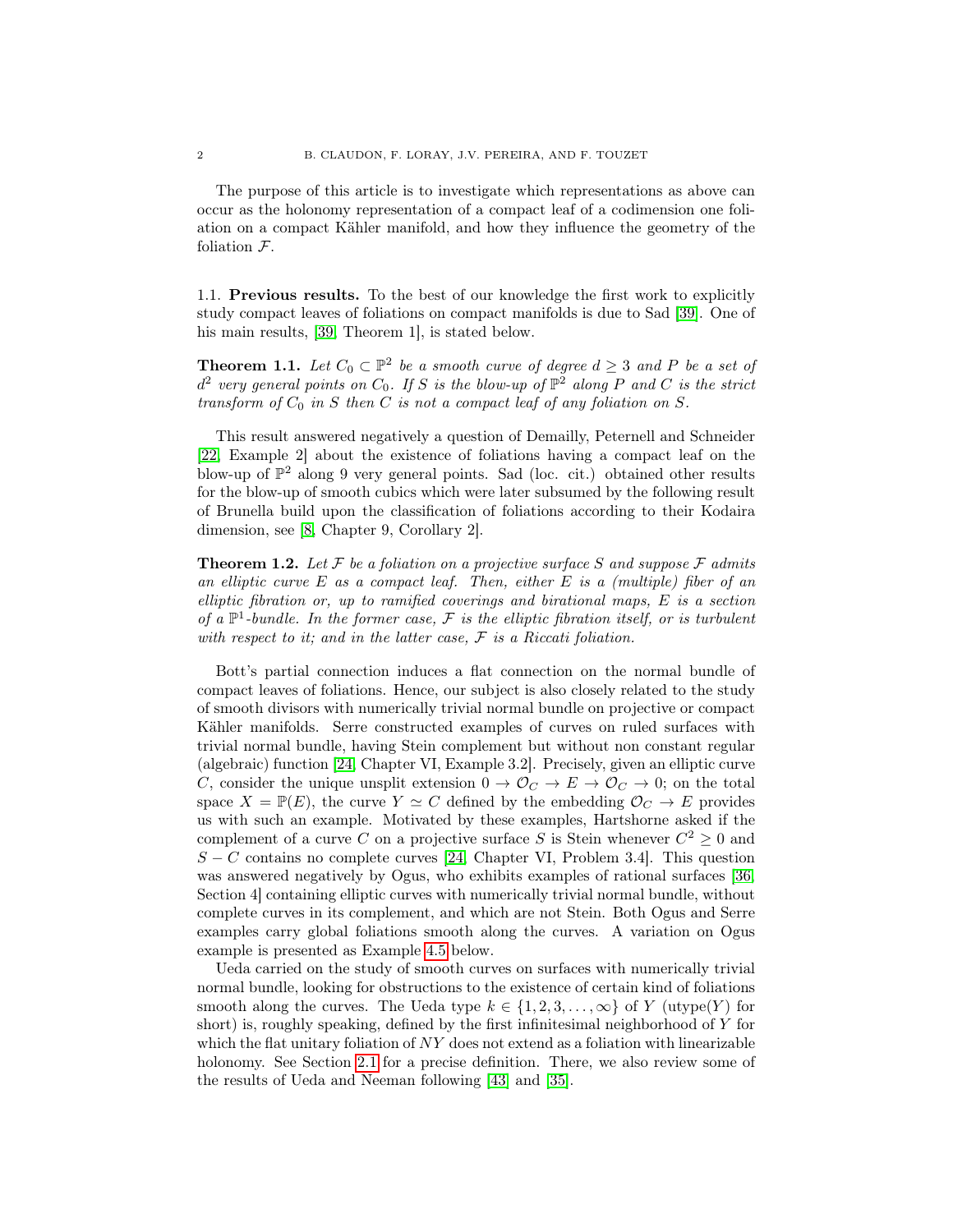1.2. Existence. Although most of our results deal with the global setting, where X is assumed to be projective or compact Kähler, we first prove the existence of a formal foliation in the semi-local setting.

<span id="page-2-3"></span>**Theorem A.** Let  $Y \subset X$  a smooth curve embedded in a germ of surface X such that  $Y^2 = 0$ . If one denotes by  $Y(\infty)$  the formal completion of X along Y, then Y is a leaf of a (formal) regular foliation  $\hat{\mathcal{F}}$  on  $Y(\infty)$ .

Turning to the global setting, our second result concerns the existence of foliations smooth along hypersurfaces with topologically torsion (or flat) normal bundle.

<span id="page-2-0"></span>**Theorem B.** Let X be a compact Kähler manifold and Y be a smooth hypersurface in  $X$  with normal bundle  $NY$ . Assume there exists an integer  $k$  and a flat linebundle  $\mathcal L$  on X such that  $\mathcal L_{|Y} = NY^{\otimes k}$ . If utype $(Y) \geq k$ , then there exists a rational 1-form  $\Omega$  with coefficients in  $\mathcal{L}^*$  and polar divisor equal to  $(k+1)Y$ . Moreover, if  $\nabla$ is the unitary flat connection on  $\mathcal{L}^*$ , then  $\nabla(\Omega) = 0$ , and  $\Omega$  defines a transversely affine foliation on  $X$  which admits  $Y$  as a compact leaf.

We refer to [\[19\]](#page-45-4) for the notion of transversely affine foliation.

When utype( $Y > k$ , where k is the analytical order of NY, this result is due to Neeman [\[35,](#page-45-3) Theorem 5.1, p. 109], where it is proved that  $Y$  fits into a fibration.

<span id="page-2-2"></span>**Theorem 1.3.** Let X be a compact Kähler manifold and Y be a smooth hypersurface in X with torsion normal bundle of order k. Assume that the Ueda type of Y satisfies utype(Y) > k, then utype(Y) =  $\infty$  and kY is a fiber of a fibration on X.

The reader interested in other fibration existence criteria may consult [\[21,](#page-45-5) [37,](#page-46-2) [41\]](#page-46-3). Remark that, when NY is analytically trivial, Theorem [B](#page-2-0) implies the existence of global foliations on  $X$  for which  $Y$  is a compact leaf. This fact is in contrast with Theorem [1.1.](#page-1-0) Sufficient and necessary conditions for the existence of a global foliation on compact Kähler manifold having a given compact leaf remain elusive. For instance, we are not aware of smooth hypersurfaces with torsion normal bundle and Ueda type strictly smaller than the order of the normal bundle which are not compact leaves. For more on this matter see the discussion at Section [4.4.](#page-16-0)

1.3. **Abelian holonomy.** For arbitrary representation  $\rho : \pi_1(Y, p) \longrightarrow \text{Diff}(\mathbb{C}, 0)$ there exists a complex manifold  $U$  containing  $Y$  as a hypersurface, and a foliation F on U leaving Y invariant and with holonomy representation along Y given by  $\rho$ , see [\[26\]](#page-45-6). If we start with an abelian representation  $\rho$ , it is well-known (see Section [5.4\)](#page-18-0) that there exists a formal meromorphic closed 1-form in  $Y(\infty)$ , the completion of U along Y, defining  $\mathcal{F}_{|Y(\infty)}$ . In many cases there do not exist (convergent) meromorphic closed 1-forms defining  $\mathcal F$  on  $U$ , even if we restrict  $U$ . Our third result says that, for codimension one foliations on projective manifolds, this can only happen when the holonomy is linearizable.

<span id="page-2-1"></span>**Theorem C.** Let X be a projective manifold and Y be a smooth hypersurface in X. Assume there exists a foliation  $\mathcal F$  on X admitting Y as a compact leaf. If the holonomy of  $\mathcal F$  along  $Y$  is abelian, then at least one of the following assertions holds true.

- (1) There exists a projective manifold Z and generically finite morphism  $\pi$ :  $Z \to X$  such that  $\pi^* \mathcal{F}$  is defined by a closed rational 1-form.
- (2) The holonomy of  $\mathcal F$  along Y is formally linearizable, NY has infinite order and utype $(Y) = \infty$ .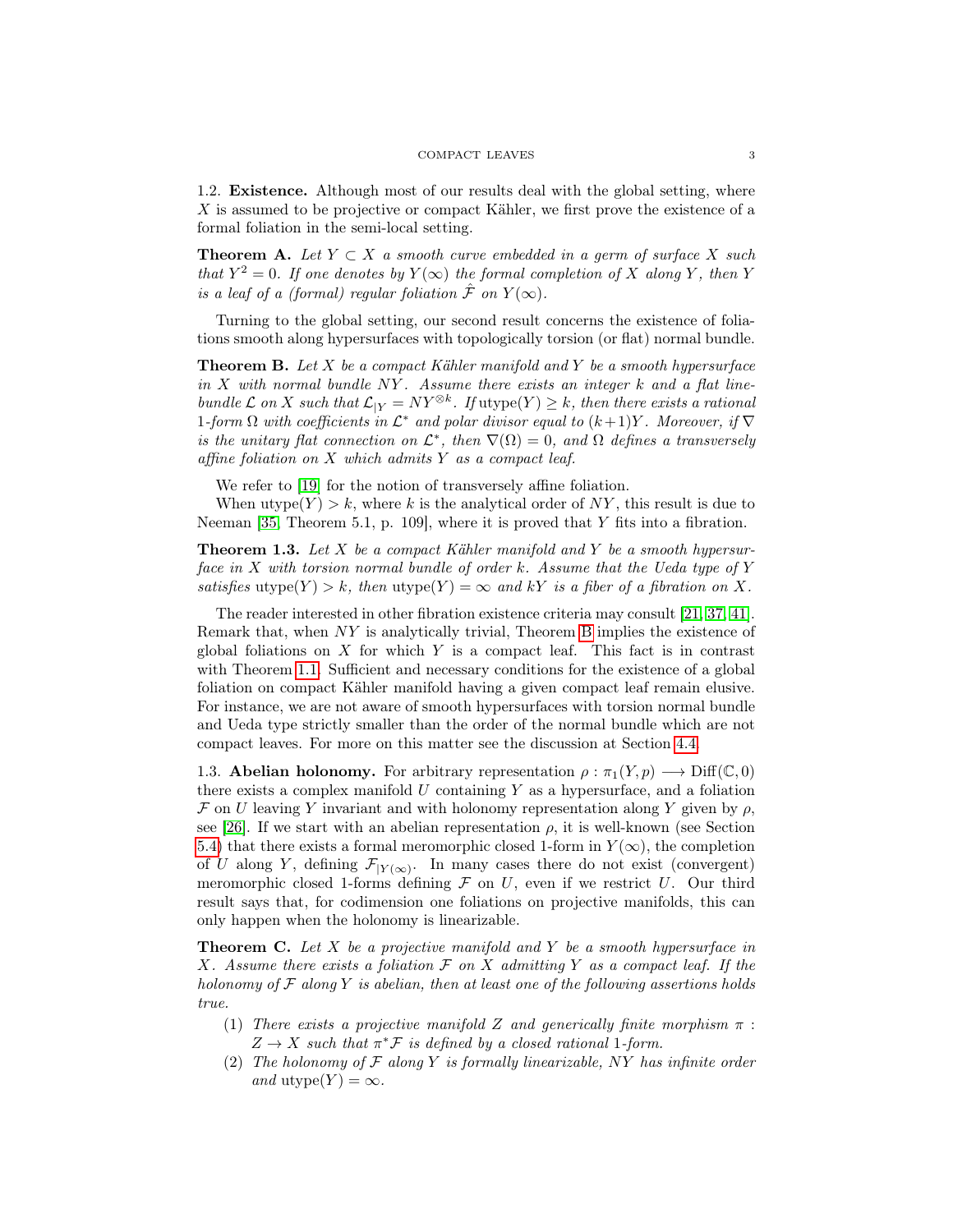**Question 1.4.** Let  $\mathcal F$  be a foliation on a projective manifold fulfilling the hypothesis of Theorem [C.](#page-2-1) Does  $\mathcal F$  automatically satisfy item (1)?

We can exclude the existence of hypothetical counter-examples under more demanding, but quite natural hypothesis, see Section [6.5.](#page-25-0) We also obtain similar results (under additional restrictions) if the holonomy of  $\mathcal F$  along Y is only supposed to be solvable in Section [7.](#page-26-0)

1.4. **Factorization.** If Y is a genus  $g > 1$  curve, then there is no difficulty to construct non-abelian representations of  $\pi_1(Y)$  in Diff(C, 0). If Y is a higher dimensional manifold and  $\rho : \pi_1(Y) \to \widehat{\text{Diff}}(\mathbb{C},0)$  is a non virtually abelian representation then we are able to prove that the representation factors over a curve in the following sense (see Section [8](#page-30-0) for a more detailed discussion).

<span id="page-3-0"></span>**Theorem D.** Let Y be a compact Kähler manifold and  $\rho : \pi_1(Y) \to \widehat{\text{Diff}}(\mathbb{C},0)$ a morphism. Suppose  $G = Im \, \rho$  is not virtually abelian, then its center  $Z(G)$  is necessarily a finite subgroup and the induced representation  $\rho': \pi_1(Y) \to G/Z(G)$ factors through an orbicurve.

Theorem [D](#page-3-0) admits a foliated counterpart.

<span id="page-3-1"></span>**Theorem E.** Let  $X$  be a compact Kähler manifold and  $Y$  be a smooth hypersurface in X. Assume there exists a foliation  $\mathcal F$  on X admitting Y as a compact leaf whose normal bundle has finite order m. Suppose moreover that  $\text{utype}(Y) \geq m$ , and that the holonomy representation  $\pi_1(Y) \to \text{Diff}(\mathbb{C},0)$  has a non virtually abelian image. Then, there exists a rational map  $\pi : X \dashrightarrow S$  to a projective surface S and a foliation G on S such that  $\mathcal{F} = \pi^* \mathcal{G}$ .

We emphasize that this statement includes the case where  $Y$  has analytically trivial normal bundle and also the one where Y is the regular fiber (multiple or not) of a fibration  $f: X \to C$ . This latter case corresponds to utype $(Y) > m$  by virtue of Theorem [1.3.](#page-2-2)

<span id="page-3-2"></span>**Question 1.5.** Let Y be a smooth hypersurface on a projective manifold  $X$ . Assume that Y is a compact leaf of a codimension one foliation  $\mathcal F$  on X and that its holonomy representation is not virtually abelian. Is it true that  $\mathcal F$  is the pull-back of a foliation on a projective surface?

The present work stemmed from our attempts to answer this last question. Theorem [E](#page-3-1) is the most compelling evidence in its favor we found so far. Moreover, we can provide a complete answer to both questions listed above under quasi-smoothness assumptions (see Section [9\)](#page-35-0).

1.5. Structure of the article. Section [2](#page-4-0) aims at recalling the basics of Ueda theory for compact hypersurfaces with numerically trivial normal bundle and gives an account of results by Ueda and Neeman used later. The existence of formal foliations is discussed in Section [3](#page-8-0) where Theorem [A](#page-2-3) is proved. The analogue problem in the global setup is approached in Section [4](#page-13-0) where we establish Theorem [B.](#page-2-0) There we also exhibit a variant of an example by Ogus of a curve contained in a surface whose complement has no compact curves but is not Stein (Example [4.5\)](#page-15-0). Foliations with abelian holonomy along a compact leaf are studied in Sections [5](#page-17-0) and [6.](#page-20-0) The former section recalls the classifications of solvable subgroups of  $\text{Diff}(\mathbb{C},0)$ and Theorem [C](#page-2-1) is proved in the latter. In Section [7,](#page-26-0) we try to push one step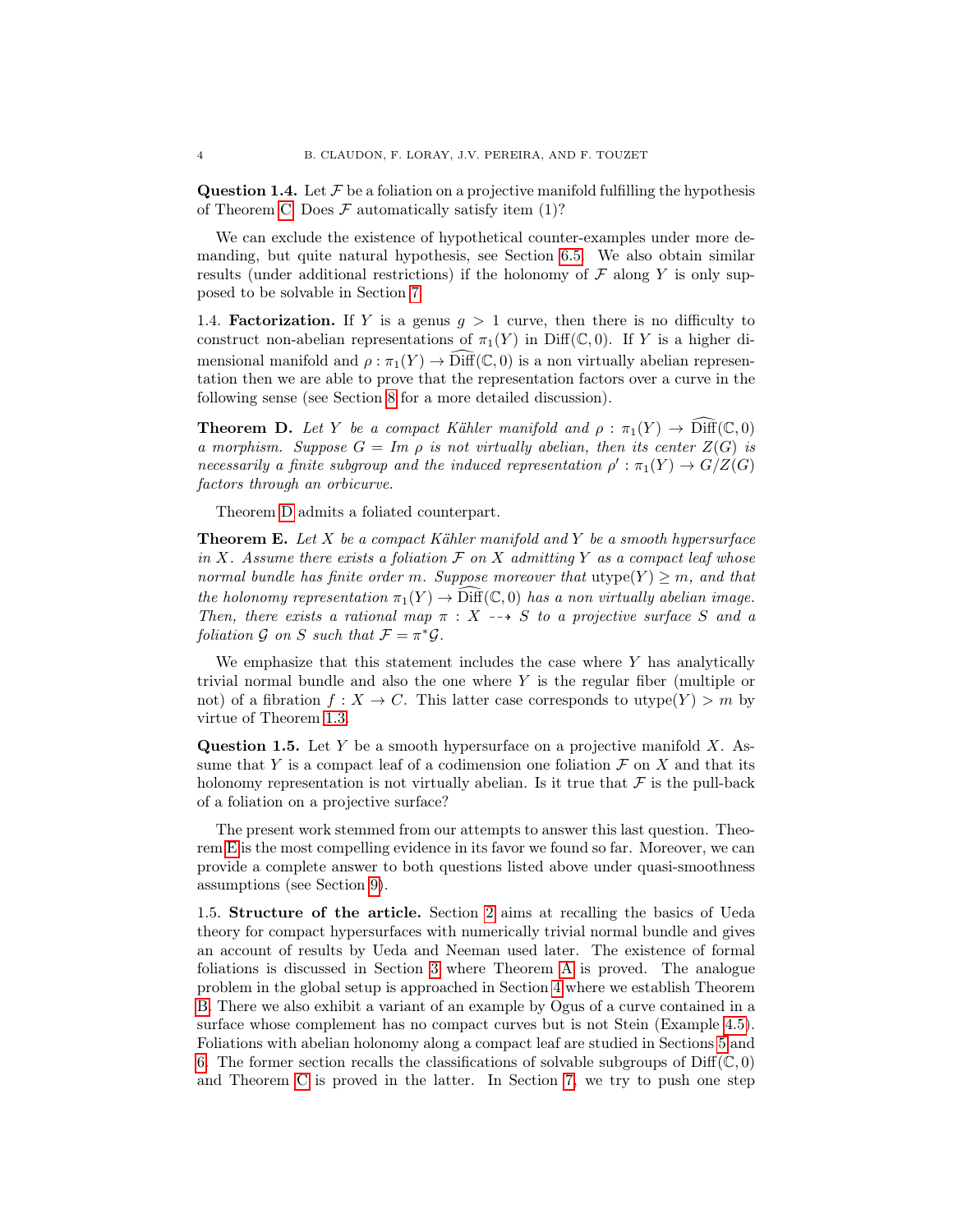#### COMPACT LEAVES 5

further the study of foliations according to the complexity of the holonomy and prove some structure results when the holonomy is solvable. Factorization results such as Theorem [E](#page-3-1) are proved in Section [8](#page-30-0) and the case of quasi-smooth foliations is treated in Section [9.](#page-35-0) The paper ends with an appendix on the extension of projective structures.

### 2. Neighborhoods of divisors

<span id="page-4-1"></span><span id="page-4-0"></span>2.1. Ueda type and Ueda class. We recall below the definitions of Ueda type and the Ueda class of smooth divisors with topologically torsion normal bundles. The point of view presented here follows closely Neeman's exposition of the subject, see [\[35\]](#page-45-3). For an attempt to define the Ueda class in the higher codimension case, we refer the reader to the recent preprint [\[28\]](#page-45-7)

Let  $Y$  be a smooth irreducible compact hypersurface on a complex manifold  $U$ . Assume that the normal bundle  $NY$  is topologically torsion and that Y and U have the same homotopy type. Let us assume that NY carries a flat unitary connection (this condition is automatically fulfilled if Y is Kähler). Associated to it we get a representation  $\rho_Y : \pi_1(Y) \to S^1 \subset \mathbb{C}^*$ . Since U and Y have the same homotopy type, then we have a line bundle on  $U$  endowed with a flat unitary connection which we will denote by  $(N_U Y, \nabla_U)$ . The line bundle  $\mathcal{O}_U(Y)$  is another extension of NY to the complex manifold  $U$ . Notice that it comes equipped with a flat logarithmic connection with trivial monodromy locally defined as  $\nabla_Y = d - d \log f$  where f is a local equation of  $Y$ . Let us call

$$
(\mathcal{U}, \nabla) = (\mathcal{O}_U(Y), \nabla_Y) \otimes (\widetilde{N_UY}, \nabla_U)^*
$$

the *Ueda connection* and the underlying line bundle, the *Ueda line bundle*, which are both defined over U.

Let  $I \subset \mathcal{O}_U$  be the ideal sheaf defining Y. We will denote the k-th infinitesimal neighborhood of Y in U by  $Y(k)$ , i.e.,  $Y(k) = \text{Spec}(\mathcal{O}_U/I^{k+1})$ . The Ueda type of Y (utype(Y)) is defined as follows. If  $\mathcal{U}_{|Y(\ell)} \simeq \mathcal{O}_{Y(\ell)}$  for every  $\ell < k$  and  $\mathcal{U}_{|Y(k)} \ncong \mathcal{O}_{Y(k)}$ , then the utype $(Y) = k$ . If  $\mathcal{U}_{|Y(\ell)} \simeq \mathcal{O}_{Y(\ell)}$  for every non-negative integer  $\ell$  then utype $(Y) = \infty$ .

If utype(Y) =  $k < \infty$  then the *Ueda class* of Y is defined as the element in  $H^1(Y, I^k/I^{k+1})$  mapped to  $\mathcal{U}_{|Y(k)} \in Pic(Y(k))$  through the truncated exponential sequence

$$
0 \to H^1(Y, I^k/I^{k+1}) \to Pic(Y(k)) \to Pic(Y(k-1)).
$$

In concrete terms and following Ueda's original definition [\[43\]](#page-46-1), Y has Ueda type utype(Y)  $\geq k$  if, and only if there exists a covering  $U_i$  of a neighborhood of Y, and submersions  $y_i \in \mathcal{O}(U_i)$  vanishing along Y such that whenever  $U_i \cap U_j \neq \emptyset$ ,

$$
\lambda_{ij}y_j - y_i = a_{ij}y_i^{k+1}
$$

for suitable  $\lambda_{ij} \in S^1$  and  $a_{ij} \in \mathcal{O}(U_i \cap U_j)$ . In this case, utype $(Y) > k$  if, and only if one can write

<span id="page-4-2"></span>
$$
a_{ij|Y} = (\lambda_{ij}^{-k} a_j - a_i)_{|Y}
$$

for some collection of functions  $a_i \in \mathcal{O}(U_i \cap Y)$ . If not, then the restriction  $\{a_{ij}|y\}$ defines the Ueda class of Y. As observed by Ueda (loc. cit.), this latter is well defined as an element of  $H^1(Y, NY^{\otimes -k})$  up to multiplication by a non-vanishing constant which comes from the choice of an isomorphism between  $\mathcal{O}_Y$  and  $\mathcal{U}_{|Y}$ . Finally, the triviality of the line bundle  $U$  on an Euclidean neighborhood of Y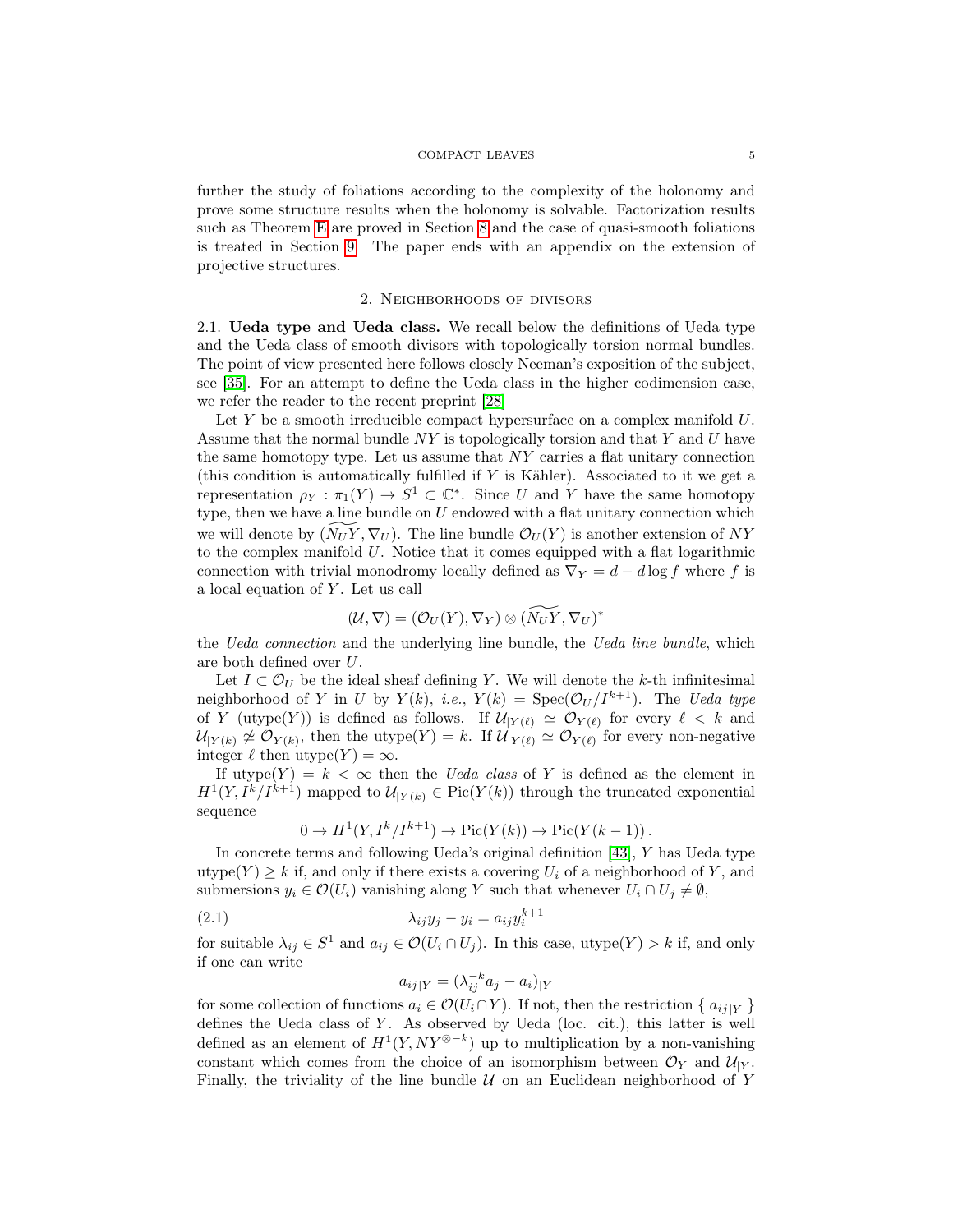is precisely equivalent to the existence of a collection of transverse coordinates  $y_i \in \mathcal{O}(U_i)$  with

$$
y_i = \lambda_{ij} y_j
$$

for suitable  $\lambda_{ij} \in S^1$ ; they are obtained from integration of Ueda connection.

<span id="page-5-0"></span>**Lemma 2.1.** Let  $F$  be a codimension one foliation on a complex manifold  $U$  having a compact leaf Y. If the holonomy of  $\mathcal F$  along Y is linearizable up to order k and its linear part is unitary then  $\text{utype}(Y) \geq k$ . Moreover, in this case

$$
N\mathcal{F}_{|Y(k)} = \mathcal{O}_{Y(k)}(Y) \otimes \mathcal{U}_{|Y(k)}^{\otimes k}.
$$

*Proof.* The hypothesis on the holonomy of  $\mathcal F$  along Y allows us to choose a covering  ${U_i}$  of a neighborhood of Y in U and first integrals  $y_i \in \mathcal{O}_U(U_i)$  for F such that

$$
y_i = \underbrace{(\lambda_{ij} + a_{ij}y_j^k + \text{h.o.t.})}_{=y_{ij}} y_j
$$

where  $\{\lambda_{ij}\}\$ is a cocycle with values in  $S^1$  defining  $\widetilde{N_UY}$ , and  $a_{ij}$  are complex constants. Note that the cocycle  $\{y_{ij}\}$  defines the line-bundle  $\mathcal{O}_U(Y)$ . It follows that utype $(Y) \geq k$  according to Equation [\(2.1\)](#page-4-2).

Differentiating the above expression we obtain that

$$
dy_i = (\lambda_{ij} + (k+1)a_{ij}y_j^k + \text{h.o.t.})dy_j.
$$

The cocycle  $\{(\lambda_{ij} + (k+1)a_{ij}y_j^k + \text{h.o.t.})\}$  represents the normal bundle of  $\mathcal F$  and, when restricted to  $Y(k)$ , coincides with the cocycle  $\{y_{ij}^{k+1} \cdot \lambda_{ij}^{-k}\}$ . Since this last cocycle represents  $\mathcal{O}_U(Y) \otimes \mathcal{U}^{\otimes k}$ , the lemma follows.

<span id="page-5-1"></span>Remark 2.2. Without assuming the linear part of the holonomy unitary, the lemma above does not hold true, even if one assumes that the holonomy is linearizable. Indeed, we will now proceed to construct an example of a surface  $U$  containing an elliptic curve Y with trivial normal bundle, utype $(Y) = 1$  and such that Y is a leaf of a smooth foliation  $\mathcal F$  with linear (non unitary) monodromy.

Write Y as  $\mathbb{C}/\Gamma$ , where  $\Gamma = \mathbb{Z} \oplus \mathbb{Z}\theta$  and choose a representation  $\gamma \mapsto c_{\gamma}$  of  $\Gamma$  in  $(\mathbb{C}, +)$ . We want to construct a pair of foliations F and G on a neighborhood of Y such that the holonomy of F along Y is given by  $\rho_{\mathcal{F}}(\gamma) = \{y \mapsto \exp(\gamma)y\}$ ; while the holonomy of G is given by  $\rho_g(\gamma) = \{y \mapsto \frac{y}{1+c_y y}\}$ . For that sake, on  $\mathbb{C} \times (\mathbb{C}, 0)$ with coordinates  $(x, y)$ , consider the functions  $F = y$  and  $G = \exp(x)y$ .

We want to construct  $\phi_{\gamma}$  such that

$$
F \circ \phi_{\gamma} = \exp(\gamma)F
$$
 and  $G \circ \phi_{\gamma} = \frac{G}{1 + c_{\gamma}G}$ .

From the first equation we deduce that  $\phi_{\gamma}(x, y) = (a_{\gamma}(x, y), \exp(\gamma)y)$  and the second equation implies

$$
\exp(a_{\gamma}(x, y)) \exp(\gamma) y = \frac{\exp(x) y}{1 + c_{\gamma} \exp(x) y}.
$$

This last equation determines  $a_{\gamma}$ , *i.e.* 

$$
a_{\gamma}(x, y) = x - \gamma - \log(1 + c_{\gamma} \exp(x)y).
$$

Hence, if we take

$$
U_{\gamma}=\{(x,y)\in\mathbb{C}^2\,;\,|y|<|\exp(-x)||c_{\gamma}^{-1}|\}
$$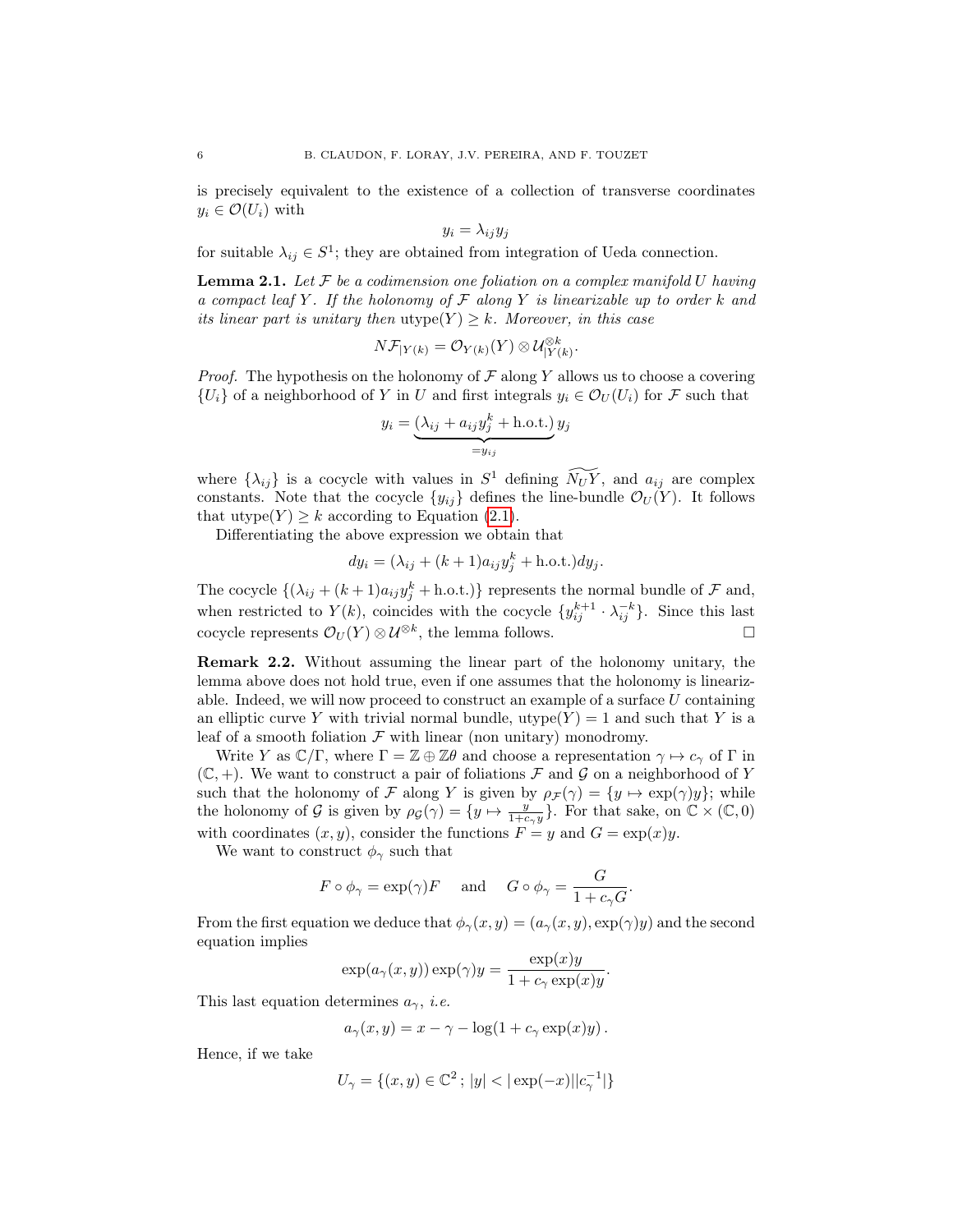#### COMPACT LEAVES 7

then we can define  $\phi_{\gamma}: U_{\gamma} \to \mathbb{C}^2$ . If we take the quotient of  $U_1 \cap U_{\theta}$  by  $\phi_1$  and  $\phi_{\theta}$ we obtain a surface containing  $Y$  and having a pair of foliations with the sought properties. If we choose the representation  $\gamma \mapsto c_{\gamma}$  non commensurable with the periods of Y then  $utype(Y) = 1$ .

Remark 2.3. Lemma [2.1](#page-5-0) holds true without unitary assumption if the compact leaf Y admits a germ of transverse fibration. Indeed, given a system of non unitary flat coordinates as in Equation [\(2.1\)](#page-4-2), the cocycle  $\{\lambda_{ij}\}\in H^1(Y,\mathbb{C}^*)$  is equivalent in  $H^1(Y, \mathcal{O}_Y^*)$  to a unitary cocycle  $\{\mu_{ij}\}\in H^1(Y, \mathbb{C}^*)$ , *i.e.*  $\lambda_{ij}u_j = u_i\mu_{ij}$  with  $u_i \in \mathcal{O}^*(U_i \cap U_j \cap Y)$ . The transverse fibration allow to extend the coboundary  $u_i$ to the neighborhood of Y, *i.e.*  $u_i \in \mathcal{O}^*(U_i \cap U_j)$ , so that in new variables  $y_i = u_i \tilde{y}_i$ we get a unitary Ueda cocycle  $(2.1)$  linear up to order k.

In the example of Remark [2.2,](#page-5-1) there is a *posteriori* no fibration transversal to  $Y$ , and this makes impossible to change the linear part of Equation [\(2.1\)](#page-4-2) into unitary ones without perturbing higher order terms in the cocycle.

2.2. Hypersurfaces of infinite type. Let  $Pic^{T}(Y)$  denote the group of line bundles with torsion Chern class, *i.e.* with zero real Chern class. Let  $d : Pic^{\tau}(Y) \times$  $Pic^{T}(Y) \to \mathbb{R}$  be a homogeneous distance on  $Pic^{T}(Y)$ , *i.e.* if L, L' and L'' are elements of  $Pic^{T}(Y)$  then  $d(L \otimes L', L \otimes L'') = d(L', L'')$  and  $d(L'^{*}, L''^{*}) = d(L', L'').$ Let  $\mathfrak{E}_0 \subset \text{Pic}^{\tau}(Y)$  be the subset of torsion line bundles, and  $\mathfrak{E}_1 \subset \text{Pic}^{\tau}(Y) - \mathfrak{E}_0$  be the subset defined by the following Diophantine condition:  $L \in \mathfrak{E}_1$  if and only if there exists real constants  $\alpha, \epsilon > 0$  (depending on L) such that

$$
d(\mathcal{O}_Y,L^{\otimes \nu}) \geq \frac{\epsilon}{\nu^{\alpha}}
$$

for every integer  $\nu \geq 1$ .

By definition, if utype(Y) =  $\infty$ , then the restriction of U to the completion of U along Y is trivial, *i.e.*  $U$  is trivial on a formal neighborhood of Y. The theorem below due to Ueda (cf. [\[43,](#page-46-1) Theorem 3] ) gives sufficient conditions to the triviality of  $U$  on an Euclidean neighborhood of Y in U. Although Ueda states his result only for curves on surfaces, his proof works as it is to establish the more general result below.

<span id="page-6-0"></span>Theorem 2.4. Let Y be a smooth compact connected Kähler hypersurface of a complex manifold U with topologically torsion normal bundle. If utype $(Y) = \infty$  and  $NY \in \mathfrak{E}_0 \cup \mathfrak{E}_1$ , then the Ueda line bundle U is trivial on an Euclidean neighborhood of  $Y$ .

Given a compact complex manifold Y with non-zero  $H^1(Y, \mathbb{Q})$ , it is possible to construct a neighborhood of Y (with Y a hypersurface) such that  $NY$  is topologically trivial, utype $(Y) = \infty$ , but there is no Euclidean neighborhood in which U is trivial. It suffices to take an abelian representation of  $\pi_1(Y)$  to Diff(C, 0) which is formally linearizable, but has infinitely many periodic points converging to zero and consider the suspension of this representation, see [\[3,](#page-44-2) §37] and [\[43,](#page-46-1) Section 4]. Since these examples have infinitely many pairwise disjoint hypersurfaces with proportional Chern classes and which do not fit into a fibration, they are not open subsets of compact complex manifolds, see for instance [\[37\]](#page-46-2) and [\[41\]](#page-46-3). Up to date there are no known examples of hypersurfaces of compact manifolds with utype $(Y) = \infty$  but no Euclidean neighborhood over which the Ueda line bundle  $U$  is trivial.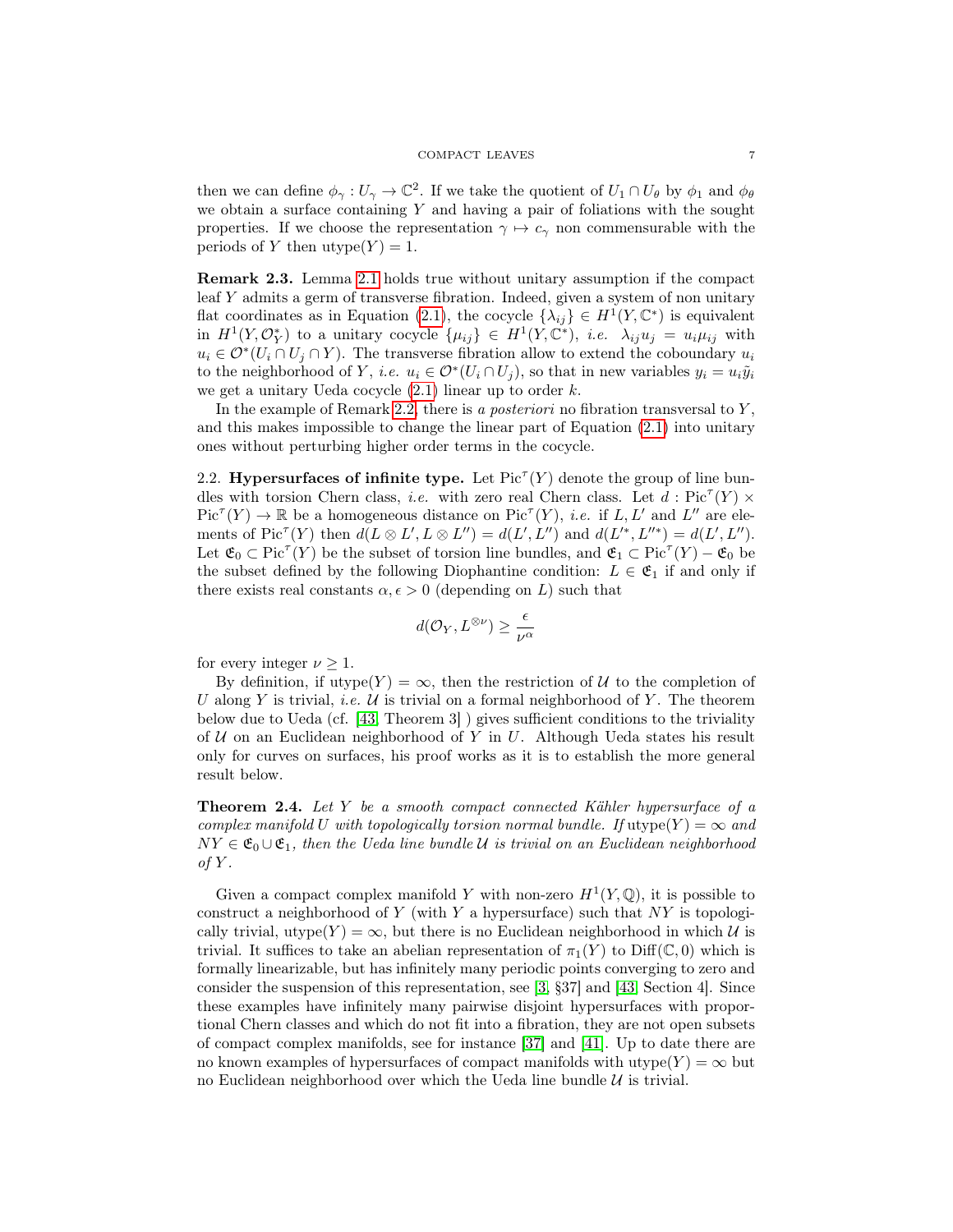<span id="page-7-2"></span>2.3. Curves of finite type. Smooth compact curves  $C$  on smooth surfaces  $S$ (not necessarily compact) having numerically trivial normal bundle and finite Ueda type present a mixed behavior, combining features of ample divisors and fiber of fibrations. According to [\[25,](#page-45-8) Section 5] the transcendence degree of the field of formal meromorphic functions is infinite (like for fibers of a fibration). On the other hand, the only formal holomorphic functions are the constants (like for ample divisors): indeed, such a function should be constant along the curve, say zero, and would provide a (non reduced) equation for C, contradicting finiteness of Ueda type.

A much more striking similarity with ample divisors is given by the following result of Ueda [\[43,](#page-46-1) Theorem 1], see also [\[35,](#page-45-3) Proposition 5.3, page 35].

<span id="page-7-3"></span>**Theorem 2.5.** Let C be a smooth curve on a smooth surface S. If  $C^2 = 0$  and utype $(C) < \infty$ , then there exists a neighborhood  $U \subset S$  of C and a strictly plurisubharmonic function  $\Phi: U - C \to \mathbb{R}$  such that  $\lim_{p\to C} \Phi(p) = \infty$ . In particular, if S is compact, then  $S - C$  is strongly pseudoconvex, and it contains only finitely many compact curves; these curves can be contracted, and the resulting space of the contraction is a Stein space.

Actually, Ueda gives precise estimates of the growth of  $\Phi$  near C. In particular, such curves embedded in complex compact surfaces provide natural examples of nef line bundles which do not carry any smooth hermitian metric with semi-positive curvature (see [\[29\]](#page-45-9)).

From the above theorem, it follows that  $C$ , like an ample divisor, has a fundamental system of strictly pseudoconcave neighborhoods [\[43,](#page-46-1) Corollary of Theorem 1]. Consequently [\[2,](#page-44-3) Theorem 4], the field of germs at C of (convergent) meromorphic functions has transcendence degree bounded by the dimension of the ambient space, like for an ample divisor.

We will use mainly this pseudoconvexity statement through its combination with [\[44,](#page-46-4) Theorem 3 and Lemma 5]. This gives rise to the following extension result.

<span id="page-7-1"></span>**Theorem 2.6.** Let C be a smooth curve on a smooth surface S and let  $\mathcal{E}$  be a holomorphic vector bundle on S\C. If  $C^2 = 0$  and utype $(C) < \infty$ , then any holomorphic section of  $\mathcal E$  defined on  $U\setminus C$  (where U is an euclidean neighborhood of C) has a meromorphic extension to the whole of  $S \backslash C$ .

Moreover, in the particular case  $\mathcal{E} = \Omega^1$ , any closed holomorphic one form defined on  $U\backslash C$  extends holomorphically to  $S\backslash C$ .

2.4. Hypersurfaces of finite type. Back to the case of divisors on projective manifolds, or more generally on compact Kähler manifolds, we have yet another similarity between numerically trivial divisors with finite Ueda type and ample divisors: the Lefschetz-like statement below.

<span id="page-7-0"></span>Proposition 2.7. Let X be a compact Kähler manifold and Y a smooth divisor on X with numerically trivial normal bundle. If  $H^1(X, \mathcal{O}_X) \to H^1(Y, \mathcal{O}_Y)$ is not injective, then  $Y$  is a multiple fiber of a fibration on  $X$ . In particular, if utype(Y)  $\langle \infty \rangle$ , then the restriction morphisms  $H^1(X, \mathbb{Q}) \to H^1(Y, \mathbb{Q})$  and  $H^1(X, \mathcal{O}_X) \to H^1(Y, \mathcal{O}_Y)$  are injective.

*Proof.* If  $H^1(X, \mathcal{O}_X) \to H^1(Y, \mathcal{O}_Y)$  is not injective, then the morphism between Albanese varieties  $\text{Alb}(Y) \rightarrow \text{Alb}(X)$  is not surjective. The composition of the Albanese morphism of X with the quotient map  $\text{Alb}(X) \rightarrow \text{Alb}(X)/\text{Alb}(Y)$  is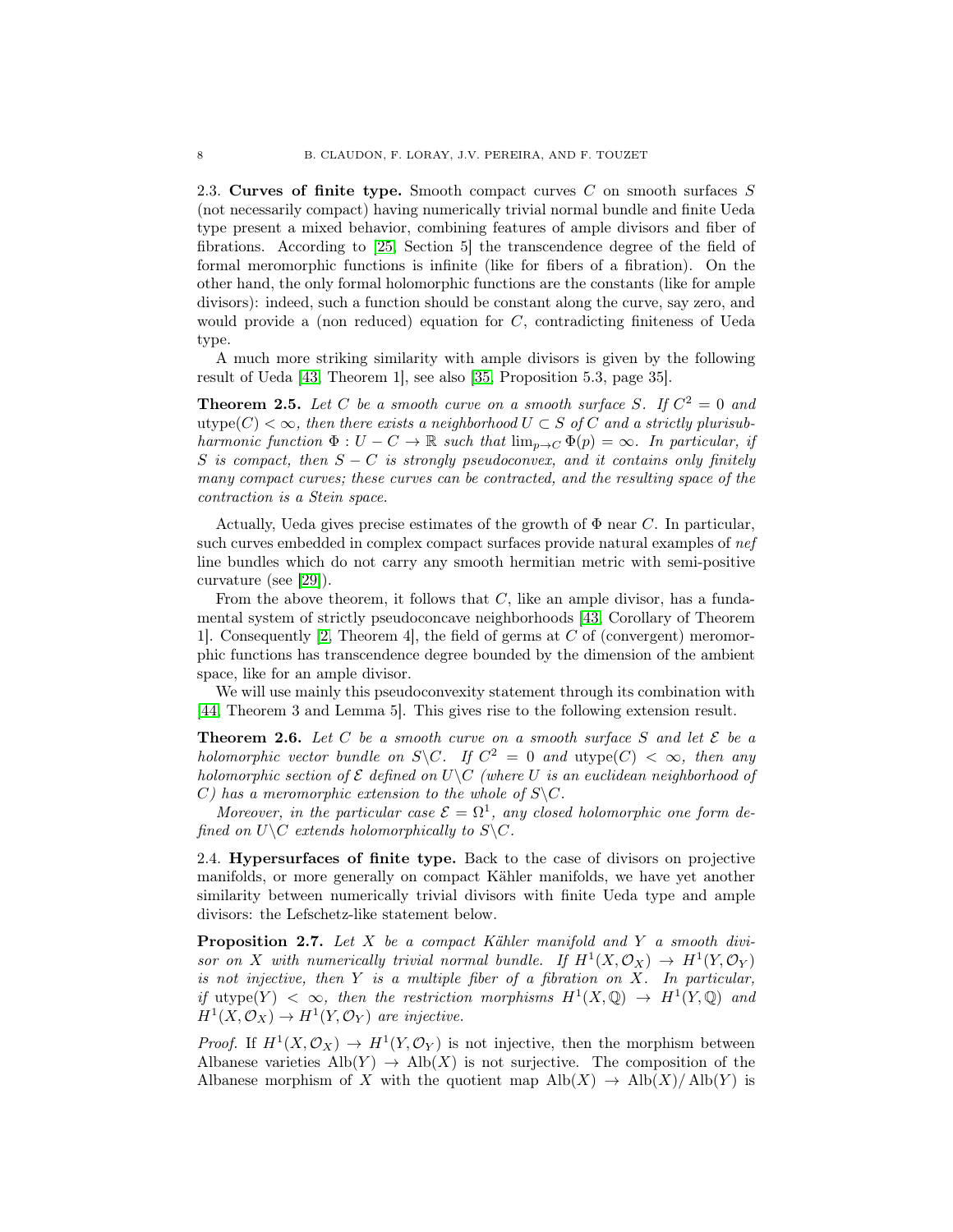#### COMPACT LEAVES 9

a non-constant morphism, which contracts  $Y$ . Since the normal bundle of  $Y$  is numerically trivial, it follows that some multiple of  $Y$  is a fiber of a fibration. For more details see [\[35,](#page-45-3) page 104 and proof of Theorem 5.3 in pages 109-110] and [\[41,](#page-46-3) proof of Theorem 2.1.

A slightly more general version, where we replace smooth divisor by a simple normal crossing divisor also holds true, see [\[33,](#page-45-10) proof of Theorem 2.3].

### 3. Existence of formal foliations

<span id="page-8-0"></span>In this section we present the proof of Theorem [A.](#page-2-3) Its content is not used in the remainder of the article, and the readers interested only on the global aspects of our study can safely skip it.

3.1. Notation. Before going into the details of the proof of Theorem [A,](#page-2-3) let us introduce the following notations and definitions.

Select an open covering  $\{U_i\}$  of some neighborhood of Y. Let  $\mathcal{V} = \{V_i\}$  be the open covering of Y defined by  $V_i := U_i \cap Y$ . One can choose  $\{U_i\}$  in such a way that V is an acyclic covering by disks. Denote by  $\widehat{U}_i$  the formal completion of  $U_i$ along  $V_i$ . Let  $\{y_i\} \in \mathcal{O}(U_i)$  be an *admissible coordinates*, which means that  $y_i$  is some formal submersion such that  $\{y_i = 0\} = V_i$  and such that

$$
t_{ij}y_j - y_i = a_{ij}y_i^2
$$

where the cocycle  $\{t_{ij}\}\in Z^1(\mathcal{V}, NY^*)$  is unitary and  $\{a_{ij}|_{V_i\cap V_j}\}\in Z^1(\mathcal{V}, NY^*)$ .

**Definition 3.1.** The coordinates  $\{y_i\}$  as above are said to be foliated whenever  $y_i$ and  $y_j$  satisfy

$$
t_{ij}y_j - y_i = \sum_{l=2}^{+\infty} a_{ij}^{(l)} y_i{}^l
$$

where the  $a_{ij}^{(l)}$ 's are locally constant.

Remark 3.2. Note that a system of admissible coordinates is foliated if and only if  $dy_i \wedge dy_j = 0$ . The existence of such coordinates is thus equivalent to the existence of a regular foliation on  $Y(\infty)$  leaving Y invariant.

We will make use of the following classical vanishing result (see for instance [\[43,](#page-46-1) end of §1]).

<span id="page-8-2"></span>**Lemma 3.3.** Let  $\Sigma$  be a non trivial rank one unitary local system on a smooth compact and connected curve Y, then

$$
H^2(Y,\Sigma) = 0.
$$

Let  $\nabla$  the unitary flat connection defined on  $N_Y$  and  $\Sigma_1$  be the corresponding rank one local system. More generally, for each integer k, we will denote by  $\Sigma_k$  the local system associated to  $\nabla^{\otimes k}$  whose underlying line bundle is then  $NY^{\otimes k}$ .

Let us fix some positive integer  $\nu$ . Let  $\{y_i\}$  be a system of admissible coordinates and suppose that one can write

<span id="page-8-1"></span>(3.1) 
$$
t_{ij}y_j - y_i = a_{ij}^{(\nu+1)}y_i^{\nu+1} + \dots + a_{ij}^{(\mu)}y_i^{\mu} + a_{ij}^{(\mu+1)}y_i^{\mu+1}
$$

where  $\nu < \mu$ ,  $a_{ij}^{(l)}$  is locally constant for  $\nu + 1 \leq l \leq \mu$  and  $a_{ij}^{(\mu+1)} \in \mathcal{O}(\widehat{U_i} \cap \widehat{U_j})$ .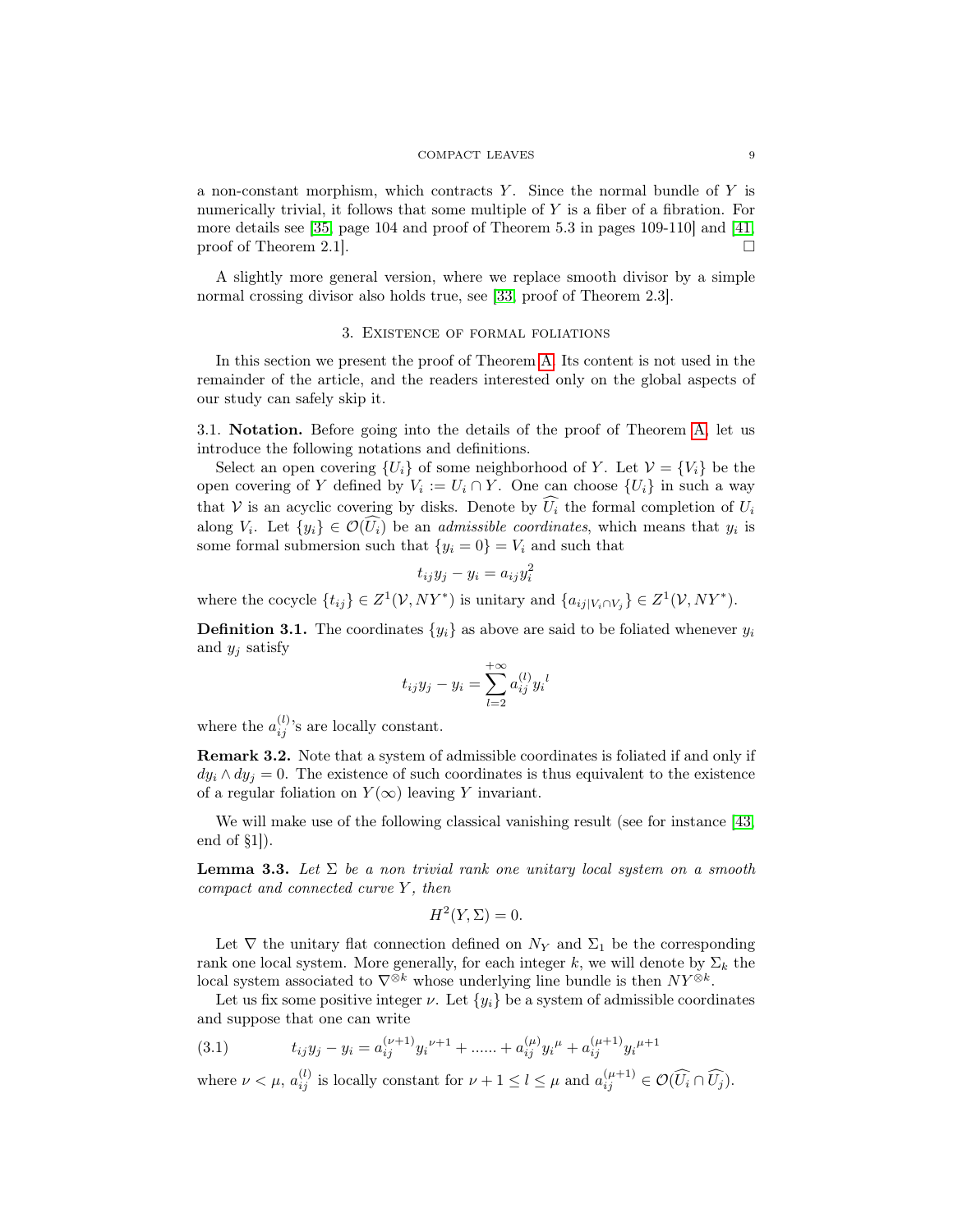**Definition 3.4.** A system of admissible coordinates  $\{y_i\}$  (with respect to  $\nu$ ) which satisfies Equation  $(3.1)$  is said to be a  $\mu$ -foliated system of coordinates.

This means that we have a foliation on the  $\mu^{\text{th}}$  infinitesimal neighborhood.

**Remark 3.5.** Note that  $\{a_{ij}^{(\nu+1)}\}\in Z^1(\mathcal{V}, \Sigma_{-\nu})$ . We will denote by  $[a_{ij}^{(\nu+1)}]$  the corresponding class in  $H^1(Y, \Sigma_{-\nu})$ .

3.2. Auxiliary results. The proof of our result will be a consequence of the following sequence of lemmas.

<span id="page-9-2"></span>Lemma 3.6. The bilinear pairing

$$
H^1(Y, \Sigma_{-\nu}) \times H^1(Y, \Sigma_{\nu}) \to H^2(Y, \mathbb{C}) = \mathbb{C}
$$

given by the cup-product is non-degenerate. In particular, if  $\{y_i\}$  is a  $\mu$ -foliated system of coordinates (with respect to  $\nu$ ) and if  $\{a_{ij}^{(\nu+1)}\}$ , seen as a cocycle in  $Z^1(\mathcal{V},NY^{\otimes-\nu})$ , is not cohomologous to 0, then there exists  $[b_{ij}] \in H^1(Y,\Sigma_{\nu})$  whose cohomology class is trivial in  $H^1(Y, NY^{\otimes \nu})$  and such that  $[a_{ij}^{(\nu+1)}] \cup [b_{ij}] \neq 0$ .

*Proof.* One can see  $[a_{ij}^{(\nu+1)}]$  as an  $NY^{\otimes -\nu}$  valued harmonic form  $\alpha \in \mathcal{H}^1(NY^{\otimes -\nu})$ whose  $(0, 1)$  part  $\Omega$  is non trivial. One can then write  $\Omega = \overline{\omega}$  where  $\omega \in$  $H^{1,0}(Y, NY^{\otimes \nu})$ . The form  $\omega$  corresponds to a cocycle  $[b_{ij}] \in H^1(Y, \Sigma_{\nu})$  satisfying the conclusion of the lemma.

<span id="page-9-0"></span>**Lemma 3.7.** Let  $\{y_i\}$  be a  $\mu$ -foliated system of coordinates which satisfies Equation  $(3.1)$  and  $\{z_i\}$  another admissible system of coordinates related to  $\{y_i\}$  by

$$
y_i = z_i - H_i z_i^{\mu+1}
$$

where  $H_i \in \mathcal{O}(\widehat{U_i})$ . Then  $\{z_i\}$  is still a  $\mu$ -foliated system of coordinates and the changes of coordinates are given by:

$$
t_{ij}z_j - z_i = a_{ij}^{(\nu+1)}z_i^{\nu+1} + ..... + a_{ij}^{(\mu)}z_i^{\mu} + b_{ij}^{(\mu+1)}z_i^{\mu+1}
$$

where the functions  $b_{ij}^{(\mu+1)} \in \mathcal{O}(\widehat{U}_i \cap \widehat{U}_j)$  satisfy

$$
b_{ij}^{(\mu+1)}_{\vert Y} = (a_{ij}^{(\mu+1)} + t_{ij}^{-\mu} H_j - H_i)_{\vert Y}.
$$

*Proof.* It is a straightforward computation.  $\Box$ 

Consider the coboundary in  $Z^2(V,N_Y^{-\mu})$  defined as

$$
a_{ijk}^{(\mu+1)} = (a_{ij}^{(\mu+1)} + t_{ij}^{-\mu} a_{jk}^{(\mu+1)} + t_{ik}^{-\mu} a_{ki}^{(\mu+1)})_{|Y}.
$$

It is a priori given by a collection of holomorphic functions but the following lemma shows that these functions are actually locally constant.

<span id="page-9-1"></span>**Lemma 3.8.** Let  $\{y_i\}$  be a  $\mu$ -foliated system of coordinates which satisfies Equation  $(3.1).$  $(3.1).$ 

(1) Whenever 
$$
\mu \geq 2\nu + 1
$$
, there exists a universal polynomial  $P_{\mu+1} \in$   
\n $\mathbb{C}[X_{ij}, X_{jk}, X_{ik}, Y_{ij}^{(l)}, Y_{jk}^{(l)}, Y_{ik}^{(l)}], \nu+1 \leq l \leq \mu-\nu$  such that

$$
\begin{split} a_{ijk}^{(\mu+1)} &= P_{\mu+1}(t_{ij},t_{jk},t_{ik},a_{ij}^{(l)},a_{jk}^{(l)},a_{ik}^{(l)}) \\ + & (\nu-\mu-1) a_{ij}^{(\nu+1)} t_{ij}^{-(\mu-\nu)} a_{jk}^{(\mu-\nu+1)} - \nu a_{ij}^{(\mu-\nu+1)} t_{ij}^{-\nu} a_{jk}^{(\nu+1)}. \end{split}
$$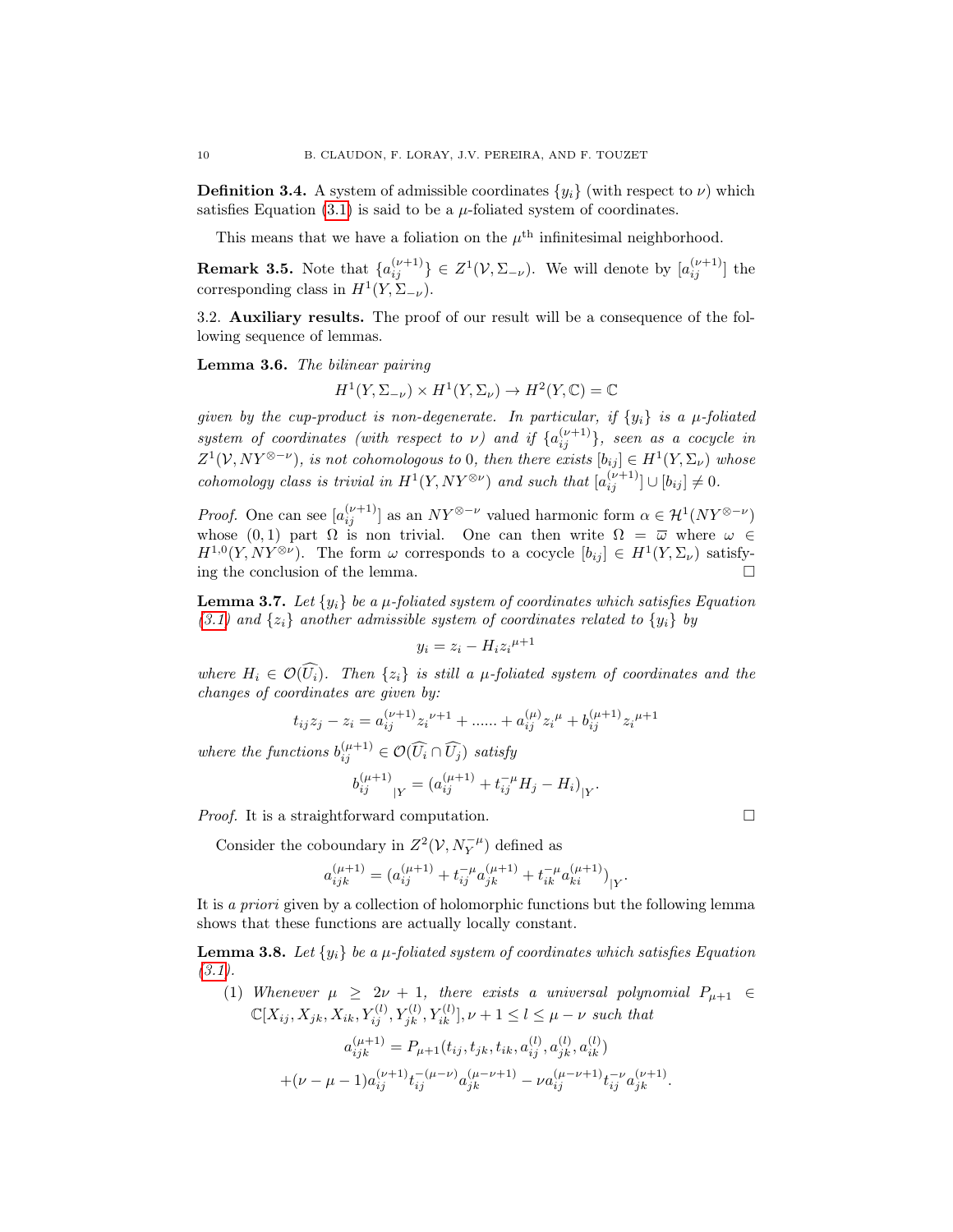(2) If  $\nu < \mu < 2\nu$ , then

$$
a_{ijk}^{(\mu+1)} = 0.
$$

(3) If  $\mu = 2\nu$ , then

$$
a_{ijk}^{(\mu+1)} = -(\nu+1)a_{ij}^{(\nu+1)}t_{ij}^{-\nu}a_{jk}^{(\nu+1)}.
$$

In particular,  $a_{ijk}^{(\mu+1)}$  is always locally constant and is hence well defined as an element of  $Z^2(V,\Sigma_{-\mu})$ .

*Proof.* Set  $\alpha_{ij} = t_{ij}y_j - y_i$ . Consider

$$
A_{ijk} = \alpha_{ij} + t_{ij}\alpha_{jk} + t_{ik}\alpha_{ki} = \alpha_{ij} + t_{ij}\alpha_{jk} - \alpha_{ik}
$$

and expand this expression with respect to  $y_i$ . As  $\alpha_{ij}$ ,  $\alpha_{ik}$  are already expressed as a polynomial in the variable  $y_i$ , it is enough to work with the middle term  $\alpha_{jk}$ , replacing  $y_j$  by  $y_i$  in accordance with Equation [\(3.1\)](#page-8-1). Using that  $\{y_i\}$  is  $\mu$ -foliated, one easily observes that

$$
A_{ijk} = \alpha_{ijk}^{(\nu+1)} y_i^{\nu+1} + \dots + \alpha_{ijk}^{(\mu)} y_i^{\mu}
$$

$$
+ (\alpha_{ij}^{(\mu+1)} + t_{ij}^{-\mu} \alpha_{jk}^{(\mu+1)} + t_{ik}^{-\mu} \alpha_{ki}^{(\mu+1)} - \alpha_{ijk}^{(\mu+1)}) y_i^{\nu+1}
$$

where  $\alpha_{ijk}^{(l)}$  is locally constant for  $\nu + 1 \leq l \leq \mu$  and  $\alpha_{ijk}^{(\mu+1)} \in \mathcal{O}(\widehat{U_i} \cap \widehat{U_j} \cap \widehat{U_k})$  with the additional property that  $\alpha_{ijk}^{(\mu+1)}$  $\prod_{ijk}^{(\mu+1)}$  is locally constant.

On the other hand,  $A_{ijk}$  vanishes identically. This forces the equality

$$
\alpha_{ijk}^{(\mu+1)}\!|Y} = a_{ijk}^{(\mu+1)}
$$

to hold. The expansion of  $A_{ijk}$  with respect to  $y_i$  allows us to express explicitly  $\alpha_{ijk}^{(\mu+1)}$  $\begin{bmatrix}(\mu+1)\\ ijk\end{bmatrix}$  and we obtain in that way the expected result.

Denote by  $[a_{ijk}^{(\mu+1)}]$  the cohomology class of  $a_{ijk}^{(\mu+1)}$  in  $H^2(Y, \Sigma_{-\mu})$ .

<span id="page-10-0"></span>**Lemma 3.9.** Let  $\{y_i\}$  be a  $\mu$ -foliated system of coordinates. Assume moreover that  $[a_{ijk}^{(\mu+1)}] = 0$ ; then there exists a  $(\mu+1)$ -foliated system of coordinates  $\{z_i\}$  such that

$$
y_i = z_i + O(z_i^{\mu+1}).
$$

*Proof.* One can write  $a_{ijk}^{(\mu+1)} = \alpha_{ij} + t_{ij}^{-\mu} \alpha_{jk} + t_{ik}^{-\mu} \alpha_{ki}$  with  $\alpha_{ij}$ ,  $\alpha_{jk}$  and  $\alpha_{ik}$  locally constant. This means that  $a_{ij}^{(\mu+1)} - \alpha_{ij}$  defines a cocycle in  $Z^1(\mathcal{V}, NY^{\otimes -\mu})$ . This cocycle is cohomologous to a locally constant one; in other words there exist  $h_i \in$  $\mathcal{O}(V_i)$  such that

$$
e_{ij} := a_{ij}^{(\mu+1)} + t_{ij}^{-\mu}h_j - h_i
$$

is locally constant. Using Lemma [3.7,](#page-9-0) we are done setting

$$
y_i = z_i - H_i z_i^{\mu+1}
$$

where  $H_i \in \mathcal{O}(\widehat{U_i})$  and coincides with  $h_i$  when restricted to  $V_i$ . .

<span id="page-10-1"></span>**Lemma 3.10.** Let  $\{y_i\}$  be a  $\mu$ -foliated coordinate. Assume moreover that  $\mu \leq 2\nu$ .  $Then [a_{ijk}^{(\mu+1)}] = 0.$ 

*Proof.* By Lemma [3.8,](#page-9-1) this is obvious if  $\mu < 2\nu$ . When  $\mu = 2\nu$ , the same lemma shows that  $[a_{ijk}^{(\mu+1)}]$  coincides with the cup-product  $-(\nu+1)[a_{ij}^{(\nu+1)}]^2 = 0$ .  $\Box$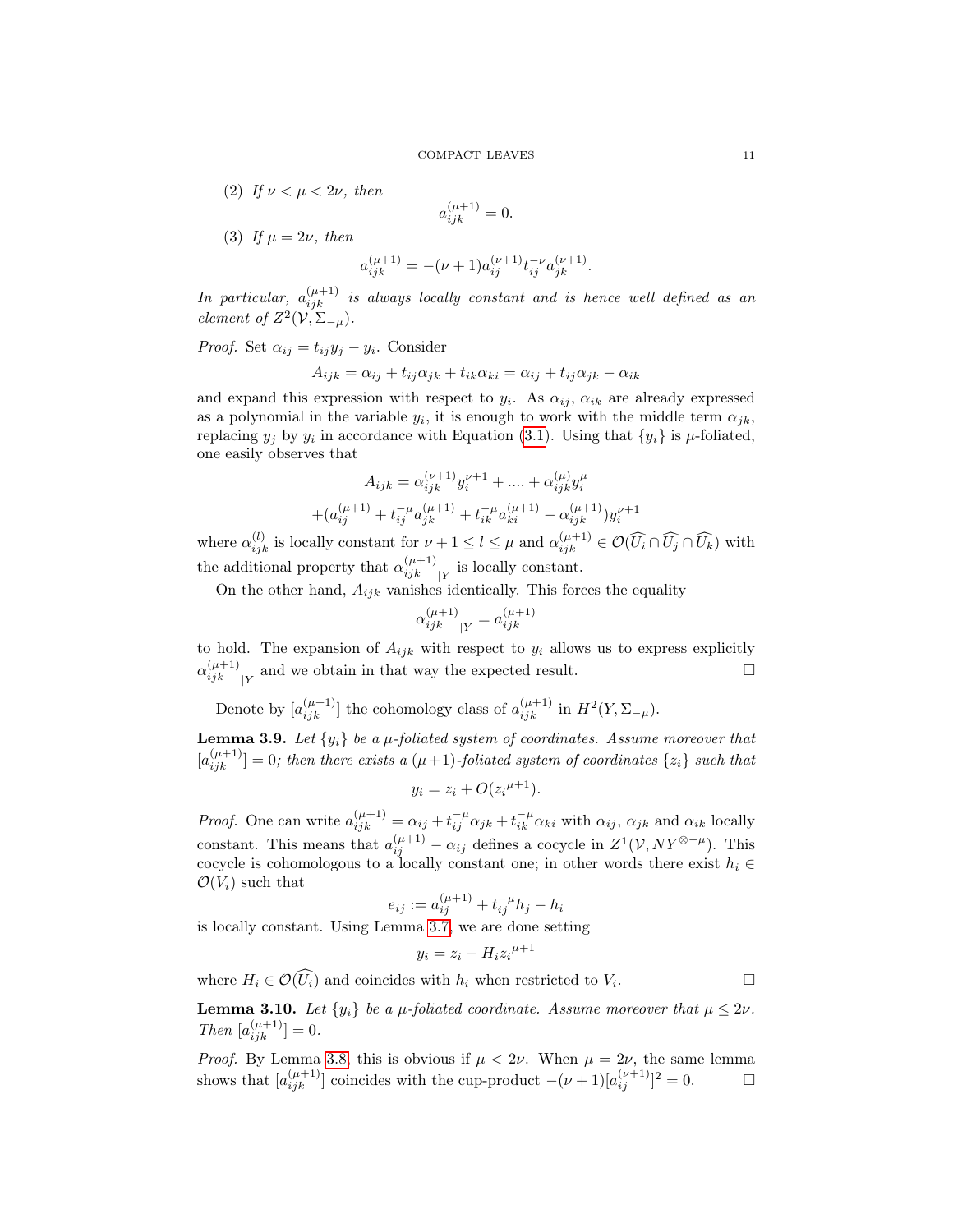<span id="page-11-0"></span>**Lemma 3.11.** Let  $\{y_i\}$  be a  $\mu$ -foliated system of coordinates written with the nota-tion of Equation [\(3.1\)](#page-8-1) and assume that  $\mu \geq 2\nu + 1$ , then there exists an admissible system of coordinates  $\{z_i\}$  of the form  $y_i = z_i + O(z_i^{\mu-\nu+1})$  such that  $\{z_i\}$  is a  $(\mu + 1)$ -foliated system of coordinates.

*Proof.* According to Lemma [3.9,](#page-10-0) we are done whenever  $[a_{ijk}^{(\mu+1)}] = 0$ . This occurs in particular if  $N_Y^{-\mu}$  is non trivial, in virtue of Lemma [3.3.](#page-8-2) One can then assume that  $N_Y^{-\mu}$  is trivial and that  $[a_{ijk}^{(\mu+1)}] \neq 0$ . Note that a simple change of  $\mu$ -coordinates of the form  $y_i = z_i + O(z_i^{\mu+1})$  does not affect  $[a_{ijk}^{(\mu+1)}] \neq 0$ , this justifies that we have to act retroactively, as stated in the lemma, in order to modify suitably this cohomology class.

To this end, let us consider  $\{\alpha_{ij}\}\in Z^1(\mathcal{V}, \Sigma_{-(\mu-\nu)})$  which is a coboundary when seen as a cocycle in  $Z^1(\mathcal{V}, NY^{\otimes -(\mu-\nu)})$  and such that

$$
[a_{ijk}^{(\mu+1)}] = -(2\nu - \mu - 1)[a_{ij}^{(\nu+1)}] \cup [\alpha_{ij}].
$$

Remark that  $\Sigma_{-(\mu-\nu)} = \Sigma_{\nu}$ , hence such an  $\alpha_{ij}$  exists, according to Lemma [3.6.](#page-9-2)

Let  $h_i \in \mathcal{O}(V_i)$  such that  $t_{ij}^{-(\mu-\nu)}h_j - h_i = \alpha_{ij}$ . Consider  $H_i \in \mathcal{O}(\widehat{U_i})$  such that  $H_{i|V_i} = h_i$ . Define  $\{z_i\}$  such that  $y_i = z_i - H_i z_i^{\mu-\nu+1}$ . By Lemma [3.7,](#page-9-0)  $\{z_i\}$  is a  $(\mu - \nu + 1)$ -foliated system of coordinates and more precisely,

$$
t_{ij}z_j - z_i = a_{ij}^{(\nu+1)}z_i^{\nu+1} + \dots + a_{ij}^{(\mu-\nu)}z_i^{\mu-\nu} + b_{ij}^{(\mu-\nu+1)}z_i^{\mu-\nu+1} + b_{ij}^{(\mu-\nu+2)}z_i^{\mu-\nu+2}
$$

where  $b_{ij}^{(\mu-\nu+1)}$  is constant and equal to  $a_{ij}^{(\mu-\nu+1)} + \alpha_{ij}$ . If  $\mu - \nu + 2 < \mu + 1$ , then one has automatically  $[b_{ijk}^{(\mu-\nu+2)}] = [a_{ijk}^{(\mu-\nu+2)}] = 0$ . Actually, equality holds thanks to Lemma [3.8,](#page-9-1) noticing that the coefficients  $a_{ij}^{(l)}$ ,  $\nu + 1 \leq l \leq \mu - \nu$  associated to  ${y_i}$  remain the same for  ${z_i}$ . Invoking again Lemma [3.9,](#page-10-0) one can assume that  $b_{ij}^{(\mu-\nu+2)}$  $\frac{(\mu-\nu+2)}{|Y|}$  is constant. One can repeat the same operation for  $b_{ijk}^{(\mu-\nu+3)}$  provided that  $\mu - \nu + 3 < \mu + 1$ . Proceeding inductively, we can eventually assume that  $\{z_i\}$ is a  $\mu$ -foliated system of coordinates which satisfies the relation

$$
t_{ij}z_j - z_i = a_{ij}^{(\nu+1)} z_i^{\nu+1} + \dots + a_{ij}^{(\mu-\nu)} z_i^{\mu-\nu} + b_{ij}^{(\mu-\nu+1)} z_i^{\mu-\nu+1}
$$

$$
+ \dots + b_{ij}^{(\mu)} z_i^{\mu} + b_{ij}^{(\mu+1)} y_i^{\mu+1}
$$

where  $b_{ij}^{(\mu+1)} \in \mathcal{O}(\widehat{U_i} \cap \widehat{U_j})$ . Applying again Lemma [3.8,](#page-9-1) and recalling that  $b_{ij}^{(\mu-\nu+1)} = a_{ij}^{(\mu-\nu+1)} + \alpha_{ij}$ , one obtains that

$$
b_{ijk}^{(\mu+1)}=a_{ijk}^{(\mu+1)}+(\nu-\mu-1)a_{ij}^{(\nu+1)}t_{ij}^{-(\mu-\nu)}\alpha_{jk}-\nu\alpha_{ij}t_{ij}^{-\nu}a_{jk}^{(\nu+1)}.
$$

One can recognize a cup-product in the right hand side, namely

$$
[b_{ijk}^{(\mu+1)}] = [a_{ijk}^{(\mu+1)}] + (2\nu - \mu - 1)[a_{ij}^{(\nu+1)}] \cup [\alpha_{ij}].
$$

One concludes observing that  $\alpha_{ij}$  has been chosen in such a way that  $[b_{ijk}^{(\mu+1)}] = 0$ . One thus obtains the desired  $(\mu + 1)$ -foliated system of coordinates.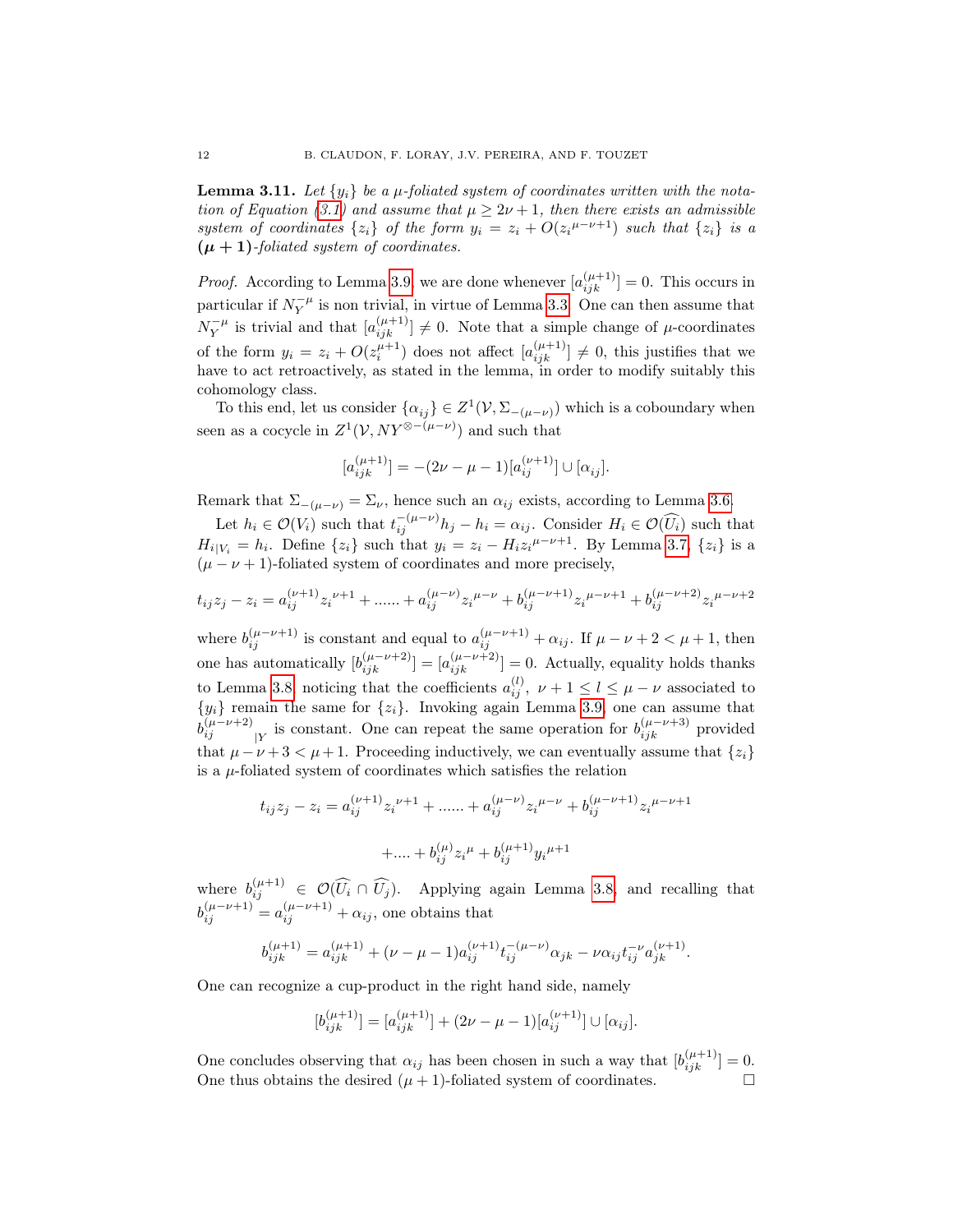#### $\begin{tabular}{c} COMPACT LEAVES \end{tabular} \begin{tabular}{c} \hspace*{\textbf{1}}3 \\ \hspace*{\textbf{2}}43 \end{tabular}$

3.3. **Proof of Theorem [A.](#page-2-3)** Note firstly that when  $\text{utype}(Y) = \infty$  the existence of a formal foliation having  $Y$  as a compact leaf follows from the definition of Ueda type. Form now assume that  $\nu = \text{utype}(Y)$  is finite. In particular there exists a  $(\nu+1)$ -foliated system of coordinates  $\{y_i\}$ . Note also that  $a_{ij}^{(\nu+1)}$  is nothing but the Ueda class and then satisfies the hypothesis of Lemma [3.6.](#page-9-2) Combining Lemmas [3.9](#page-10-0) and [3.10,](#page-10-1) one can assume that  $\{y_i\}$  is indeed a  $(2\nu + 1)$ -foliated system of coordinates. The existence of a formal foliation follows from Lemma [3.11](#page-11-0)  $\Box$ 

Remark 3.12. The formal foliation constructed above comes equipped with a holonomy representation  $\hat{\rho}: \pi_1(Y) \to \text{Diff}(\mathbb{C},0)$  whose linear part is unitary and utype(Y) + 1 coincides with the first jet for which the representation  $\hat{\rho}$  fails to be linearizable.

3.4. Higher dimensional version of Theorem [A.](#page-2-3) In the above proof, we use essentially the vanishing of the second cohomology group for non trivial unitary rank one local systems, and the surjectivity of the cup product map (from  $H^1 \wedge H^1$ to  $H^2$ ). These properties are rather specific to the curve case. However, it is possible to prove the existence of formal foliation in some higher dimensional cases. In particular, it is possible to prove the following statement.

<span id="page-12-0"></span>**Theorem 3.13.** Let  $Y \subset X$  be a smooth hypersurface (compact Kähler) embedded in a germ of neighborhood X. Assume moreover that  $NY = \mathcal{O}_Y$  and that  $h^1(Y, \mathcal{O}_Y) = 1$ . If  $Y(\infty)$  denotes the formal completion of X along Y, then Y is a leaf of a (formal) foliation  $\hat{\mathcal{F}}$  on  $Y(\infty)$  defined by a closed formal one form  $\hat{\omega}$ . If  $\nu = \text{utype}(Y)$  is finite, then  $\hat{\omega}$  can be described locally as follows:

$$
\hat{\omega} =_{loc} \frac{\mathrm{d}y}{y^{\nu+1}} + \lambda \frac{\mathrm{d}y}{y}, \quad \lambda \in \mathbb{C}.
$$

*Proof.* As above, we can assume that  $\nu := \text{utype}(Y)$  is finite and we consider first the case  $\nu = 1$ . Let us choose  $\{y_i\}$  a system of coordinates such that

$$
y_i = y_j - a_{ij}y_j^2 + o(y_j^2)
$$

or equivalently

$$
\frac{1}{y_i} - \frac{1}{y_j} = a_{ij} + o(1)
$$

where  $[a_{ij}|_Y]$  defines a cocycle whose class (in  $H^1(Y, \mathcal{O}_Y)$ ) is not trivial and which can be assumed to be locally constant (every cocycle is cohomologous to a constant one). One can then write

$$
\frac{1}{y_i} - \frac{1}{y_j} = a_{ij} + b_{ij}y_j
$$

with  $n > 0$  and  $a_{ij}$  locally constant in  $Y(\infty)$ .

**Claim:**  ${b_{ij}}_{|Y}$  is a cocycle with coefficients in  $\mathcal{O}_Y$ . Indeed, differentiate the previous equality and set  $\omega_{ij} = -\frac{dy_i}{y_i^2} + \frac{dy_j}{y_j^2}$ 

 $\frac{a y_j}{y_j^2}$ . Let k be such that  $V_k \cap V_i \cap V_j \neq \emptyset$ . Because  $y_k = y_i + o(y_i)$ , one obtains that  $\text{Res}_Y \frac{\omega_{ij}}{y_k}$  $\frac{\omega_{ij}}{y_k}$  is independent of k, hence defines a cocycle which is nothing but  ${b_{ij}}_{|Y}$ .  $\}$ .  $\Box$ 

Because  $H^1(Y, \mathcal{O}_Y)$  is one dimensional, there exists  $\lambda \in \mathbb{C}$  such that  $[b_{ij}] = \lambda[a_{ij}]$ . Let  $a_{ij}^{(1)} \in \mathcal{O}(\widehat{U}_i \cap \widehat{U}_j)$  be such that

$$
\frac{1}{y_i} - \frac{1}{y_j} + \lambda \log \frac{y_i}{y_j} = a_{ij} + a_{ij}^{(1)} y_j.
$$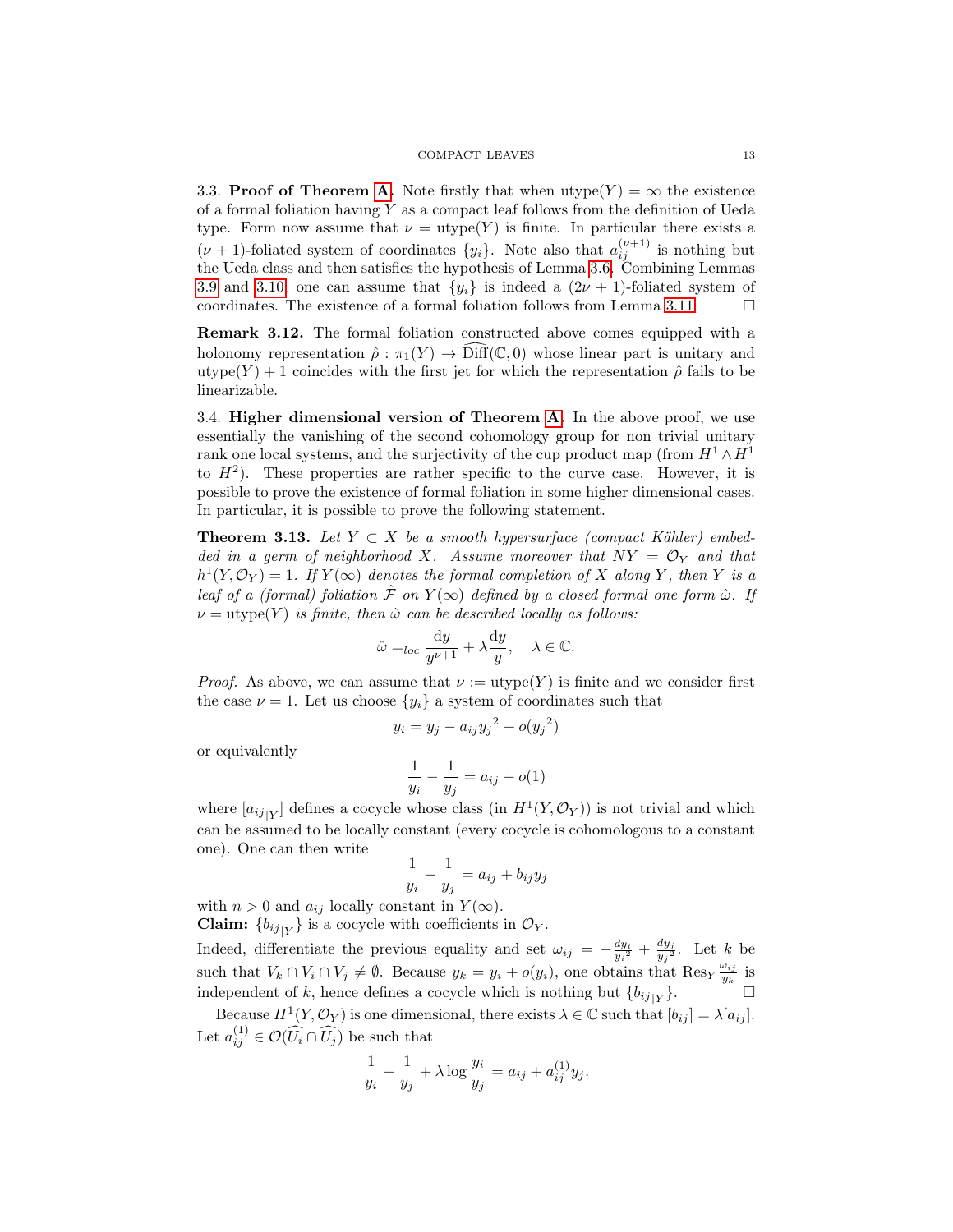The cocycle  $\{a_{ij}^{(1)}_{|Y}\}\$ is then cohomologous to 0.

The proof can then be simply deduced from the following sequence of observations (whose proofs are omitted for the sake of brevity). As in the proof of Theorem [A,](#page-2-3) we use changes of coordinates in order to force obstructions to vanish inductively.

**Lemma 3.14.** Assume that for some  $n > 0$ ,

<span id="page-13-1"></span>(3.2) 
$$
\frac{1}{y_i} - \frac{1}{y_j} + \lambda \log \frac{y_i}{y_j} = a_{ij} + a_{ij}^{(n)} y_j^{n}
$$

then  $\{a_{ij}^{(n)}_{j|Y}\}$  is a cocycle.

**Lemma 3.15.** Assume that the coordinates  $\{y_i\}$  satisfy the relation [\(3.2\)](#page-13-1) with  $n > 1$ . The cocycle  $\{a_{ij}^{(n)}\}_{|Y}$  is then cohomologous to  $\lambda^{(n)}[a_{ij}]$  (for some  $\lambda^{(n)} \in \mathbb{C}$ ). In the new system of coordinates given by

$$
z_i = y_i - \frac{\lambda^{(n)}}{n-1} y_i^{n+1},
$$

the relation [\(3.2\)](#page-13-1) becomes

$$
\frac{1}{z_i} - \frac{1}{z_j} + \lambda \log \frac{z_i}{z_j} = a_{ij} + \tilde{a}_{ij}^{(n)} z_j^{n}
$$

where  $\{\tilde{a}_{i,j}^{(n)}\}$  $\binom{n}{i j|Y}$  is cohomologous to zero.

**Lemma 3.16.** Assume that the coordinates  $\{y_i\}$  satisfy the relation [\(3.2\)](#page-13-1) with  ${a_{ij}^{(n)}}_{|Y}$  cohomologous to zero. Write  $a_{ij}^{(n)}_{|Y} = a_i - a_j$  and consider the transformation

$$
\frac{1}{z_i} = \frac{1}{y_i} - A_i y_i^{\,n}
$$

with  $A_i \in \mathcal{O}(\widehat{U_i})$  such that  $A_{i|Y} = a_i$ . The relation [\(3.2\)](#page-13-1) can then be read

$$
\frac{1}{z_i} - \frac{1}{z_j} + \lambda \log \frac{z_i}{z_j} = a_{ij} + a_{ij}^{(n+1)} z_j^{(n+1)}.
$$

Noticing that the order (with respect to  $y_i$ ) of the transformations which are involved in these successive reductions increases with  $n$ , one obtains (in the limit) the sought formal foliation. If the Ueda type satisfies  $\nu > 1$ , the same proof works when considering the quantity

$$
\frac{1}{y_i^{\nu}} - \frac{1}{y_j^{\nu}} = a_{ij} + o(1).
$$

This concludes the proof of Theorem [3.13.](#page-12-0)

#### 4. Existence of global foliations

<span id="page-13-0"></span>In this section we turn our attention to the existence problem of foliations with prescribed compact leaves on compact Kähler manifolds.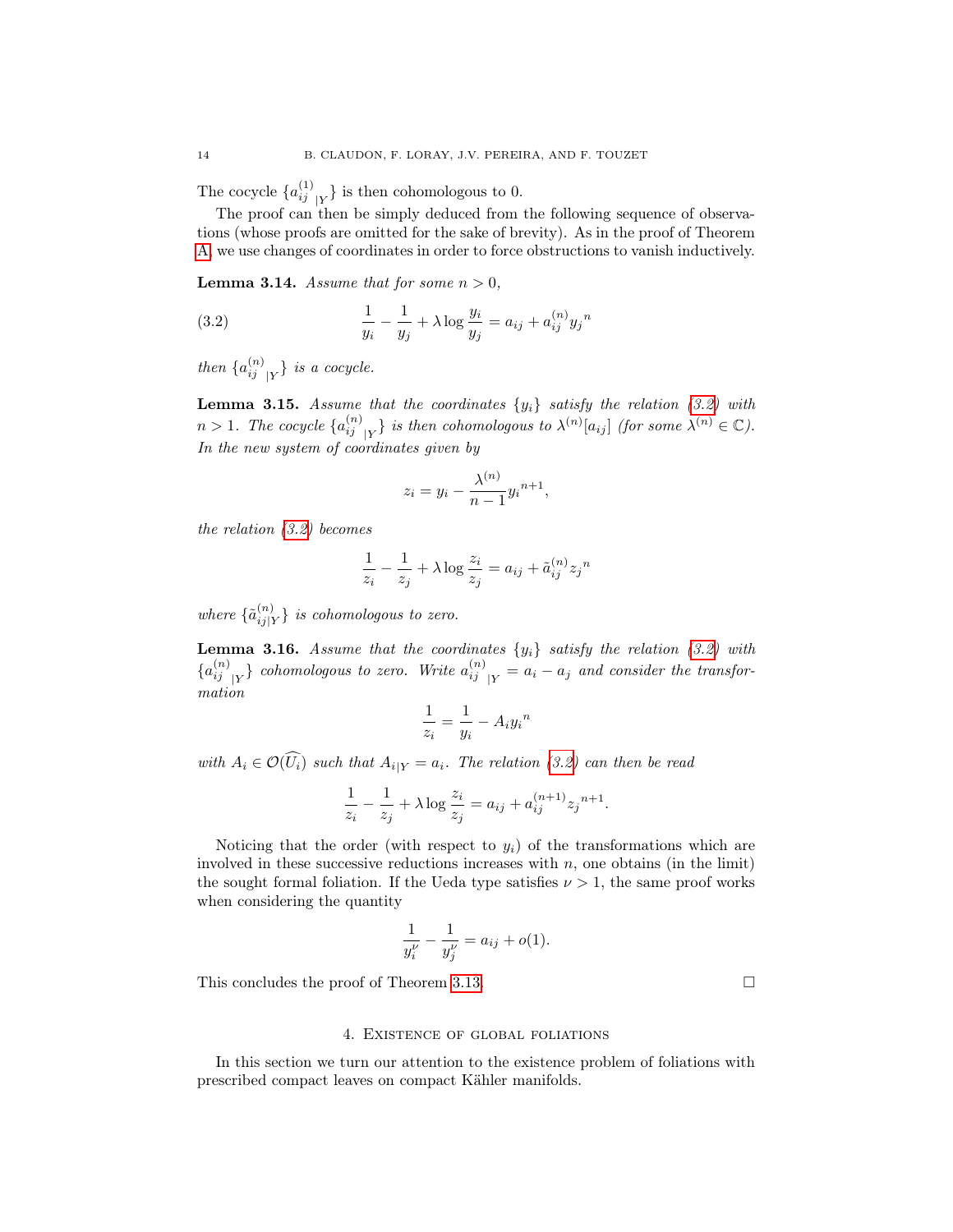4.1. **Proof of Theorem [B.](#page-2-0)** Let  $Y \subset X$  be a smooth divisor on a compact Kähler manifold with normal bundle NY. Let  $\mathcal L$  be a line bundle on X, topologically torsion, such that  $NY^{\otimes k} = \mathcal{L}_{|Y}$ . We will denote by  $\nabla$  the unique flat unitary connection (identified with its  $(1,0)$  part) on  $\mathcal{L}^*$ .

Since utype $(Y) \geq k$ , there exists an open covering  $\{U_i\}$  of X and holomorphic functions  $y_i \in \mathcal{O}_X(U_i)$  such that  $Y \cap U_i = \{y_i = 0\}$ ; and if  $U_i \cap U_j \cap Y \neq \emptyset$ , then

$$
(4.1) \t\t y_i^k = (\lambda_{ij} + y_j^k r_{ij}) y_j^k
$$

for some constants  $\lambda_{ij} \in S^1$  and some holomorphic functions  $r_{ij} \in \mathcal{O}_U(U_i \cap U_j)$ . Of course the cocycle  $\{\lambda_{ij}\}$  represents the line-bundle  $\mathcal L$  in  $H^1(X, S^1)$ .

<span id="page-14-0"></span>Whenever  $U_i \cap U_j \neq \emptyset$ , set

(4.2) 
$$
a_{ij} = \frac{1}{y_i^k} - \frac{1}{\lambda_{ij}} \frac{1}{y_j^k}.
$$

Equation [\(4.1\)](#page-14-0) implies that  $a_{ij} \in \mathcal{O}_X(U_i \cap U_j)$ . The collection  $\{a_{ij}\}\$  determines an element  $\alpha$  of  $H^1(X, \mathcal{L}^*)$ .

One can then write

$$
a_{ij} = h_i - h_j
$$

where the  $h_i$ 's are *smooth* local sections of  $\mathcal{L}^*$ . Note that the collection of  $\overline{\partial} h_i$ defines a globally defines (0, 1) form  $\eta$  valued in  $\mathcal{L}^*$ . Consequently,  $\xi = \nabla \eta$  is closed with respect to  $\nabla + \overline{\partial}$ . By harmonic theory on compact Kähler manifold<sup>[1](#page-14-1)</sup>,  $\xi$  is not only  $\nabla$ -exact but is actually  $\nabla \overline{\partial}$ -exact. One can then assume that  $\xi = 0$ . This obviously implies that one can locally express the differential of the cocycle  $a_{ij}$  as

$$
da_{ij} = \omega_i - \frac{1}{\lambda_{ij}} \omega_j
$$

where  $\omega_i$  is a closed *holomorphic* form. This proves that

$$
\Omega = d(\frac{1}{y_i^k}) - \omega_i = \frac{1}{\lambda_{ij}} \left( d(\frac{1}{y_j^k}) - \omega_j \right)
$$

defines a  $\nabla$ -closed rational section of  $\Omega^1_X \otimes \mathcal{L}^*$  with polar divisor equal to  $(k +$  $1)Y.$ 

**Corollary 4.1.** Let  $Y \subset X$  be a smooth divisor on a compact Kähler manifold with normal bundle torsion of order k and utype $(Y) \geq k$ . Then there exists a closed rational form on X with poles of order  $k + 1$  on Y which defines a foliation having Y as a compact leaf.

*Proof.* Apply Theorem B with 
$$
\mathcal{L} = \mathcal{O}_X
$$

<span id="page-14-2"></span>Remark 4.2. In this case (see proof of Theorem [B\)](#page-2-0), one can notice that the Ueda class, which lies in  $H^1(Y, \mathcal{O}_Y)$ , is a restriction of some global class in  $H^1(X, \mathcal{O}_X)$ .

Recall that the case utype $(Y) > k = \text{ord}(NY)$  gives more specific information and is covered by Neeman's result (Theorem [1.3](#page-2-2) stated in the introduction). For the sake of completeness, we give a simplified proof of this statement.

<span id="page-14-1"></span><sup>&</sup>lt;sup>1</sup>This can be done exactly along the same lines than the classical  $\partial\overline{\partial}$  lemma, replacing the  $\partial$ operator by the unitary flat connection ∇.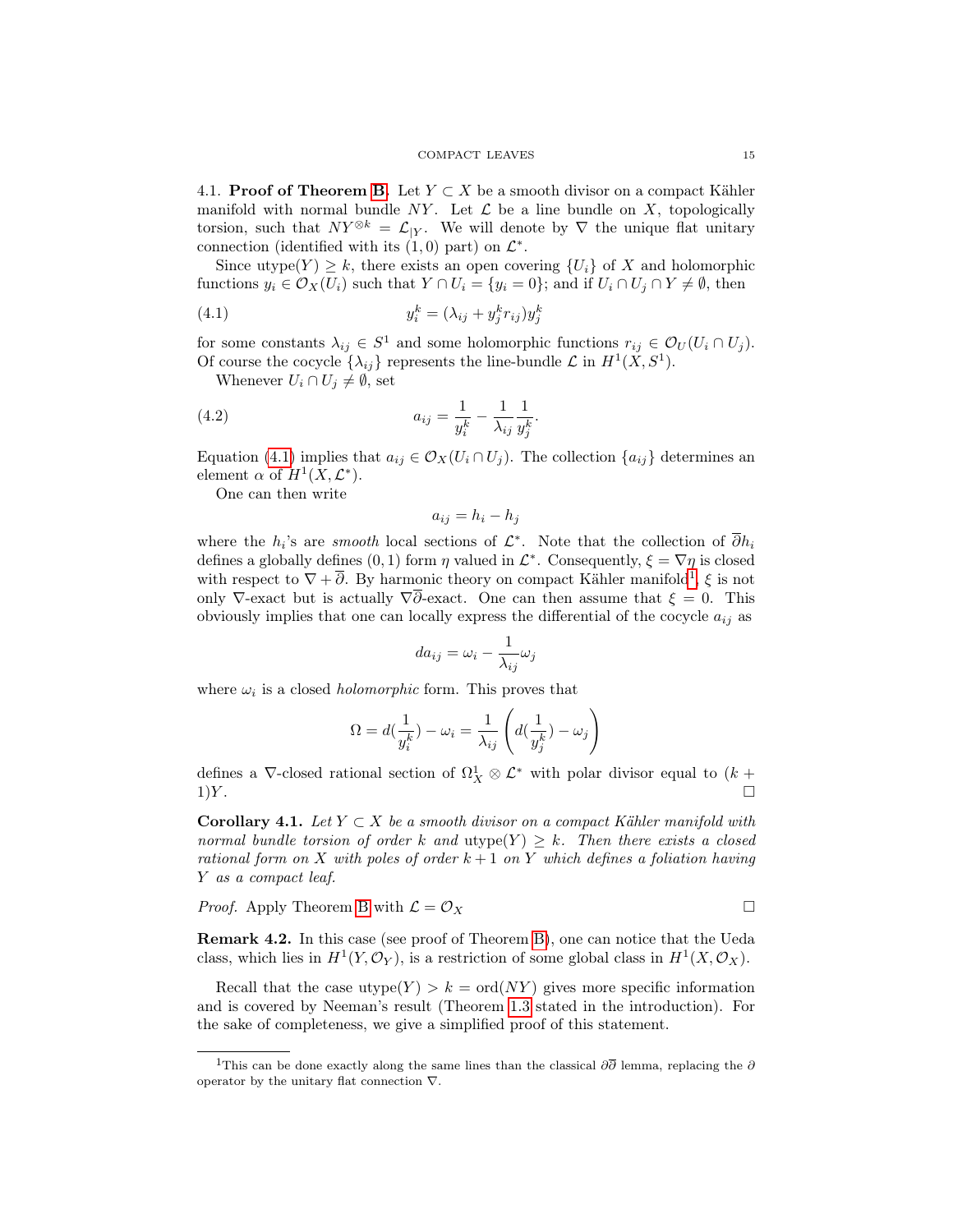4.2. **Proof of Theorem [1.3.](#page-2-2)** Assume that  $\text{utype}(Y) > k$  and let us consider (as in the proof of Theorem [B\)](#page-2-0) an open covering  $\{U_i\}$  of X and holomorphic functions  $y_i \in \mathcal{O}_X(U_i)$  such that  $Y \cap U_i = \{y_i = 0\}$ ; and if  $U_i \cap U_j \cap Y \neq \emptyset$  then

$$
(4.3) \t\t y_i^k = (1 + y_j^k r_{ij}) y_j^k
$$

for some holomorphic function  $r_{ij} \in \mathcal{O}_U(U_i \cap U_j)$ .

<span id="page-15-1"></span>Whenever  $U_i \cap U_j \neq \emptyset$ , set

(4.4) 
$$
a_{ij} = \frac{1}{y_i^k} - \frac{1}{y_j^k}.
$$

Equation [\(4.3\)](#page-15-1) implies that  $a_{ij} \in \mathcal{O}_X(U_i \cap U_j)$ . The collection  $\{a_{ij}\}\$  determines an element  $\alpha$  of  $H^1(X, \mathcal{O}_X)$ .

The cohomology class  $-k\alpha_{|Y} \in H^1(Y, \mathcal{O}_Y)$  coincides with Ueda's original defi-nition<sup>[2](#page-15-2)</sup> of the k-th Ueda class of Y in X. The assumption utype $(Y) > k$  implies that  $-k\alpha_{|Y} = 0$  and to conclude the proof we argue differently according to the injectivity (or not) of the restriction map  $H^1(X, \mathcal{O}_X) \to H^1(Y, \mathcal{O}_Y)$ .

If  $H^1(X, \mathcal{O}_X) \to H^1(Y, \mathcal{O}_Y)$  is not injective then Proposition [2.7](#page-7-0) implies that kY is a fiber of a fibration and we have utype $(Y) = \infty$ .

If  $H^1(X, \mathcal{O}_X) \to H^1(Y, \mathcal{O}_Y)$  is injective,  $\alpha$  is then zero in  $H^1(X, \mathcal{O}_X)$  and we can write  $a_{ij} = a_{i|U_i \cap U_j} - a_{j|U_i \cap U_j}$  for suitable  $a_i \in \mathcal{O}_X(U_i)$ . Hence, we can construct a morphism  $f: X \to \mathbb{P}^1$  such that  $f^{-1}(\infty) = kY$  by setting  $f_{|U_i} = y_i^{-k} - a_i$ . It follows that utype(Y) =  $\infty$ , and that kY is a fiber of a fibration.

Remark 4.3. The smoothness of the divisor is not really important in the proof of Theorem [1.3.](#page-2-2) In particular, the argument here presented can be easily adapted to give an alternative proof of [\[33,](#page-45-10) Theorem 2.3].

4.3. Hypersurfaces with non-torsion line-bundles. Below is a version of Theorem [1.3](#page-2-2) for non-torsion normal bundles, also due to Neeman [\[35,](#page-45-3) Theorem 5.6, p. 113].

<span id="page-15-3"></span>**Theorem 4.4.** Let Y be a smooth and irreducible hypersurface of a compact Kähler manifold X. Assume that  $NY = \mathcal{O}_X(Y)_{|Y}$  has topologically torsion normal bundle but has analytically infinite order. If  $\text{utype}(Y) = \infty$  and for some positive integer  $k > 0$ , the k-th power  $\rho^k$  of the unitary representation  $\rho : \pi_1(Y) \to S^1$  associated to NY extends to a representation  $\tilde{\rho}: \pi_1(X) \to S^1$ , then there exists an integral effective divisor  $D$ , disjoint from  $Y$  and cohomologous to  $kY$  for some positive integer. In particular, at a sufficiently small Euclidean neighborhood of  $Y$ , the Ueda line bundle U is trivial.

<span id="page-15-0"></span>**Example 4.5.** Consider a genus  $g > 1$  curve C and a representation  $\rho : \pi_1(C) \to$  $Aut(\mathbb{P}^1)$  into the unitary dihedral subgroup with infinite image: the elements are all elliptic, permuting  $\{0,\infty\} \subset \mathbb{P}^1$ . On a 2-fold (étale) cover  $\tilde{C} \stackrel{2:1}{\rightarrow} C$ , the representation lifts as  $\rho : \pi_1(\tilde{C}) \to S^1$  with infinite image (fixing 0 and  $\infty$ ). Considering the suspension of  $\rho$ , we get a Riccati foliation  $\mathcal F$  on a ruled surface  $\pi : X \to C$  with

<span id="page-15-2"></span><sup>&</sup>lt;sup>2</sup>Recall that  $\alpha$  is only well-defined up to multiplication by a complex constant which comes from the choice of an isomorphism between  $\mathcal{O}_Y$  and  $\mathcal{I}^k/\mathcal{I}^{k+1}$ .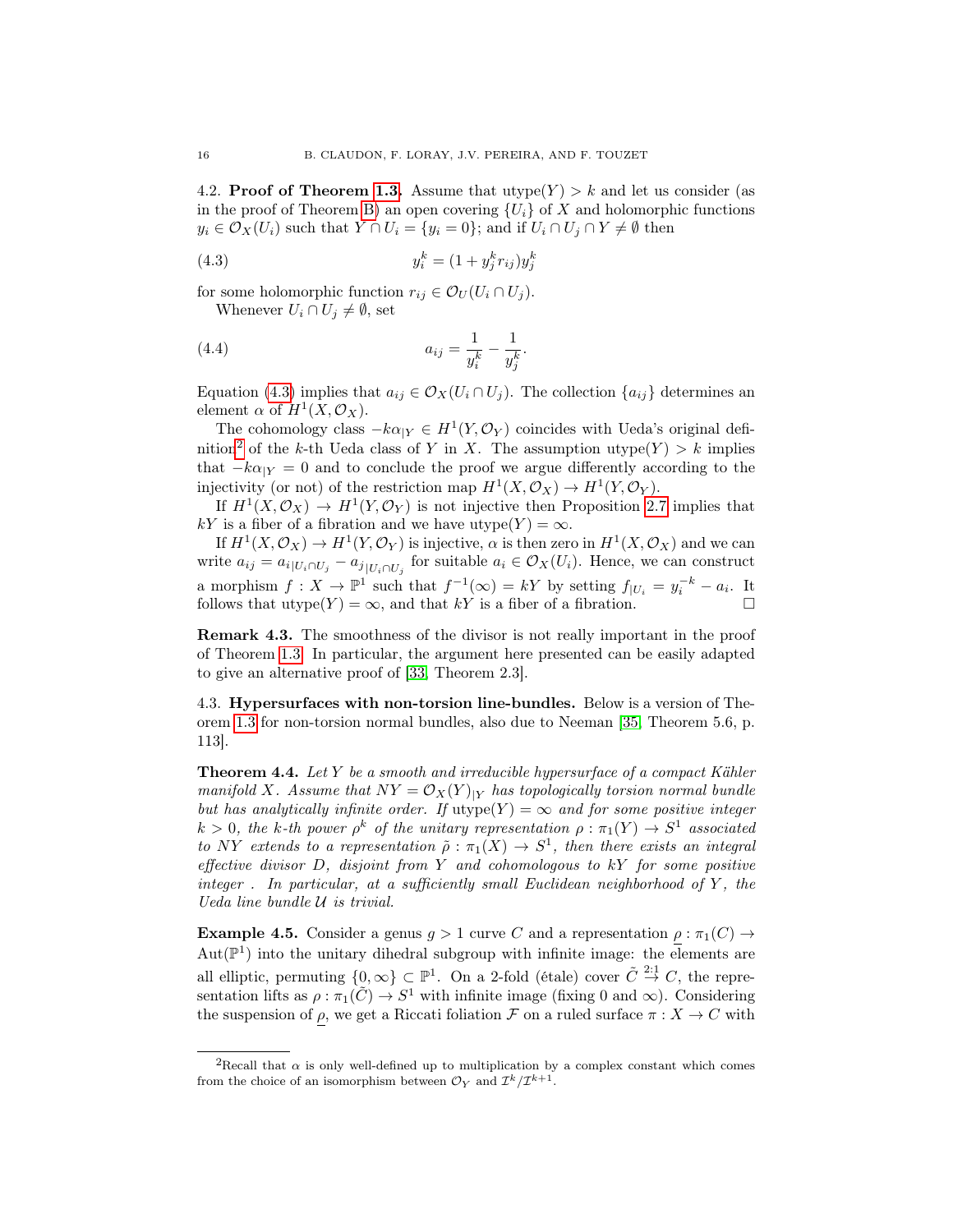an invariant 2-section  $X \supset Y \stackrel{2:1}{\rightarrow} C$ . After fiber product



we get the total space  $\tilde{\pi} : \tilde{X} \to \tilde{C} \simeq Y$  of a non-torsion line bundle on which Y lifts as the zero and infinity sections; the germ of neighborhood  $(X, Y)$  is isomorphic to the germ  $(\tilde{X}, \tilde{Y}_0)$  at the zero section. The Ueda line bundle is therefore trivial at a neighborhood of Y where we have local flat analytic structure. However, no power of the local holonomy representation of  $\pi_1(Y)$  extends to a representation of  $\pi_1(X)$ . The complement  $X - Y$  contains no complete curve since such a curve would lift as a finite section, contradicting that  $NY$  is non torsion. Moreover,  $X - Y$  is not Stein. Indeed by virtue of the maximum principle, every  $f \in \mathcal{O}(X - Y)$  is constant on the closure of the leaves in  $X - Y$  (which are compact Levi-flat hypersurfaces). This implies that f is actually *constant*. In particular, this answers negatively  $[24,$ Chapter VI, Problem 3.4].

As already mentioned the previous example is a variation of an example by Ogus [\[36,](#page-45-2) Section 4], where the ambient  $X$  is singular but rational. The construction is similar. It starts with  $\tilde{\pi} : \tilde{X} \to \tilde{C}$ , the total space of a non torsion line bundle over an elliptic curve  $\tilde{C}$ , equipped with a holomorphic connection, and then form the quotient  $X$  by a lift of the elliptic involution. There are 8 fixed points away from the zero and infinity sections, giving rise to singular points for  $X$ . Take  $Y$  to be the image of any of the two sections of  $\tilde{\pi}$ .

Another interesting example, which is somehow opposite to Hartshorne question, is provided by the surface  $S$  obtained by blowing up 9 points on a smooth cubic curve  $C_0$  on  $\mathbb{P}^2$ . For a generic choice of these 9 points, related to the Diophantine condition stated in Theorem [2.4,](#page-6-0) the strict transform  $C$  is left invariant by a regular foliation (only defined in its neighborhood) such that the leaves closure are compact Levi-flat hypersurfaces. This prevents  $S - C$  from being Stein. However, it is still unknown whether there exists some exceptional configuration of points for which  $S - C$  is Stein (see the discussion in [\[10\]](#page-45-11)).

<span id="page-16-0"></span>4.4. Curves with torsion normal bundle. Theorem [B](#page-2-0) says nothing about the existence of smooth foliations along Y when  $\mathrm{utype}(Y) < \mathrm{ord}(NY)$ . In particular, it leaves open the following natural question:

<span id="page-16-1"></span>Question 4.6. Is every curve  $C \subset S$  with torsion normal bundle on a projective surface S a compact leaf of a foliation?

Given any curve C of genus  $g(C) > 1$ , it is relatively easy to construct smooth foliations on projective surfaces having C as a compact leaf satisfying utype $(C) = 1$ and ord $(NC)$  arbitrary. If we take a general representation  $\rho : \pi_1(C) \to \text{Aff}(\mathbb{C})$  with linear part of order  $k$  then the Riccati foliation obtained through the suspension of  $\rho$  is an example with utype $(C) = 1$  and  $\text{ord}(NC) = k$ . Taking some Kawamata coverings of these examples (see [\[30,](#page-45-12) Proposition 4.1.12]), one can obtain examples with utype $(C) = n$  and ord $(NC) = kn$  for arbitrary k and n.

Perhaps one of the simplest tests for Question [4.6](#page-16-1) is the existence of foliations along a smooth curve C of genus 3 with utype $(C) = 1$  and ord $(NC) = 2$  constructed in the following way, see [\[35,](#page-45-3) page 119]. Start with a smooth quartic  $C_0 \subset \mathbb{P}^2$  and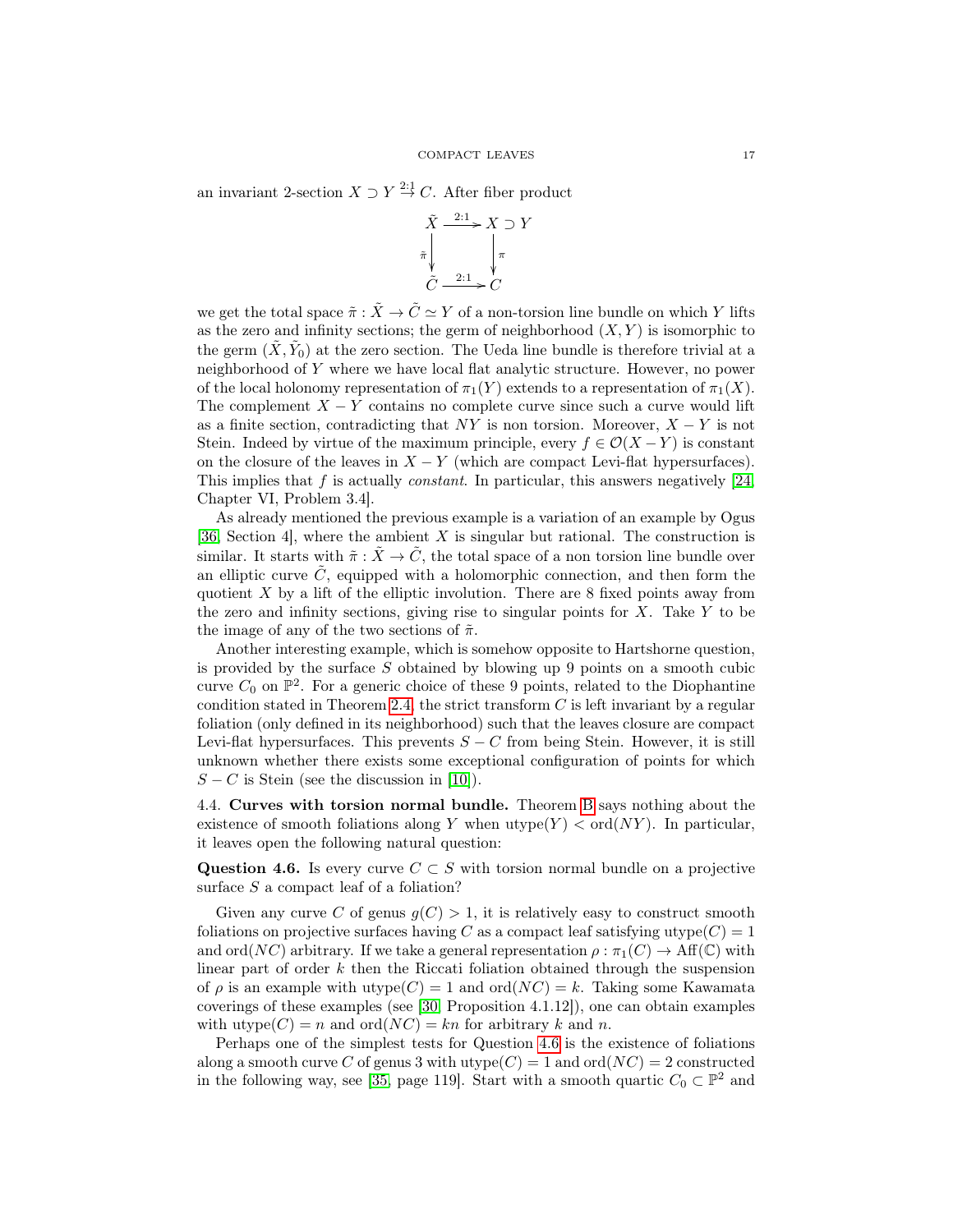consider two bitangents to it. The two bitangents determine 4 points on  $C_0$ . Choose twelve other points as the intersection of  $C_0$  with a generic cubic. The blow-up of  $\mathbb{P}^2$ on these 16 points gives a rational surface containing a curve  $C$ , the strict transform of  $C_0$ , having torsion normal bundle of order two and Ueda type equal to one. We do not know if there exists a foliation on S regular along C.

### 5. Groups of (formal) germs of biholomorphisms

<span id="page-17-0"></span>In this section we review the bits of the theory of subgroups of  $\text{Diff}(\mathbb{C},0)$  and  $Diff(\mathbb{C}, 0)$  relevant to our study. The only new result in this section is Proposition [5.11.](#page-19-0)

<span id="page-17-2"></span>5.1. Formal classification of solvable subgroups. Let  $\text{Diff}(\mathbb{C},0)$  denotes the group of germs of analytic diffeomorphisms of one variable fixing  $0 \in \mathbb{C}$  and  $Diff(\mathbb{C}, 0)$  its formal completion. In order to state the classification of formal subgroups of  $\text{Diff}(\mathbb{C}, 0)$ , it will be convenient to use the vector fields (or rather theirs flows/exponentials)

$$
v_{k,\lambda} = \frac{z^{k+1}}{1 + \lambda z^k} \frac{\partial}{\partial z}
$$

for  $k \in \mathbb{N}^*$  and  $\lambda \in \mathbb{C}$ . Note that  $h = \exp(v_{k,\lambda}) \in \text{Diff}(\mathbb{C},0)$  is tangent to identity at order k, i.e.  $h(z) = z + z^{k+1} + \cdots$ . We recall firstly the classification of elements of  $\text{Diff}(\mathbb{C}, 0)$  up to formal conjugacy (see for instance [\[31,](#page-45-13) §1.3]).

**Theorem 5.1.** Let  $f(z) = az + ... \in \widehat{\text{Diff}}(\mathbb{C}, 0), a \in \mathbb{C}^*$ , be distinct from the identity. Then f is conjugated to one and only one of the following models:

- (1)  $f_0(z) = az$  where  $a \in \mathbb{C}^*$ .
- (2)  $f_0(z) = a \cdot \exp(v_{k,\lambda}); a^k = 1.$

In the first case  $f$  is said to be (formally) *linearizable*. In the second item, remark that  $z \to az$  commutes with  $\exp(v_{k,\lambda})$  and that  $f_0$  (hence f) has infinite order.

The formal classification of solvable subgroups of  $\text{Diff}(\mathbb{C}, 0)$  is given in [\[18\]](#page-45-14); we also refer to [\[31,](#page-45-13) §1.4] and to the recent monograph [\[13\]](#page-45-15).

<span id="page-17-1"></span>**Theorem 5.2.** Let  $G \subset \text{Diff}(\mathbb{C},0)$  be a subgroup. If G is virtually solvable, then there exists  $\varphi \in \text{Diff}(\mathbb{C},0)$  such that  $\varphi_*G$  is a subgroup of one of the following models:

- (1)  $\mathbb{L} = \{f(z) = az; a \in \mathbb{C}^*\};$
- $(2) \mathbb{E}_{k,\lambda} = \{f(z) = a \cdot \exp(tv_{k,\lambda}); a^k = 1, t \in \mathbb{C}\}, \text{ for some } k \in \mathbb{N}^* \text{ and } \lambda \in \mathbb{C};$ (3)  $\mathbb{A}_k = \{f(z) = az/(1-bz^k)^{1/k}; a \in \mathbb{C}^*, b \in \mathbb{C}\}, \text{ for some } k \in \mathbb{N}^*.$

When G is abelian, we are in cases (1) or (2). Indeed, abelian subgroups of  $\mathbb{A}_k$ actually lie (up to conjugacy) in  $\mathbb{L}$  or  $\mathbb{E}_{k,0}$ .

<span id="page-17-3"></span>**Definition 5.3.** Let  $\text{Diff}(\mathbb{C},0)_1 = \{h \in \text{Diff}(\mathbb{C},0) \mid h(z) = z + o(z)\}\)$  be the subgroup of  $\text{Diff}(\mathbb{C}, 0)$  whose elements are tangent to identity. More generally, if  $k \geq 1$ , let us define

$$
\widehat{\text{Diff}}(\mathbb{C},0)_k = \{ h \in \widehat{\text{Diff}}(\mathbb{C},0) \mid h(z) = z + o(z^k) \}.
$$

Notice that for  $h \in \overline{\text{Diff}}(\mathbb{C},0)_1$ , the following assertions are equivalent:  $h =$ Id; h has finite order; and h is linearizable. More generally, we have the useful linearizability criterion, see [\[31,](#page-45-13) Corollaire 1.4.2].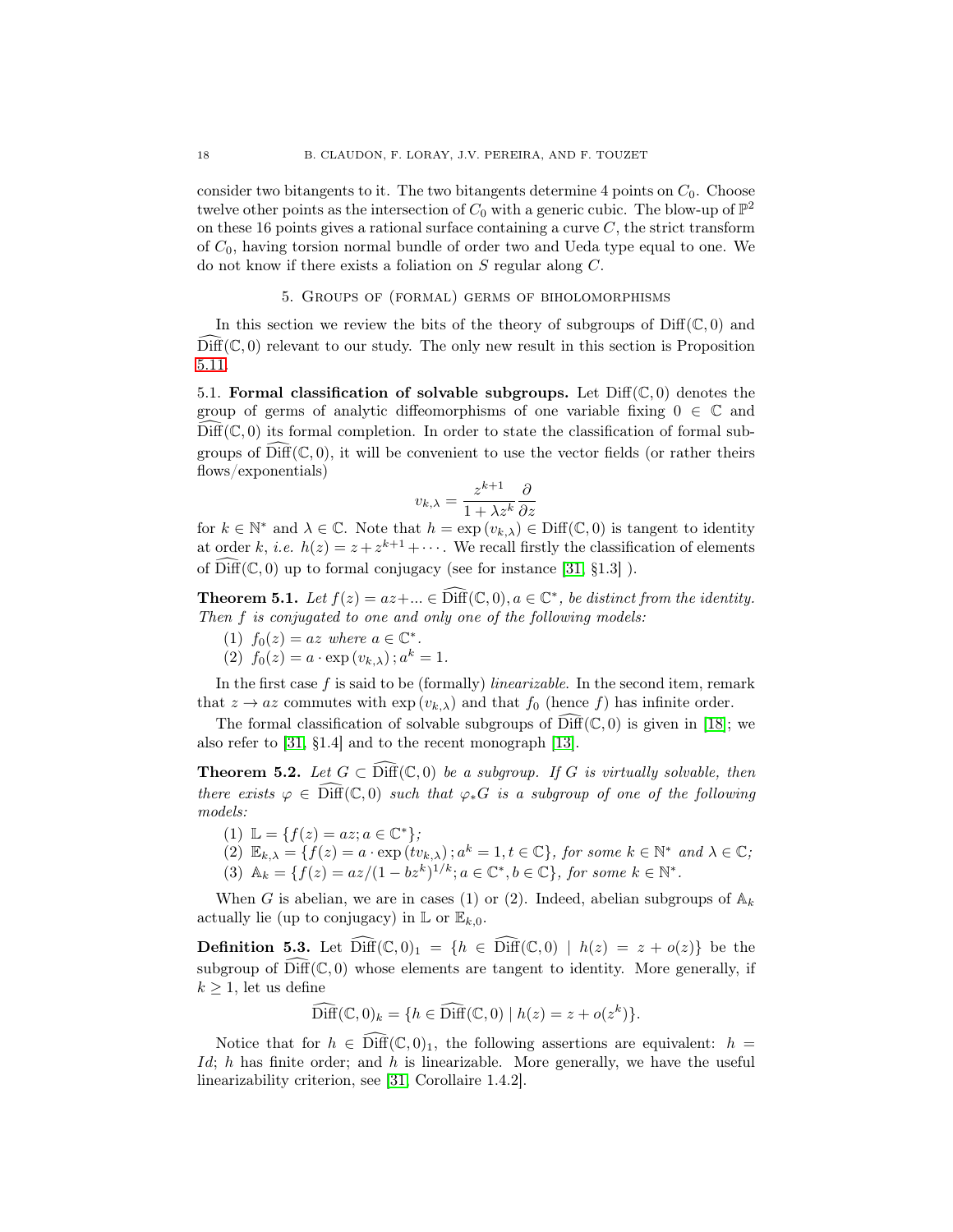<span id="page-18-3"></span>**Theorem 5.4.** Let G be a subgroup of  $\text{Diff}(\mathbb{C}, 0)$ . Set  $G_1 = G \cap \text{Diff}(\mathbb{C}, 0)_1$ . Then, up to formal conjugacy, G is a subgroup of  $\mathbb L$  if and only if  $G_1 = \{Id\}.$ 

<span id="page-18-5"></span>**Corollary 5.5.** Let G be a subgroup of  $\text{Diff}(\mathbb{C}, 0)$ . Then every element of G has finite order if, and only if, G is conjugated to a subgroup of

$$
\mathbb{L}_{\mathbb{O}} := \{ f(z) = az; a \in e^{2i\pi \mathbb{Q}} \}.
$$

5.2. Non solvable subgroups. For further use, we recall the characterization of non solvable subgroups of  $\widehat{\text{Diff}}(\mathbb{C}, 0)$  [\[31,](#page-45-13) Theorem 1.4.1].

**Theorem 5.6.** Let G be a subgroup of  $\widehat{\text{Diff}}(\mathbb{C}, 0)$ . Then the following properties are equivalent:

- (1) G is non solvable.
- (2) G is non virtually solvable.
- (3) G is not metabelian.
- (4) For every  $k > 0$ , we have  $G \cap \widehat{\text{Diff}}(\mathbb{C}, 0)_k \neq \{Id\}$ , i.e., there exist non trivial elements of G tangent to the identity at arbitrarily large order.

5.3. Centralizers. Let  $h \in \text{Diff}(\mathbb{C},0)$  and denote by  $\mathcal{C}(h)$  the centralizer of h in  $\widehat{\mathrm{Diff}}(\mathbb C,0).$ 

<span id="page-18-1"></span>**Theorem 5.7** ([\[31\]](#page-45-13) Proposition 1.3.2). The group  $C(h)$  is given by

- (1) If  $h(z) = az$  where  $a \in \mathbb{C}^*$  is not a root of unity, then  $C(h) = \mathbb{L}$ .
- (2) If  $h(z) = a \cdot \exp(v_{k,\lambda})$  with  $a^k = 1$ , then  $C(h) = \{e^{2i\pi p/k} \cdot \exp(v_{k,\lambda}), p \in$  $\mathbb{Z}, t \in \mathbb{C}\}$

<span id="page-18-2"></span>**Theorem 5.8.** Let G a subgroup of  $\text{Diff}(\mathbb{C}, 0)$ . Assume in addition that G is non virtually abelian. Then the center  $Z(G)$  of G is finite, hence conjugated in  $\widehat{\text{Diff}}(\mathbb C, 0)$ to a finite subgroup of  $\mathbb{L}$ .

*Proof.* When G is non solvable, this is covered by  $[31,$  Proposition 1.5.1. Let us assume that  $G$  is solvable and non abelian. Up to conjugation,  $G$  is a subgroup of  $A_k$  such that  $G_1$  is non trivial. Hence it contains an element conjugated to  $g_1 = \exp(v_{k,\lambda})$ . Now let us choose  $h \in Z(G)$ : in particular h lies in  $\mathcal{C}(g_1)$  and G is contained in  $\mathcal{C}(h)$ . According to Theorem [5.7,](#page-18-1) there exists  $t_h \in \mathbb{C}$  such that  $h = a \cdot \exp(t_h v_{k,\lambda})$  with  $a^k = 1$ . Assuming that  $t_h \neq 0$  and using Theorem [5.8](#page-18-2) once more, one can infer that  $G \subset \mathcal{C}(h)$  is abelian. Since we assumed this was not the case from the beginning, we get  $t_h = 0$  and  $Z(G)$  is necessarily conjugated to a subgroup of  $\{z \to e^{2i\pi p/k}z, p \in \mathbb{Z}\}.$ 

<span id="page-18-4"></span>**Remark 5.9.** If G is a subgroup of  $\widehat{\text{Diff}}(\mathbb{C}, 0)_1$ , the following properties are equivalent:

- $(i)$  G is abelian.
- $(ii)$  G is virtually abelian.
- $(iii)$  G is solvable.
- $(iv)$  The non trivial elements of G are tangent to identity to the same order.

<span id="page-18-0"></span>5.4. Interpretation. The groups appearing in Theorem [5.2](#page-17-1) are groups of symmetries of meromorphic 1-forms or of vector spaces of meromorphic 1-forms.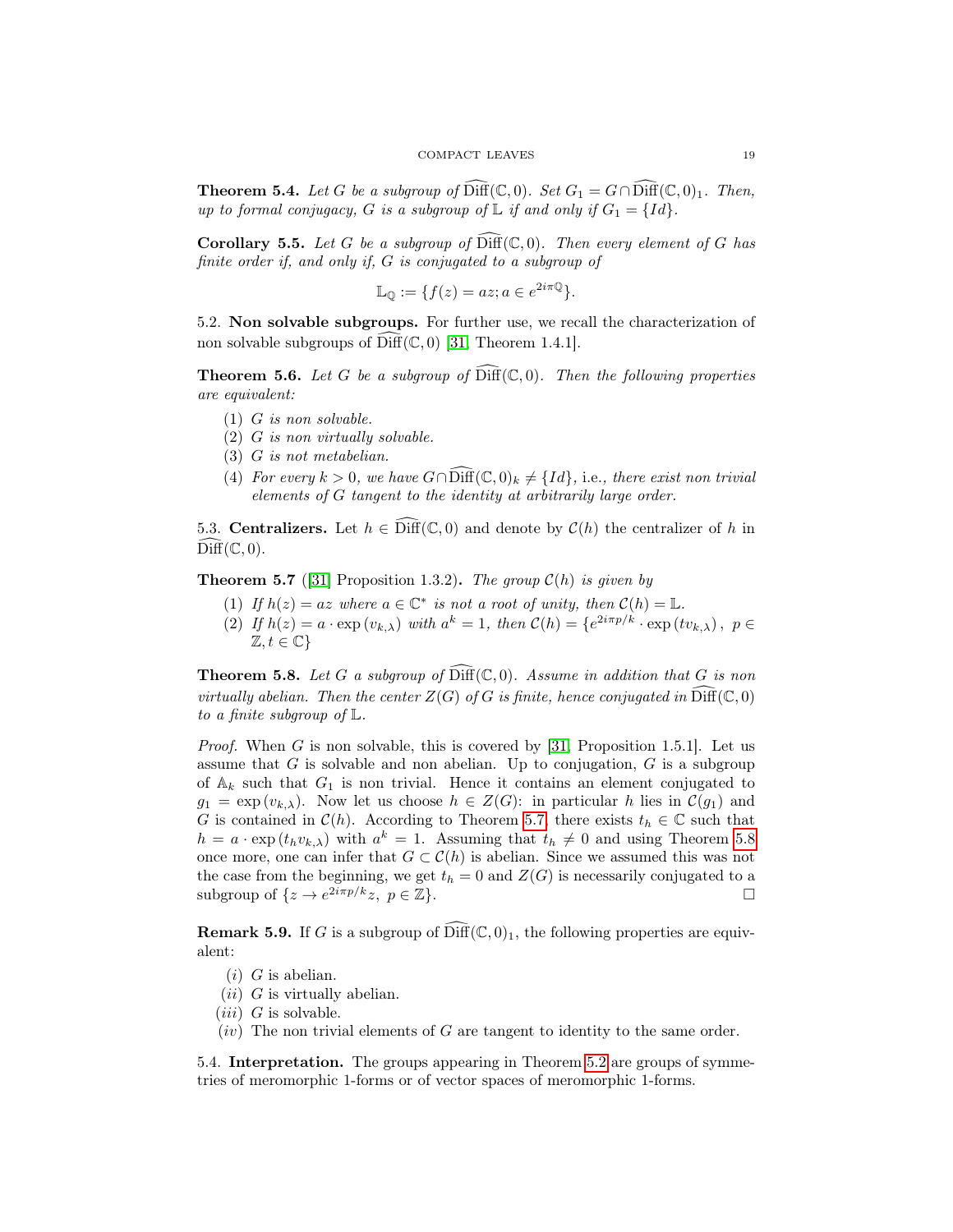The group  $\mathbb L$  is the group of symmetries of the logarithmic 1-form  $\omega := \frac{dz}{z}$ , while for fixed  $k \in \mathbb{N}^*$  and  $\lambda \in \mathbb{C}$ , the group  $\mathbb{E}_{k,\lambda}$  is precisely the group of symmetries of the 1-form

$$
\omega_{k,\lambda} = \frac{dz}{z^{k+1}} + \lambda \frac{dz}{z}
$$

.

Moreover, for a fixed  $k \in \mathbb{N}^*$ , the group  $\mathbb{A}_k$  is the subgroup of  $\widehat{\text{Diff}}(\mathbb{C},0)$  that preserves the vector space of 1-forms  $\mathbb{C} \frac{dz}{z^{k+1}}$ . Notice that  $\mathbb{E}_{k,0}$  is a subgroup of  $\mathbb{A}_k$ .

<span id="page-19-1"></span>Remark 5.10. It follows from the above description and Theorem [5.2](#page-17-1) that an abelian subgroup  $G \subset \text{Diff}(\mathbb{C},0)$  preserves a formal meromorphic 1-form  $\omega$ . Consequently, if  $G$  is the holonomy group of the compact leaf  $Y$  of a foliation on a complex manifold U, then by standard arguments using flow-box, the 1-form  $\omega$ extends to a formal meromorphic 1-form on the completion  $Y(\infty)$  of U along Y.

5.5. Ueda type and formal closed meromorphic 1-forms. If  $Y$  is a hypersurface of a complex manifold  $U$ , the existence of formal closed meromorphic 1-forms on  $Y(\infty)$  gives information about the Ueda type of Y.

<span id="page-19-0"></span>**Proposition 5.11.** Let  $Y$  be a smooth irreducible compact hypersurface on a complex manifold U. Let  $\hat{\omega} \in H^0(Y(\infty), \Omega^1_{Y(\infty)}((k+1)Y))$  be a formal closed meromorphic 1-form on  $Y(\infty)$  with poles of order  $k + 1$  on Y. If  $k \ge 1$  then  $\text{utype}(Y) \ge k$ and the order of the normal bundle of  $Y$  divides  $k$ .

*Proof.* The 1-form  $\hat{\omega}$  can be locally written as  $\frac{dz}{z^{k+1}} + \lambda \frac{dz}{z}$  where z is a formal submersion cutting out Y. More precisely, there exists an open covering  $U_i$  of  $Y(\infty)$  and  $z_i \in H^0(U_i, \mathcal{O}_{Y(\infty)})$  such that  $\hat{\omega}_{|U_i} = \frac{dz_i}{z^{k+1}}$  $\frac{dz_i}{z_i^{k+1}} + \lambda \frac{dz_i}{z_i}$  and  $Y \cap U_i = \{z_i = 0\}.$ It follows from the interpretation of  $\mathbb{E}_{k,\lambda}$  given in Section [5.4](#page-18-0) that, once the covering is fixed, the only freedom we have in the choice of the functions  $z_i$  is left composition by elements of  $\mathbb{E}_{k,\lambda}$ . Therefore, over non-empty intersections  $U_i \cap U_j$ , the formal functions  $z_i$  satisfy

$$
z_i = (\lambda_{ij} + a_{ij}z_j^k + b_{ij}z_j^{2k} + \ldots) \cdot z_j
$$

with  $\lambda_{ij}^k = 1$  and  $a_{ij}, b_{ij} \in \mathbb{C}$ . The proposition follows from Lemma [2.1.](#page-5-0)

5.6. Rigidity. The analytic classification of subgroups of  $\text{Diff}(\mathbb{C},0)$  does not coincide with the formal classification. Nevertheless, for a large class of groups we have the following rigidity statement proved in [\[18,](#page-45-14) Proposition 1].

**Theorem 5.12.** Let G be a subgroup of Diff( $\mathbb{C}, 0$ ) and let  $G_1 \subset G$  be the subgroup of elements with trivial linear part. If  $G_1$  is not cyclic, then every formal conjugation  $\varphi \in \widehat{\text{Diff}}(\mathbb{C},0)$  of G with another (convergent) subgroup  $\tilde{G} \subset \text{Diff}(\mathbb{C},0)$  is in fact holomorphic, i.e.

$$
\varphi_*G=\tilde{G} \implies \varphi \in \text{Diff}(\mathbb{C},0).
$$

<span id="page-19-2"></span>**Corollary 5.13.** Let  $G \subset \text{Diff}(\mathbb{C},0)$  be a solvable subgroup. If the rank of  $G_1$  is at least two then G is holomorphically conjugated to a subgroup of  $E_{p,\lambda}$  or  $\mathbb{A}_p$  for some  $\lambda \in \mathbb{C}$  and some  $p \in \mathbb{N}^*$ .

<span id="page-19-4"></span>5.7. Exceptional solvable subgroups. The solvable subgroups of  $\text{Diff}(\mathbb{C}, 0)$ which are not analytically normalizable are described in the next result (see [\[31,](#page-45-13) Proposition 2.10.4]).

<span id="page-19-3"></span>**Theorem 5.14.** If  $G \subset \text{Diff}(\mathbb{C}, 0)$  is a solvable subgroup such that  $G_1$  has rank one  $(i.e. is infinite cyclic), then we have one of the following possibilities.$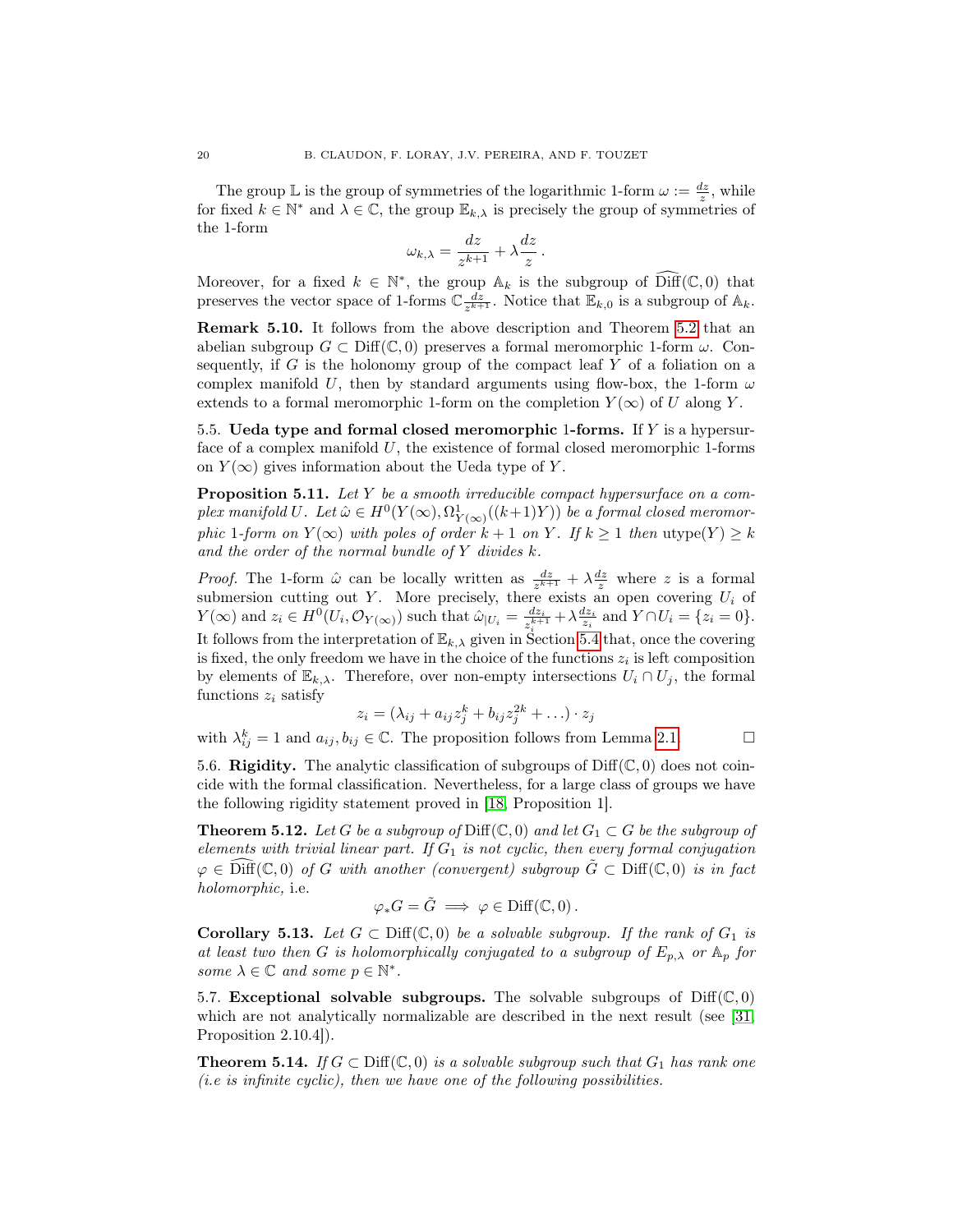#### COMPACT LEAVES 21

- (1) G is abelian and is formally conjugated to the group generated by  $f =$  $\exp(v_{kq,\lambda})$  and  $g = \exp(\frac{2\pi i}{q}v_{kq,\lambda})$ , where  $\lambda \in \mathbb{C}$ ,  $q, k \in \mathbb{N}^*$  and  $n \in \mathbb{Z}$ . In particular,  $G_1$  is generated by f.
- (2) G is not abelian and is formally conjugated to the group generated by  $f(z) =$  $z/(1-z^p)^{1/p}$  and  $g(z) = \exp(2\pi i/2q)z$ , where  $p, q \in \mathbb{N}^*$  satisfies  $p = kq$  for some odd natural number k. In this case, the subgroup generated by f and  $g^2$  is an abelian subgroup of index two.

5.8. Formally linearizable case. This corresponds to the situation where  $G \subset$  $Diff(\mathbb{C}, 0)$  is formally conjugated to a subgroup of  $\mathbb{L}$ . It is well known that there exists examples where this conjugation cannot be made analytic and that this obstruction is related to the presence of small divisors, see for instance [\[38\]](#page-46-5). Note also that analytic conjugation to a subgroup of  $\mathbb L$  holds if and only if there exists a germ of logarithmic 1-form G invariant, cf. [\[31,](#page-45-13) Proposition 3.1.1].

#### 6. Abelian holonomy

<span id="page-20-0"></span>Most of this section is devoted to establish Theorem [C.](#page-2-1) The core of its proof naturally splits in two different cases according to the Ueda type of  $Y$ . The case of infinite Ueda type is treated in Subsection [6.2](#page-21-0) while the case of finite Ueda type is treated in Subsection [6.3.](#page-22-0) In Subsection [6.5](#page-25-0) we show how to treat the case of foliations with formally linearizable holonomy under additional assumptions.

6.1. Closed formal meromorphic 1-forms. We start by showing that the formal analogue of Theorem [C](#page-2-1) holds true at the formal completion of  $X$  along  $Y$ .

<span id="page-20-1"></span>**Proposition 6.1.** Let Y be a smooth compact divisor on a projective manifold X. Assume that Y is a compact leaf of a foliation  $\mathcal F$  on X and that the holonomy of  $F$  along  $Y$  is abelian. The following assertions hold true.

- (1) there exists a closed formal meromorphic 1-form  $\hat{\omega}$  on  $Y(\infty)$  defining  $\mathcal{F}_{|Y(\infty)}$ ;
- (2) if the holonomy of  $\mathcal F$  is formally linearizable, then  $\hat\omega$  is logarithmic and utype $(Y) = \infty$ ;
- (3) if the holonomy of F is not formally linearizable, then  $\text{ord}_{Y}(\hat{\omega})_{\infty} 1$  is an integral multiple of  $\text{ord}(NY)$ .

Moreover, the 1-form  $\hat{\omega}$  is convergent on a neighborhood of Y whenever the holonomy group has non unitary linear part in case (2), or its subgroup tangent to the identity is non cyclic in case (3).

*Proof.* (1) The existence of a closed formal meromorphic 1-form defining  $\mathcal{F}_{|Y(\infty)}$  is explained in Remark [5.10.](#page-19-1)

(2) If the holonomy is formally linearizable, then the holonomy of  $\mathcal F$  is formally conjugated to a subgroup of  $\mathbb{L}$ , and consequently  $\hat{\omega}$  is logarithmic. If it is formally linearizable and unitary, then utype(Y) =  $\infty$  by definition. If it is formally linearizable, but not unitary, then holonomy group of  $\mathcal F$  along Y is holomorphically linearizable, and we obtain a closed logarithmic 1-form  $\omega$  on an Euclidean neighborhood of Y. Aiming at a contradiction, assume utype $(Y) \neq \infty$ . Taking general hyperplane sections, we can reduce to the case where  $Y$  is a curve on  $X$ . If utype(Y)  $\neq \infty$ , then Theorem [2.6](#page-7-1) implies that  $\omega$  extends to a closed logarithmic 1-form on X with polar set contained in Y. Since the residue of  $\omega$  along Y is not zero, we arrive at a contradiction with the Residue Theorem.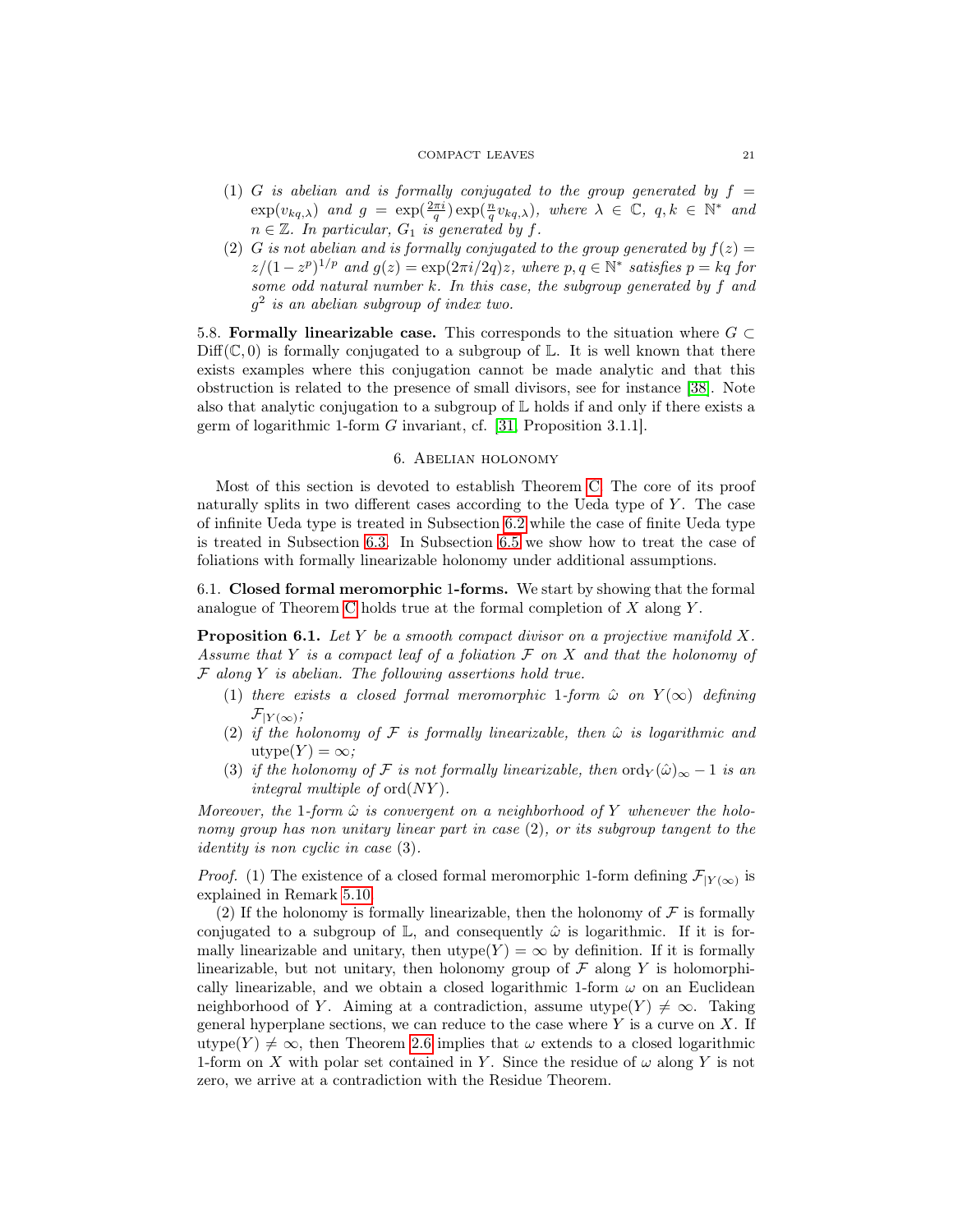(3) If  $i : (\mathbb{C}, 0) \to X$  is a germ of transversal to F through a point of Y, then  $i^*\hat{\omega}$  is a formal 1-form on  $(\mathbb{C},0)$  invariant by the holonomy of F. It cannot be logarithmic, since in this case, the holonomy would be linearizable. The assertion follows from Proposition [5.11.](#page-19-0)

Finally, the convergence follows from Koenigs Linearization Theorem in case (2), when the holonomy contains a contraction; and from Corollary [5.13](#page-19-2) in case (3).  $\Box$ 

**Remark 6.2.** Recall from Remark [2.2](#page-5-1) that (2) does not hold true when  $\mathcal F$  is only defined on an analytic neighborhood of Y.

## <span id="page-21-0"></span>6.2. Fiber of a fibration.

<span id="page-21-1"></span>**Proposition 6.3.** Let Y be smooth compact divisor on a projective manifold X which is a fiber (multiple or not) of a fibration  $f: X \to C$ . Assume that Y is a compact leaf of a foliation  $\mathcal F$  on X, and that the holonomy of  $\mathcal F$  along Y is abelian. Then, there exists a projective manifold  $Z$ , and a generically finite morphism  $\pi : Z \to X$ , such that  $\pi^* \mathcal{F}$  is defined by a closed rational 1-form.

Proof. Proposition [6.1](#page-20-1) implies the existence of a closed formal meromorphic 1 form  $\hat{\omega}$  defining  $\mathcal{F}_{|Y(\infty)}$ . In particular,  $N\mathcal{F}_{|Y(\infty)} = \mathcal{O}_{Y(\infty)}(nY)$  where *n* is the order of poles of  $\hat{\omega}$  along Y. Using the fact that Y is a fiber, we can infer that  $N\mathcal{F}\otimes\mathcal{O}_X(-nY)$  is actually trivial on a Zariski open neighborhood of Y. The sheaf  $f_*(N\mathcal{F}\otimes\mathcal{O}_X(-nY))$  being torsion free on a curve is a vector bundle (see for instance [\[27,](#page-45-16) Chap.V, Cor.(5.15)]) and has thus locally a nowhere vanishing section if it is non zero. To see that it is indeed the case, it is enough to prove that the formal completion at  $f(Y)$  is non zero. But Grothendieck's comparison Theorem [\[23,](#page-45-17) Theorem 4.I.5] implies that the formal completion of  $f_*(N\mathcal{F} \otimes \mathcal{O}_X(-nY))$  at  $f(Y)$  is isomorphic to  $f_*(N\mathcal{F} \otimes \mathcal{O}_{Y(\infty)}(-nY))$ . As  $N\mathcal{F} \otimes \mathcal{O}_{Y(\infty)}(-nY) = \mathcal{O}_{Y(\infty)}$ , we finally get

$$
f_*\left(N{\mathcal F} \operatorname{\widehat{\otimes}} {\mathcal O}_X(-nY)\right)\simeq f_*\left(N{\mathcal F} \otimes {\mathcal O}_{Y(\infty)}(-nY)\right)=f_*({\mathcal O}_{Y(\infty)})={\widehat{{\mathcal O}_{C,f(Y)}}},
$$

the fibers of f being connected. Thus there exists a Zariski open neighborhood  $U$ of Y where  $N\mathcal{F}_{|U} \simeq \mathcal{O}_U(nY)$ . Consequently, F is defined by a rational 1-form  $\omega$ having poles of order  $n$  on  $Y$  and no other poles on  $U$ . Therefore, there exists on  $Y(\infty)$  a formal holomorphic function  $\hat{g}$  such that  $\hat{\omega} = \hat{g}\omega_{|Y(\infty)}$ . Differentiating, and recalling that  $d\hat{\omega} = 0$ , we obtain that

$$
d\omega_{|Y(\infty)} = -\frac{d\hat{g}}{\hat{g}} \wedge \omega_{|Y(\infty)}.
$$

But again, the connectedness of the fibers of f implies that  $\hat{g} = \hat{h} \circ f$  for some formal holomorphic function h on a formal neighborhood of  $f(Y)$ . It follows that for any rational 1-form  $\alpha$  on C without zeros or poles on  $f(Y)$ ,  $d\omega$  and  $f^*\alpha \wedge \omega$  are holomorphically proportional on  $Y(\infty)$  and consequently rationally proportional on all  $X$ . More explicitly, there exists a rational function  $g$ , regular on a neighborhood of Y, such that  $d\omega = g \cdot f^* \alpha \wedge \omega$ . Since g is regular on Y, it must be constant along fibers of f and  $d(g \cdot f^* \alpha) = 0$ . Therefore F is a transversely affine foliation and the result follows from arguments used in [\[19\]](#page-45-4) as we will now explain.

Let  $\eta = g \cdot f^* \alpha$  and notice that the multi-valued 1-form  $\exp(\int \eta) \omega$  is closed. If the periods of  $\eta$  are not rational multiples of  $\pi i$ , then the monodromy of  $\exp(\int \eta)\omega$ factors through C [\[19,](#page-45-4) Theorems 4.1 and 5.1] and  $\mathcal F$  must coincide with the fibration. If  $\eta$  has poles of order greater than one, then the restriction of  $\exp(\int \eta)\omega$  to a general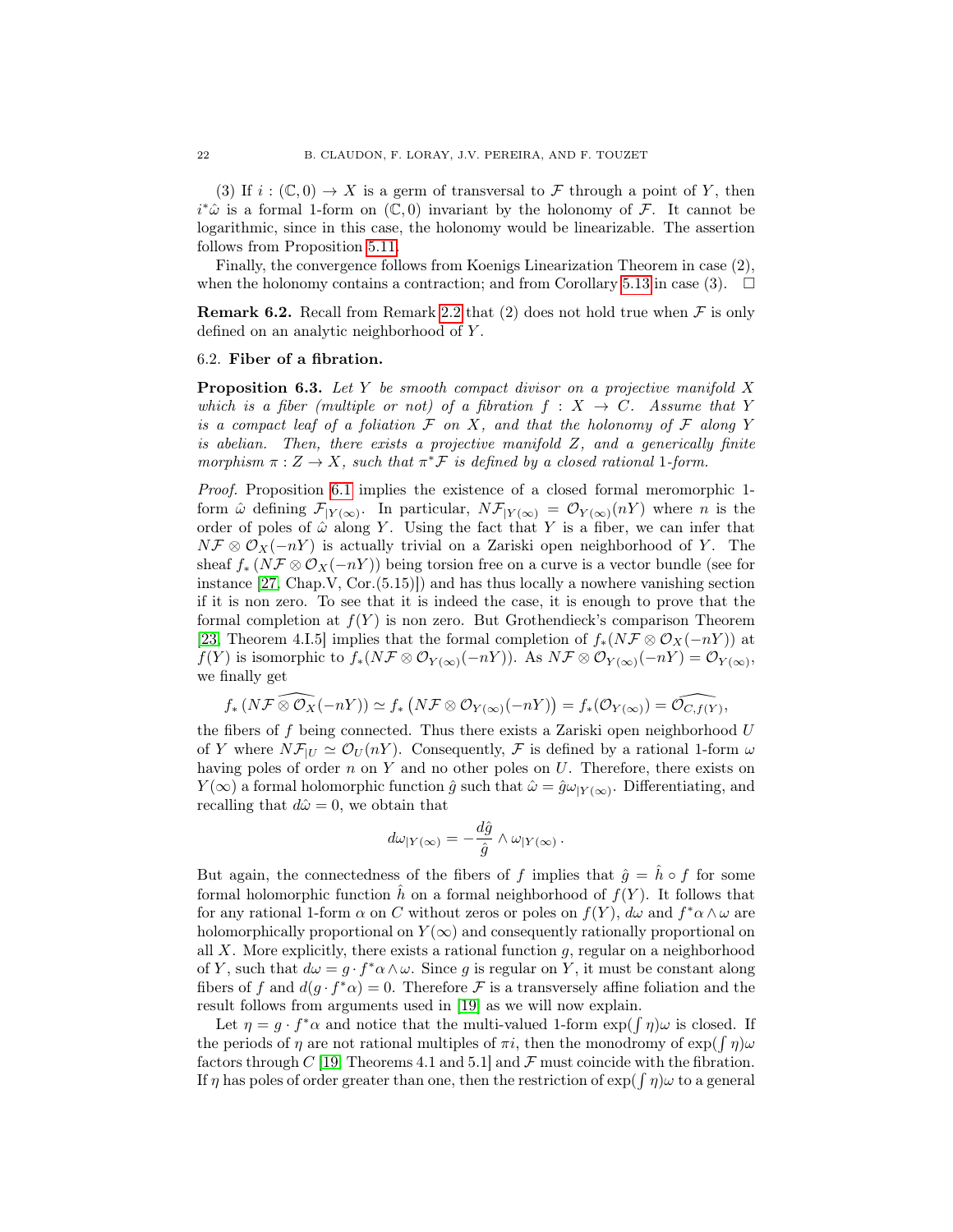fiber of f is exact [\[19,](#page-45-4) proof of Theorem 5.2]. Therefore  $\mathcal F$  must coincide with the fibration. At this point, we deduce that, if F is not the fibration, then  $\eta$  has at worst logarithmic poles, and all its periods are rational multiples of  $\pi i$ . It follows that  $\mathcal F$  is defined by rational closed one form on a suitable finite ramified covering of X. Taking the resolution of singularities of this covering gives the generically finite morphism  $\pi: Z \to X$  such that  $\pi^* \mathcal{F}$  is defined by a closed rational 1-form.  $\square$ 

<span id="page-22-3"></span>**Remark 6.4.** We can also prove that  $\mathcal F$  is defined by a closed meromorphic 1-form at the (analytic) neighborhood of Y by the following alternative argument. Locally along Y, we can define F by  $\omega_i = dy + y^{k+1}\alpha_i$  with y a (global) reduced analytic equation of Y,  $\alpha_i$  holomorphic 1-form on  $U_i$  and  $k \in \mathbb{Z}_{\geq 0}$  maximal with these properties. In fact,  $k$  is the contact order of tangency between  $\mathcal F$  and the fibration  $dy = 0$ . On  $U_i \cap U_j$ , we have  $\alpha_i = \alpha_j + g_{ij}\omega_j$  so that  $\alpha_{i|Y} = \alpha_{j|Y}$  define a global holomorphic 1-form  $\alpha$  on Y. The 1-form  $\alpha$  measures the discrepancy between the foliation and the fibration at the order  $k$ , the first order for which they differ.

More precisely, if  $k = 0$ , then the holonomy along a loop  $\gamma \in \pi_1(Y)$  computed in variable y writes

$$
y \mapsto e^{\int_{\gamma} \alpha} y + \cdots;
$$

since all periods of  $\alpha$  cannot be imaginary, we deduce that the linear part of the holonomy is not unitary. This implies that the holonomy group is analytically linearizable and the formal 1-form  $\hat{\omega}$  constructed in Proposition [6.1](#page-20-1) is actually analytic.

Now, when  $k > 0$ , then the holonomy along a loop  $\gamma \in \pi_1(Y)$  computed in variable y writes

$$
y \mapsto y + \left(\int_{\gamma} \alpha\right) y^{k+1} + \cdots ;
$$

since all periods of  $\alpha$  cannot be Q-proportional, we see that the holonomy cannot be cyclic and the formal 1-form  $\hat{\omega}$  constructed in Proposition [6.1](#page-20-1) is actually analytic.

<span id="page-22-4"></span>**Corollary 6.5.** Let Y be a smooth compact divisor on a projective manifold X. Assume that Y is a compact leaf of a foliation  $\mathcal F$  on X, and that the holonomy of F along Y is abelian and non formally linearizable. If  $\text{utype}(Y) = \infty$ , then there exists a projective manifold Z and generically finite morphism  $\pi: Z \to X$  such that  $\pi^*$ F is defined by a closed rational 1-form.

*Proof.* According to Proposition [6.1](#page-20-1) (item (3)) the normal bundle of Y is torsion. Since utype(Y) =  $\infty$ , Theorem [1.3](#page-2-2) gives a fibration  $f: X \to C$  having Y as one of its fibers, and the corollary follows from Proposition [6.3.](#page-21-1)

### <span id="page-22-0"></span>6.3. Finite Ueda type.

<span id="page-22-2"></span>**Proposition 6.6.** Let  $Y$  be smooth compact divisor on a projective manifold  $X$ . Assume that Y is a compact leaf of a foliation  $\mathcal F$  on X, and that the holonomy of F along Y is abelian. Assume moreover that  $\text{utype}(Y) < \infty$ . Then, the holonomy of  $\mathcal F$  along  $Y$  is not linearizable, and  $\mathcal F$  is defined by a closed rational 1-form.

*Proof.* By taking general hyperplane sections, we can assume<sup>[3](#page-22-1)</sup> that  $dim(X) = 2$ . Let  $G \subset \text{Diff}(\mathbb{C},0)$  be the image of the holonomy representation of Y, and  $G_1$  the subgroup of elements in  $G$  with trivial linear part.

<span id="page-22-1"></span><sup>&</sup>lt;sup>3</sup>It is a consequence of the extension property of integrating factors, see for instance [\[17,](#page-45-18) Theorem 5.1, p.47]. See also Section [A.](#page-42-0)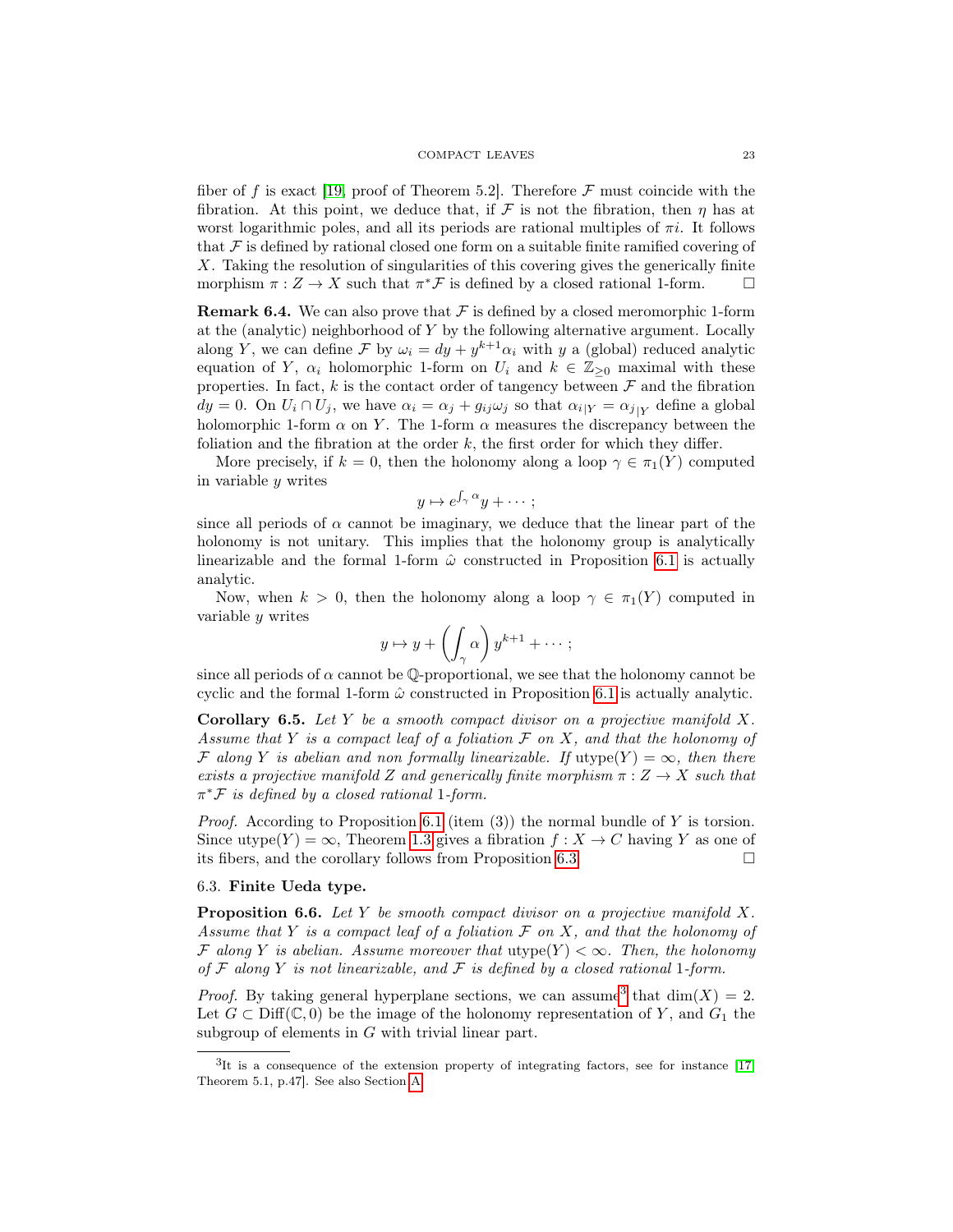If  $G_1$  is trivial, *i.e.* if the holonomy of  $\mathcal F$  along Y is formally linearizable (Theo-rem [5.4\)](#page-18-3), then Proposition [6.1](#page-20-1) item (2) implies that utype( $Y$ ) =  $\infty$  contrary to our assumption. This shows that the holonomy of  $\mathcal F$  is not linearizable.

If  $G_1$  is not cyclic, then G is analytically normalizable according to Corollary [5.13](#page-19-2) and there exists a closed meromorphic 1-form defined on a (germ of) transversal of  $\mathcal F$  through a point of Y which is invariant by the holonomy of  $\mathcal F$ . Using the local triviality of the foliation, we deduce the existence of a meromorphic closed 1-form on a neighborhood of Y defining  $\mathcal{F}$ . Then Theorem [2.6](#page-7-1) allows us to extend the 1-form to a global meromorphic 1-form defined on the whole surface X.

If  $G_1$  is infinite cyclic and  $G_1$  is not analytically normalizable, the holonomy is then described up to formal conjugacy by item (1) of Theorem [5.14.](#page-19-3) In particular there exists a formal coordinate z such that the formal 1-form

$$
\frac{dz}{z^{k+1}}+\lambda\frac{dz}{z}
$$

is invariant by holonomy for some suitable choice of  $\lambda \in \mathbb{C}$ . The holonomy of the foliation (evaluated along a loop  $\gamma \in \pi_1(Y)$ ) is thus given by

<span id="page-23-0"></span>
$$
h_{\gamma}(z) = a_{\gamma} \left( z + m_{\gamma} z^{k+1} + o(z^{k+1}) \right)
$$

where  $a_{\gamma}{}^k = 1$  and  $m_{\gamma}$  is an integer. Equivalently, we can choose local formal submersive first integrals  $z_i$  for  $\mathcal F$  vanishing on Y such that

(6.1) 
$$
z_i = a_{ij} \left( z_j + m_{ij} z_j^{k+1} + o(z_j^{k+1}) \right)
$$

with  $a_{ij}{}^k = 1$  and  $m_{ij} \in \mathbb{Z}$  and such that

$$
\widehat{\omega} = \frac{dz_i}{z_i^{k+1}} + \lambda \frac{dz_i}{z_i}
$$

defines a formal closed meromorphic 1-form on  $Y(\infty)$ . From Equation [\(6.1\)](#page-23-0), we can derive

$$
-\frac{1}{k z_i^k} + \frac{1}{k z_j^k} = m_{ij} + o(z_j).
$$

Since utype $(Y) < \infty$ , one can infer from Theorem [1.3](#page-2-2) and item (3) of Proposition [6.1](#page-20-1) that  $k = \text{utype}(Y)$  coincides with the order of NY.

Let now  $y_i$  be a system of local *analytic* equations for Y such that  $y_i =$  $z_i$  mod  $z_i^{k+2}$ . From the previous equality, one can deduce<sup>[4](#page-23-1)</sup> that

$$
-\frac{1}{ky_i^k} + \frac{1}{ky_j^k} = m_{ij} + f_{ij}
$$

where  $f_{ij} = 0$  on Y. Let  $g_{ij} = m_{ij} + f_{ij}$  be the (non trivial) cocycle in  $H^1(X, \mathcal{O}_X)$ (away from Y, we complete the system of coordinates by  $y_i = 1$  for instance). From the exponential sequence in cohomology (and the fact that  $X$  is Kähler), it follows that  $\exp(2i\pi g_{ij}) \in H^1(X, \mathcal{O}_X^*)$  defines a flat line bundle on X: it admits a unitary connection, *i.e.* there exist local units  $h_i, h_j$  and constants  $b_{ij}$  (with  $|b_{ij}| = 1$ ) such that

$$
\exp(2i\pi g_{ij}) = h_i^{-1}h_jb_{ij}.
$$

<span id="page-23-1"></span><sup>4</sup>Let us note that we are using the same construction as in the proof of Theorem [B,](#page-2-0) but we use the additional information coming from the assumption on the rank of  $G_1$ .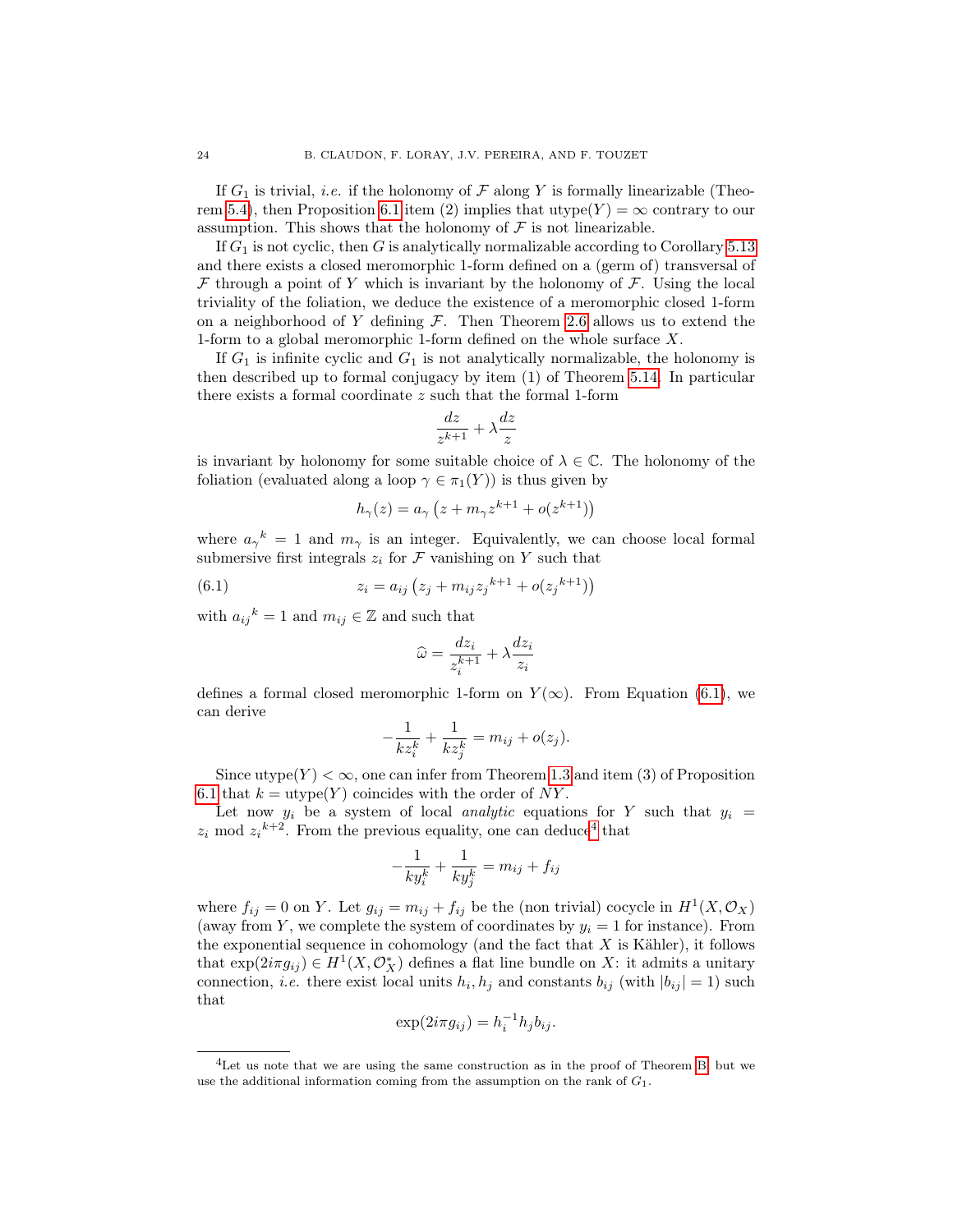In restriction to Y, we get that  $\exp(2i\pi g_{ij})|_Y = \exp(2i\pi m_{ij}) \equiv 1$  is the trivial connection. By uniqueness of the unitary connection, we must have  $b_{ij}|_Y = 1$ , and all  $h_i$  are constants in restriction to Y. By construction,

$$
\eta = \frac{dy_i}{y_i^{k+1}} + \frac{1}{2i\pi} \frac{dh_i}{h_i}
$$

is a well defined closed 1-form such that the induced foliation  $\mathcal G$  has holonomy along Y equal to the holonomy of F up to order  $k + 1$  (note that  $dh_{i|Y} \equiv 0$ ).

We want to compare  $\eta$  and  $\hat{\omega}$ . Notice that the integration of  $\eta$  defines a representation  $\tau_{\eta} : \pi_1(U) \to \mathbb{C}$  where U is a tubular neighborhood of Y ( $C^{\infty}$  neighborhood of course). Even if  $\hat{\omega}$  is only a formal 1-form, it defines a representation  $\tau_{\hat{\omega}} : \pi_1(U - Y) \to \mathbb{C}$  as follows. Let  $\pi : (\tilde{U}, E) \to (U, Y)$  be the real analytic polar blow-up along Y. The exceptional divisor is a  $S^1$ -bundle over Y with fiber over a point  $y \in Y$  parametrizing the rays on a transversal to Y through y. Take two adjacent simply connected open subset V and W of  $E$ . We can naturally associate to them two *primitives* of  $\hat{\omega}$ : those are formal complex functions of the form  $-\frac{1}{kz^k} + \lambda \log z$  where  $\log z$  is a branch of the logarithmic meaningful along the rays parametrized by V and W. On the intersection  $V \cap W$ , these two primitives differ by a constant since their differentials are the same. Following paths on  $E$  we obtain a representation  $\tau_{\hat{\omega}} : \pi_1(E) \to \mathbb{C}$ . Since E is a retraction of  $U - Y$ , we have the sought representation.

Notice that the  $S^1$ -principal bundle  $E$  comes endowed with a flat connection with monodromy given by  $j^1 \rho : \pi_1(Y) \to \mathbb{Z}/k\mathbb{Z} \subset S^1$  the first jet of the holonomy of F. If  $K = \ker j^1 \rho$ , then we can inject K into  $\pi_1(E)$  by lifting paths in K to flat sections of  $E \to Y$ . Let us compare  $\tau_{\hat{\omega}}$  with  $\rho_{\mathcal{F}}$  for  $\gamma \in K$ . Along  $\gamma$ , we see that formal first integrals  $z_i$  defined before are simply related by

$$
z_i = z_j(1 + m_{ij}z_j^k + \ldots)
$$

so that  $m_{ij} \in \mathbb{Z}$  can be identified with the image of  $\gamma$  under the  $(k + 1)$ -th jet

$$
j^{k+1}\rho_{\mathcal{F}}: K \to (\mathbb{C}, +) \subset \widehat{\text{Diff}}(\mathbb{C}, 0)
$$

of the holonomy of  $\mathcal F$  along Y. From the equation above we deduce that

$$
-\frac{1}{kz_i^k} + \lambda \log z_i = -\frac{1}{kz_j^k} + \lambda \log z_j + m_{ij}
$$

(recall that we work with a fixed determination of the logarithm which makes sense along  $\gamma$  in K). Therefore the restrictions of  $j^{k+1}\rho_{\mathcal{F}}$  and  $\tau_{\hat{\omega}}$  to K coincide. An analogous relation holds for the restrictions of  $j^{k+1}\rho_{\mathcal{G}} = j^{k+1}\rho_{\mathcal{F}}$  and  $\tau_{\eta}$  to K. Therefore, the period representation  $\tau_{\hat{\omega}-\eta} : \pi_1(E) \to \mathbb{C}$  of  $\hat{\omega} - \eta$  vanishes on K.

Since  $y_i = z_i \mod z_i^{k+2}$ , we deduce from local expressions of  $\hat{\omega}$  and  $\eta$  that

$$
\hat{\omega} - \eta = \lambda \frac{dz_i}{z_i} + \text{holomorphic}.
$$

Therefore, after integrating, we get a collection of formal reduced equations

$$
w_i = \exp\left(2i\pi \int \frac{\hat{\omega} - \eta}{\lambda}\right)
$$

for  $Y$ , which are well-defined up to multiplication by constants, i.e. a local system. By construction, the corresponding representation  $\pi_1(Y) \to \mathbb{C}^*$  is trivial on K, which has finite index in  $\pi_1(Y)$ , hence it is finite. We deduce that  $w_i = a_{ij}w_j$  along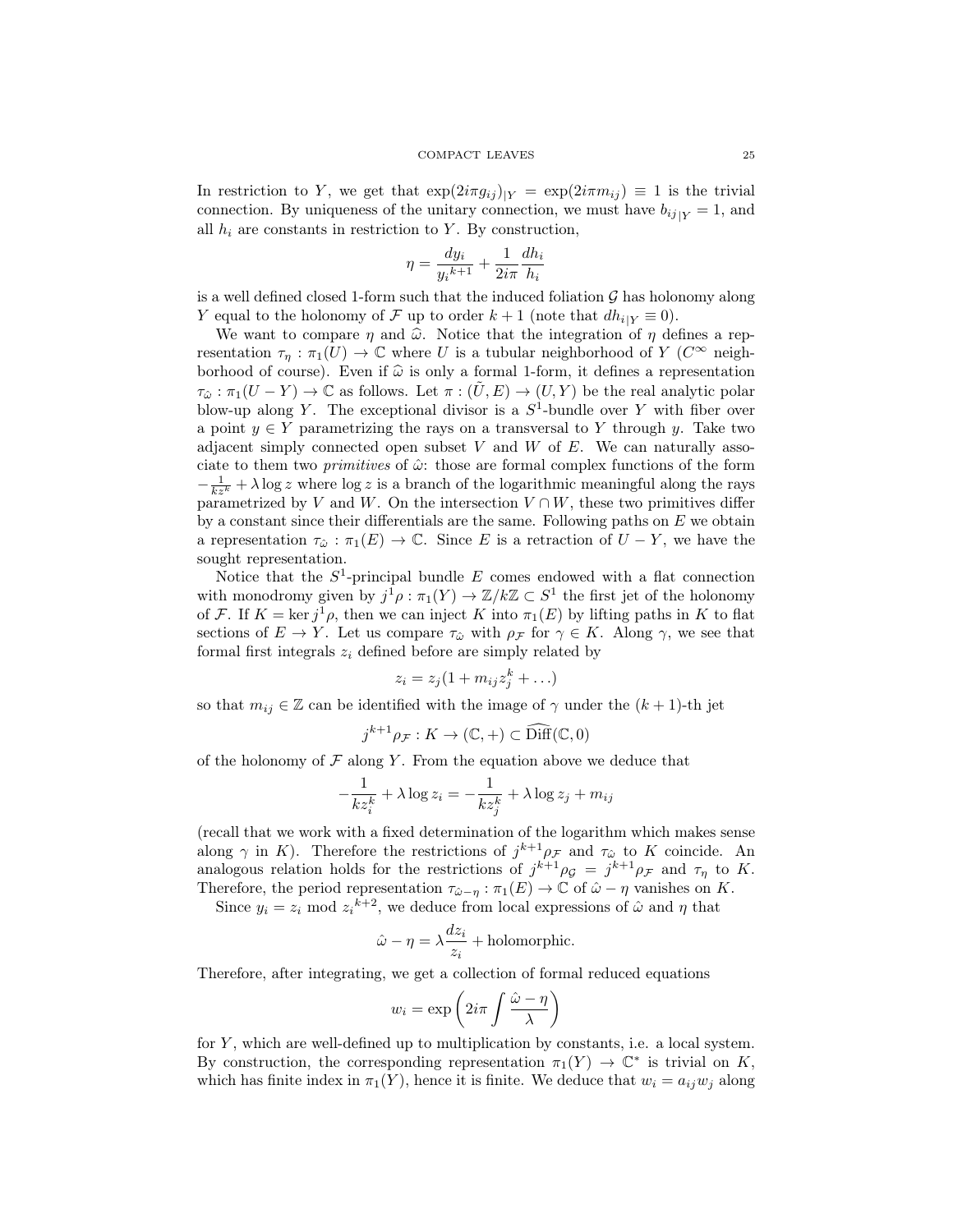Y with  $a_{ij}^k = 1$ , contradicting that utype $(Y) < \infty$ . We conclude that this case does not happen, *i.e.*  $\lambda = 0$  and  $\hat{\omega} - \eta$  has no pole.

We can argue as before that periods of  $\hat{\omega} - \eta$  along Y vanish on the finite index subgroup  $K < \pi_1(Y)$ , and therefore on  $\pi_1(Y)$ . We can then write  $\hat{\omega} - \eta = df$  with f formal along Y. As utype $(Y) < \infty$ , we can deduce that f is constant (see Section [2.3\)](#page-7-2). Therefore,  $\hat{\omega} = \eta$  is a closed rational 1-form on X defining the foliation  $\mathcal{F}$ .  $\Box$ 

Remark 6.7. The starting point of the proof of Proposition [6.6](#page-22-2) is the existence of a closed formal meromorphic 1-form  $\hat{\omega}$  defining  $\mathcal{F}_{|Y(\infty)}$  and the induced isomorphism  $N\mathcal{F}_{|Y(\infty)} = \mathcal{O}_{Y(\infty)}((k+1)Y)$ . A posteriori, we prove that this isomorphism extends to an isomorphism of  $N\mathcal{F}_{|U}$  and  $\mathcal{O}_U((k+1)Y)$  where U is suitable Zariski neighborhood of  $Y$  in  $X$ . If we could prove that such isomorphism holds true, a priori, for some Euclidean neighborhood  $U$ , then it would be easy to conclude the proof of Proposition [6.6](#page-22-2) since there would exists (because of the isomorphism) a meromorphic 1-form  $\omega$  (convergent but not necessarily closed) defining  $\mathcal{F}_{|U|}$  and with polar divisor equal to  $(k+1)Y$ . Comparing  $\omega_{|Y(\infty)}$  and  $\hat{\omega}$ , we see that they differ by multiplication by a formal holomorphic function. But since  $Y$  has finite Ueda type, it is G1 in the sense of [\[25,](#page-45-8) Section 5]: this holomorphic function must be constant. We deduce that  $\omega_{|Y(\infty)}$  is closed and so is  $\omega$ .

6.4. **Proof of Theorem [C.](#page-2-1)** If the holonomy of  $\mathcal F$  along Y is formally linearizable, NY has infinite order and utype(Y) =  $\infty$  then there is nothing else to prove (this is item (2) of the statement). If utype(Y) =  $\infty$  and N<sub>Y</sub> torsion then Proposition [6.3](#page-21-1) implies the result. If instead utype $(Y) < \infty$  then now is Proposition [6.6](#page-22-2) that proves Theorem [C.](#page-2-1) The only remaining possibility is that  $\text{utype}(Y) = \infty$ ,  $N_Y$  has infinite order and the holonomy group  $G$  along  $Y$  is not formally linearizable. In this situation, G is formally conjugated to a subgroup of  $\mathbb{E}_{k,\lambda}$  (see Theorem [5.2\)](#page-17-1) and in particular has finite linear part. This obviously contradicts the fact that  $N_Y$ has infinite order. Since these three further cases exhaust all possibilities Theorem [C](#page-2-1) follows.  $\Box$ 

<span id="page-25-0"></span>6.5. Formally linearizable holonomy. If  $\mathcal F$  is a codimension one foliation on a projective manifold  $X$  with a compact leaf  $Y$  having formally linearizable holonomy, then the existence of a formal logarithmic 1-form  $\hat{\omega}$  defining  $\mathcal{F}_{|Y(\infty)}$  implies that the bundle  $N\mathcal{F}\otimes\mathcal{O}_X(-Y)$  has trivial restriction to  $Y(\infty)$ . It seems reasonable to imagine that this is only possible because  $N\mathcal{F} \otimes \mathcal{O}_X(-Y)$  is trivial at an Euclidean neighborhood of  $Y$ , and even better that it is numerically trivial at a Zariski neighborhood of  $Y$ . Except when  $Y$  is a fiber a fibration, and we can appeal to Grothendieck's comparison Theorem, we are not aware of results supporting these hopes. In order to be able to push forward our investigations, in the remaining of this section, we will work under the following hypothesis:  $N\mathcal{F} \otimes \mathcal{O}_X(-Y)$  is numerically equivalent to a  $\mathbb Q$ -divisor  $D$  whose support is disjoint from  $Y$ .

<span id="page-25-1"></span>**Proposition 6.8.** Let Y be a smooth compact divisor on a compact Kähler manifold X with utype(Y) =  $\infty$ . Assume that Y is a compact leaf of a foliation F on X having formally linearizable holonomy and that  $N\mathcal{F} \otimes \mathcal{O}_X(-Y)$  is numerically equivalent to a  $\mathbb Q$ -divisor D with support disjoint from Y. Then  $\mathcal F$  can be defined by a logarithmic closed form, possibly after a finite ramified covering étale over Y . In particular, the non analytically linearizable case does not occur under these assumptions.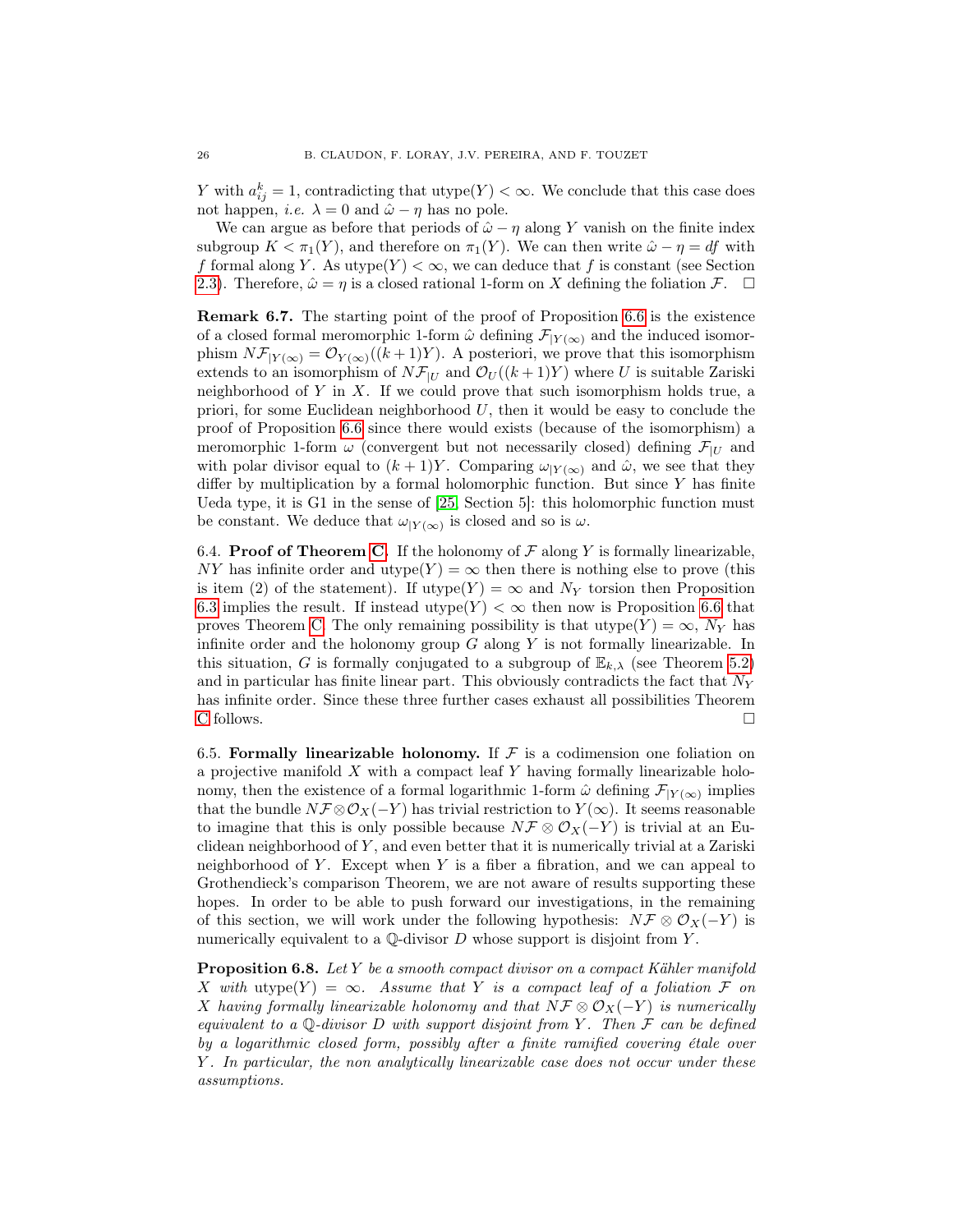*Proof.* Assume first that D is a divisor such that  $N\mathcal{F}\otimes\mathcal{O}_X(-Y)$  is linearly equivalent to  $\mathcal{O}_X(D)$  and such that  $|D| \cap Y = \emptyset$ . It follows that F is defined by a rational 1-form  $\omega$ , logarithmic along Y, and with poles contained in D. If, as above, we denote by  $\hat{\omega}$  the formal logarithmic 1-form defining  $\mathcal{F}_{|Y(\infty)}$  then we can write  $\omega = \hat{g} \cdot \hat{\omega}$ for a suitable section of  $\mathcal{O}_{Y(\infty)}$ . If  $\hat{g}$  is not constant and we denote by  $\hat{g}(Y)$  its value at Y then  $\hat{g} - \hat{g}(Y)$  is a non-constant formal holomorphic function that vanishes on Y. Therefore NY is torsion and Y is a fiber of a fibration according to Theorem [1.3.](#page-2-2) We can then apply Proposition [6.3](#page-21-1) to conclude. If  $\hat{g}$  is constant then the restriction of  $d\omega$  to  $Y(\infty)$  vanishes identically since  $\hat{\omega}$  is closed. The identity principle implies that  $d\omega$  vanishes identically on X.

The general case can be reduced to the case just studied as follows. Let  $r$  be the smallest positive integer such that  $rD$  is a divisor (*i.e.*  $\mathbb{Z}$ -divisor). The line bundle  $N\mathcal{F}^{\otimes r}\otimes \mathcal{O}_X(-rY-rD)$  has torsion Chern class and therefore admits a flat unitary connection  $\nabla$ . When restricted to Y this connection has no monodromy since  $N\mathcal{F}_{|Y} = \mathcal{O}_X(Y)_{|Y}$  and  $|D| \cap Y = \emptyset$  by hypothesis.

If the monodromy of  $\nabla$  has order at least three, then we can take a finite étale covering  $\overline{X}$  of X in such a way that  $\overline{X}$  contains at least three pairwise disjoint hypersurfaces with numerically trivial normal bundles. Hodge index theorem implies that these hypersurfaces have proportional Chern classes (the pre-images of  $Y$ ) and we can apply  $[41]$  (see also  $[37]$ ) to ensure the existence of a fibration having these hypersurfaces as fibers. It follows that the original  $Y$  is itself a fiber of a fibration on X and we can apply Proposition [6.3](#page-21-1) to conclude.

If the monodromy of  $\nabla$  is trivial and  $r > 1$  then we apply the ramified covering trick (using that  $(N\mathcal{F}\otimes\mathcal{O}_X(-Y))^{\otimes r}=\mathcal{O}_X(rD)$ ) to produce a connected ramified covering  $\pi : \tilde{X} \to X$  of degree r (since r is minimal) and which does not ramify along Y (since  $|D| \cap Y = \emptyset$ ) such that  $\pi^* \mathcal{F}$  satisfies the assumptions made on the first paragraph of this proof.

Finally if the monodromy of  $\nabla$  has order two then we reduce to one of the previous cases by taking an étale double covering.

#### 7. Solvable holonomy

<span id="page-26-0"></span>This section is build around the question below. As in the case of abelian holonomy we have split our study according to the Ueda type of Y and the order of  $NY$ .

<span id="page-26-1"></span>Question 7.1. If  $\mathcal F$  is a foliation on a projective manifold having a compact leaf Y with solvable holonomy, is it true that  $\mathcal F$  is transversely affine ?

7.1. Fiber of a fibration. The next statement gives an affirmative answer to Question [7.1](#page-26-1) when Y is a fiber of a fibration.

<span id="page-26-2"></span>**Proposition 7.2.** Let Y be a smooth compact divisor on a projective manifold X which is a fiber of some holomorphic fibration  $p: X \to C$  onto a projective curve C. Assume also that Y is a compact leaf of a foliation  $\mathcal F$  on X, and that the holonomy of  $\mathcal F$  along  $Y$  is solvable. Then  $\mathcal F$  is a transversely affine foliation  $K$ 

*Proof.* For the sake of simplicity, we will suppose that  $Y$  is a regular fiber, i.e.  $NY \simeq \mathcal{O}_Y$ . Indeed, every case can be reduced to this latter by an appropriate finite base change; on the other hand, a foliation is transversely affine if, and only if, its pull-back by a dominant morphism is  $([14,$  $([14,$  Theorem 1.4], [\[19,](#page-45-4) Proposition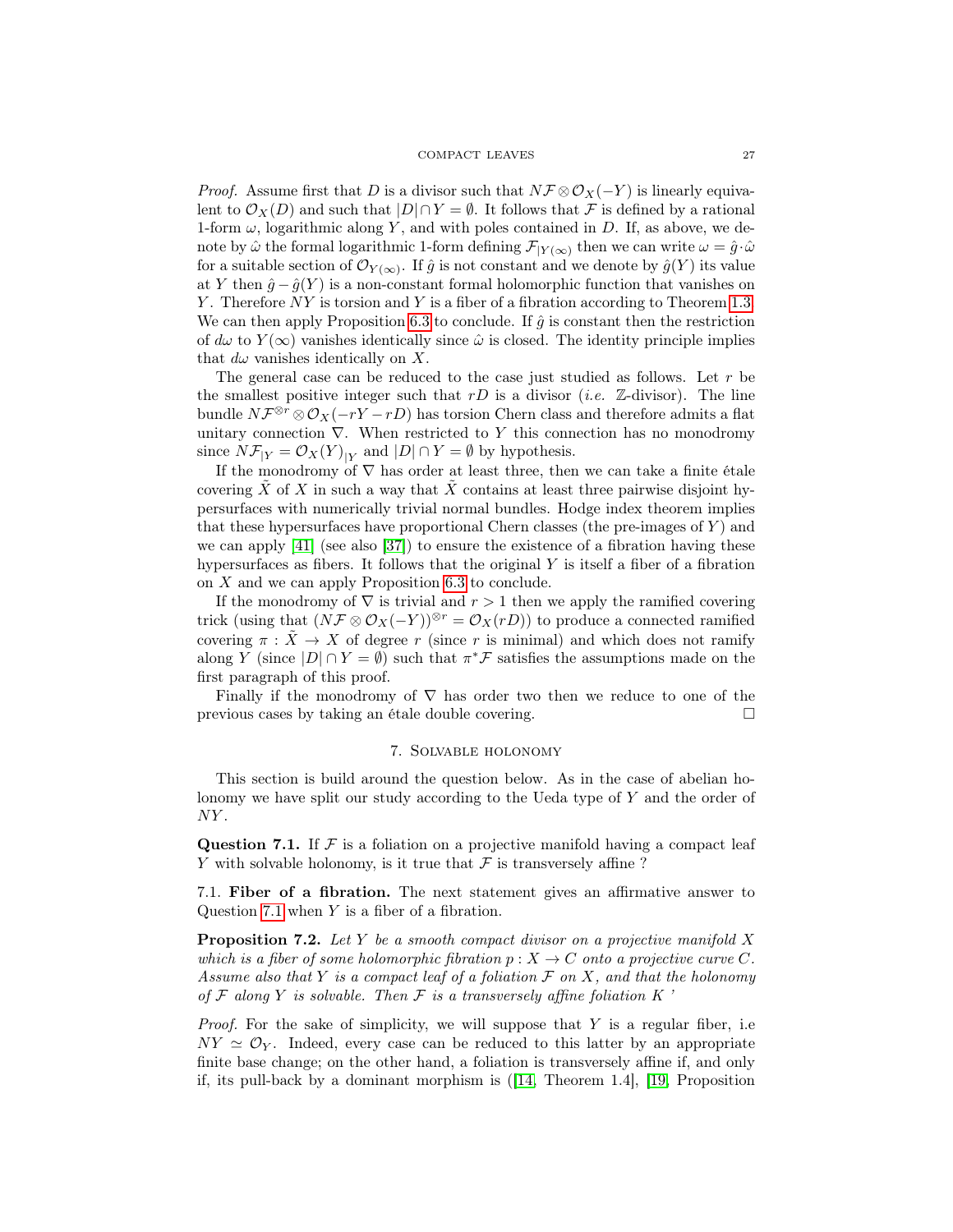2.9]). Let  $U \subset C$  be the open subset of regular values of p, and let  $u_1 : U_1 \to U$  be the universal covering of U. If we set  $V = p^{-1}(U)$ , then we have the diagram



We will assume that the holonomy is solvable but non abelian, since the abelian case has been settled in Proposition [6.3.](#page-21-1) In particular, the linear part of the holonomy group is analytically equivalent to a subgroup of  $\mathbb{A}_k$  for a suitable  $k \in \mathbb{N}^*$ . Indeed, being solvable non abelian, the linear part of the monodromy cannot be trivial (see Section [5.1\)](#page-17-2) and we can argue as in Remark [6.4](#page-22-3) to deduce that the linear part is not unitary: we are not in the exceptional case of Section [5.7](#page-19-4) and we can conclude by Corollary [5.13.](#page-19-2) Therefore, there exists an Euclidean neighborhood  $W$ of Y in X, a holomorphic flat connection  $\nabla_W$  on  $(N\mathcal{F}\otimes\mathcal{O}_X(-(k+1)Y))_{|W}$  and a meromorphic 1-form  $\omega$  defined on W with coefficients in  $N\mathcal{F} \otimes \mathcal{O}_X(-(k+1)Y)$ and polar divisor equal to  $(k+1)Y$  which defines F such that  $\nabla_W(\omega_{|W})=0$ .

We will first prove that the monodromy representation of this transversely affine structure for  $\mathcal{F}_{|W}$  extends to a representation of the fundamental group of a Zariski neighborhood of Y .

Let  $\mathcal E$  be the rank one local system on W defined by the flat sections of  $\nabla_W$ . If we consider its pullback  $\pi^* \mathcal{E}$  to  $V_1$  then the simple connectedness of  $U_1$  allows us to identify  $\pi_1(V_1)$  with  $\pi_1(Y)$  and, as a by product, to extend  $\pi^*\mathcal{E}$  to a rank one local system  $\mathcal D$  defined on  $V_1$ . Let  $D = \mathcal D \otimes \mathcal O_{V_1}$  be the associated line bundle.

We claim that  $D \simeq \pi^*(N \mathcal{F} \otimes \mathcal{O}_X(-k+1)Y)) \simeq \pi^* N \mathcal{F}$ . Indeed, let  $Jac(p_1) \to U_1$ the relative Jacobian of  $p_1 : V_1 \to U_1$ . Since D and  $\pi^* N \mathcal{F}$  are both flat on the fibers, they both induce holomorphic sections

$$
s_D, s_{\pi^*N\mathcal{F}} : U_1 \to \text{Jac}(p_1).
$$

Actually, these section are the same as they coincide on some neighborhood of  $p_1(\pi^{-1}(Y))$ . One can then conclude that D and  $\pi^* N \mathcal{F}$  are equal on restriction to fibers (up to isomorphism). By triviality of  $H^1(U_1, \mathcal{O}_{U_1}^*)$ , we infer that equality holds on the whole  $V_1$ . Similarly, we deduce that  $D \simeq \pi^*(N \mathcal{F} \otimes \mathcal{O}_X(-(k+1)Y)).$ 

Let  $\nabla_D$  be the flat holomorphic connection on D determined by D. Set  $\Omega =$  $\pi^*(\omega)$ . Modulo the previous identification of line bundles,  $\nabla_D\Omega$  is well defined as a meromorphic section of  $\Omega_{V_1}^2 \otimes D$ .

We are now going to compare the connection  $\nabla_W$  (a priori only defined on a neighborhood W of Y) with  $\nabla_D$ . Since  $\nabla_W(\omega_{|W}) = 0$ , we have that  $\pi^* \nabla_W \Omega = 0$ . On the other hand, as  $\pi^* \nabla_W$  has the same monodromy as  $\nabla_D$  on  $W_1 = \pi^{-1}(W)$ , it follows that  $\pi^* \nabla_W - \nabla_D = p_1^* \eta$  where  $\eta$  is a meromorphic form on  $p_1(W_1)$ . But, since  $\pi^* \nabla_W(\Omega) = 0$ , we also have that

<span id="page-27-0"></span>(7.1) 
$$
\nabla_D(\Omega) = p_1^* \eta \wedge \Omega.
$$

Moreover,  $p_1^*\eta$  can be expressed as  $Ap_1^*\eta'$  where  $\eta'$  is a well defined meromorphic form on  $U_1$  (recall that  $U_1$  is nothing but the unit disc) and A is a meromorphic function defined on  $W_1$ . By re-injecting  $Ap_1^* \eta' = p_1^* \eta$  in Equation [\(7.1\)](#page-27-0), one observes that A, hence  $p_1^*\eta$ , extends as a global meromorphic object on  $V_1$  ( $\nabla_D(\Omega)$ ) and  $\Omega$ being both globally defined). This shows that the connection  $\pi^* \nabla_W$  extends to a flat meromorphic connection  $\nabla_1$  on  $V_1$ .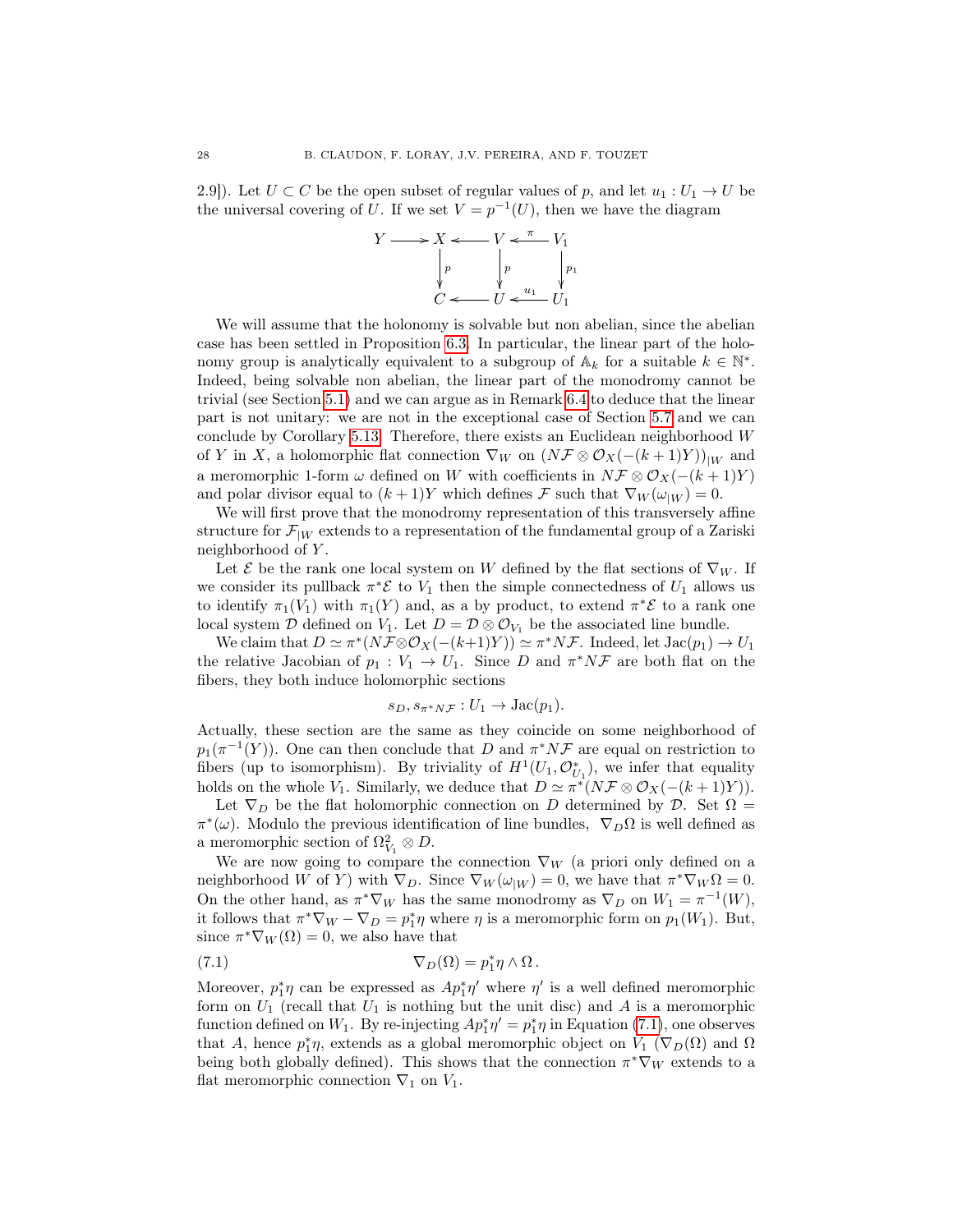Let  $b = p(Y)$ , a and a' be two points in  $u_1^{-1}(b)$  and  $\nabla_{1a}$ ,  $\nabla_{1a'}$  be the germs of  $\nabla_1$  along  $F_a$  and  $F_{a'}$ . An easy calculation gives

$$
\pi_*\nabla_{1a}-\pi_*\nabla_{1a'}=\xi+p^*\theta
$$

where  $\xi$  a meromorphic closed one form tangent to  $\mathcal F$  defined in a neighborhood of Y and  $\theta$  is a meromorphic form defined near  $p(Y)$ . The non abelianity of the holonomy group forces  $\xi$  to vanish identically. This clearly implies that the monodromies associated to both connections  $\pi_* \nabla_{1a}$  and  $\pi_* \nabla_{1a'}$  are the same (near Y). But this implies that the connection  $\nabla_1$  descends to a connection over the Zariski open neighborhood U of Y; therefore, the transversely affine structure of  $\mathcal F$  originally defined only at an Euclidean neighborhood  $W$  of  $Y$ , is now defined on  $U$ . In particular, the monodromy of the transversely affine structure of  $\mathcal{F}_{|W}$  extends to a representation  $\rho : \pi_1(U) \to \text{Aff}(\mathbb{C})$  of the fundamental group of the Zariski open neighborhood  $U$  of  $Y$ .

Since  $\rho$  is not virtually abelian (remind its linear part is not unitary), we deduce from [\[4\]](#page-44-4) the existence of a rational map  $f : X \dashrightarrow B$  from X to a curve B which is regular at a neighborhood of Y (i.e. an actual morphism) and factors  $\rho$ . To wit, there exists a representation  $\tilde{\rho}: \pi_1^{orb}(B) \to \text{Aff}(\mathbb{C})$  such that  $\rho = \tilde{\rho} \circ f_*$ . This allows us to construct a global connection  $\nabla$  on the trivial line bundle over U, having the same monodromy as  $\nabla_W$  when restricted to W. Indeed,  $\nabla$  is of the form  $d + f^* \eta$ where  $\eta$  is a holomorphic 1-form on B. This implies that the normal bundle of  $\mathcal F$ is trivial when restricted to a neighborhood of  $Y$ , and globally can be written as the line bundle associated to a divisor with irreducible components contained in fibers of p. Therefore, there exists a rational 1-form  $\tilde{\omega}$  defining F with divisor of zeros and poles contained in fibers of p. Furthermore, we can assume that, at a neighborhood of Y, the polar divisor of  $\tilde{\omega}$  is  $(k+1)Y$ .

Since  $\nabla$  and  $\nabla_W$  have the same monodromy on W, they differ by an exact 1-form dH. On W, we also have that  $\tilde{\omega} = g\omega_{|W|}$  for some holomorphic function g defined on  $W$ . Hence, on  $W$ , we can write

$$
\nabla(\tilde{\omega}) = \nabla_W(g\omega_{|W}) - dH \wedge \tilde{\omega} = \left(\frac{dg}{g} - dH\right) \wedge \tilde{\omega}.
$$

We thus see that  $\frac{dg}{g} - dH$  is the restriction to W of a closed rational 1-form which can be written as  $p^*\alpha$  for a suitable rational 1-form  $\alpha$  defined on C. We have thus established the identity

$$
(\nabla - p^*\alpha)\,\tilde{\omega} = 0\,,
$$

showing that  $\mathcal F$  is transversely affine, concluding the proof of the proposition.  $\Box$ 

7.2. Finite Ueda type. In the proof of the next proposition, we will make use of Atiyah's interpretation for a holomorphic connection on a locally free sheaf [\[1\]](#page-44-5) which we now proceed to recall. If  $\mathcal E$  is a locally free sheaf, then we define another locally free sheaf  $D(\mathcal{E})$  as follows. As a sheaf of  $\mathbb{C}$ -modules  $D(\mathcal{E})$  is  $\mathcal{E} \oplus \Omega^1_X \otimes \mathcal{E}$ , but the structure of  $\mathcal{O}_X$ -module on  $D(\mathcal{E})$  is not usual one. Multiplication by an element  $f \in \mathcal{O}_X$  is given by

$$
f \cdot (s, \sigma) = (fs, df \otimes s + f\sigma).
$$

The sheaf  $D(\mathcal{E})$  fits into the natural exact sequence

$$
0 \to \Omega^1_X \otimes \mathcal{E} \to D(\mathcal{E}) \to \mathcal{E} \to 0 \, .
$$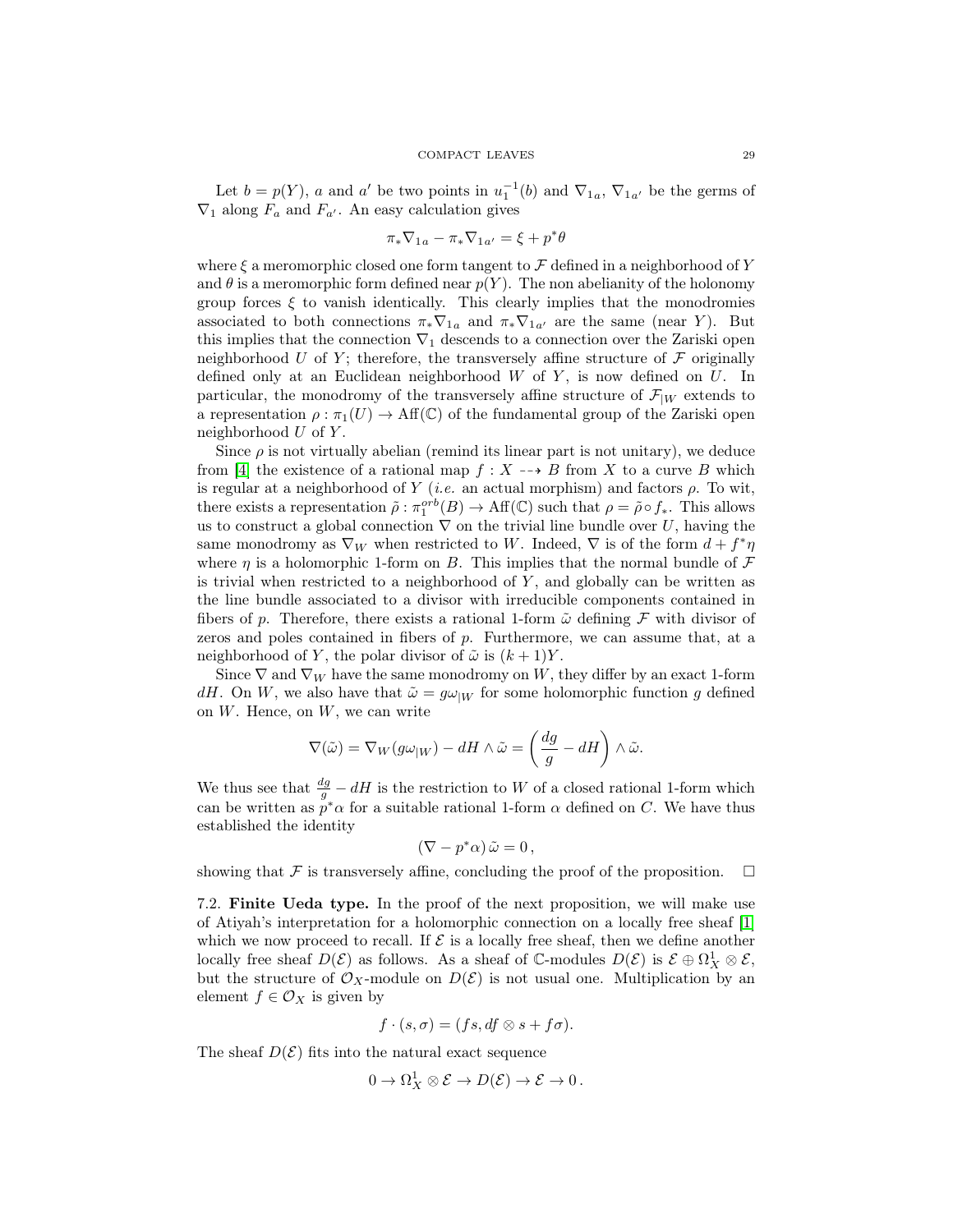Atiyah proved that holomorphic connections on  $\mathcal E$  are in bijection with splittings  $\varphi : \mathcal{E} \to D(\mathcal{E})$  of this exact sequence. In particular, given a holomorphic connection  $\nabla$  on  $\mathcal{E}$ , we obtain a section of  $\mathcal{E}^* \otimes D(\mathcal{E})$  which maps to the identity in  $\mathcal{E}^* \otimes \mathcal{E}$ through the morphism induced by the exact sequence above.

<span id="page-29-0"></span>**Proposition 7.3.** Let F be a foliation on a projective manifold X. Assume that F has a compact leaf Y with solvable holonomy, and that the Ueda type of Y is finite. Then, one of the following assertions holds true:

- (1)  $F$  is a transversely affine foliation.
- (2) The holonomy of Y is virtually abelian, and there exists a positive integer q such that the Ueda type of Y is at least q and the normal bundle of Y is torsion of order 2q.

Proof. There is no loss of generality in assuming that the holonomy is not abelian since the abelian case is covered by Proposition  $6.6$ . Also, we can assume that X is a surface since a foliation on a projective manifold is transversely affine if, and only if, a general hyperplane section of it is transversely affine, see Section [A.](#page-42-0)

Assume first that the holonomy of  $\mathcal F$  along Y is analytically normalizable. In this case, we can construct a transversely affine structure for  $\mathcal F$  at an Euclidean neighborhood U of Y, i.e. we can construct a flat meromorphic connection  $\nabla_U$ on  $N\mathcal{F}_{|U}$  having polar divisor supported on Y such that  $\nabla_U(\omega_{|U}) = 0$  where  $\omega \in H^0(X, \Omega^1_X \otimes N\mathcal{F})$  is a twisted 1-form defining  $\mathcal{F}$ . From the discussion on Atiyah's interpretation of connections, we obtain a meromorphic section  $\sigma$  of  $(N\mathcal{F}^* \otimes D(N\mathcal{F}))_{|U}$  over U inducing  $\nabla_U$ . Ueda's Theorem [2.6](#page-7-1) allows us to extend  $\sigma$  to a rational section of  $N\mathcal{F}^*\otimes D(N\mathcal{F})$ . Equivalently, we are able to extend the connection  $\nabla_U$  to a rational connection  $\nabla$  over all X. Since flatness is a closed condition,  $\nabla$  is flat and, similarly,  $\nabla(\omega)$  vanishes identically. This proves that F is transversely affine.

Assume now that the holonomy group  $G$  of  $\mathcal F$  along  $Y$  is not analytically normalizable. Since we are assuming that  $G$  is not abelian, we have that there exists positive integers p, q and an odd integer k satisfying  $p = kq$  such that G is formally conjugate to the group generated by

$$
f(z) = \frac{z}{(1 - z^p)^{1/p}}
$$
 and  $g(z) = \exp(\frac{2\pi i}{2q})z$ ,

see Theorem [5.14](#page-19-3) item (2). It follows that utype(Y)  $\geq p = kq$  and ord(NY) = 2q. If  $k > 2$  then Theorem [1.3](#page-2-2) implies that utype(Y) =  $\infty$  and Y is a fiber of fibration contrary to our assumptions. Since  $k$  must be an odd integer according to Theorem [5.14,](#page-19-3) we conclude that  $k = 1$  and  $p = q$  as stated.

<span id="page-29-2"></span>7.3. Virtually abelian holonomy. As in the case of formally linearizable holonomy, we do not know how to deal with the case of non-analytically normalizable virtually abelian holonomy. Anyway, in that case we have that

$$
N\mathcal{F}_{|Y(\infty)} = \mathcal{O}_{Y(\infty)}((q+1)Y) \otimes T
$$

where  $T$  is a flat line bundle of order two. If we assume that a global version of this identity holds, then we are able to reduce to the case of abelian holonomy treated by Theorem [C.](#page-2-1)

<span id="page-29-1"></span>**Proposition 7.4.** Let Y be a compact leaf of a codimension one foliation  $\mathcal F$  on a projective manifold X. If utype(Y)  $<\infty$ , F is as in item (2) of Proposition [7.3,](#page-29-0) and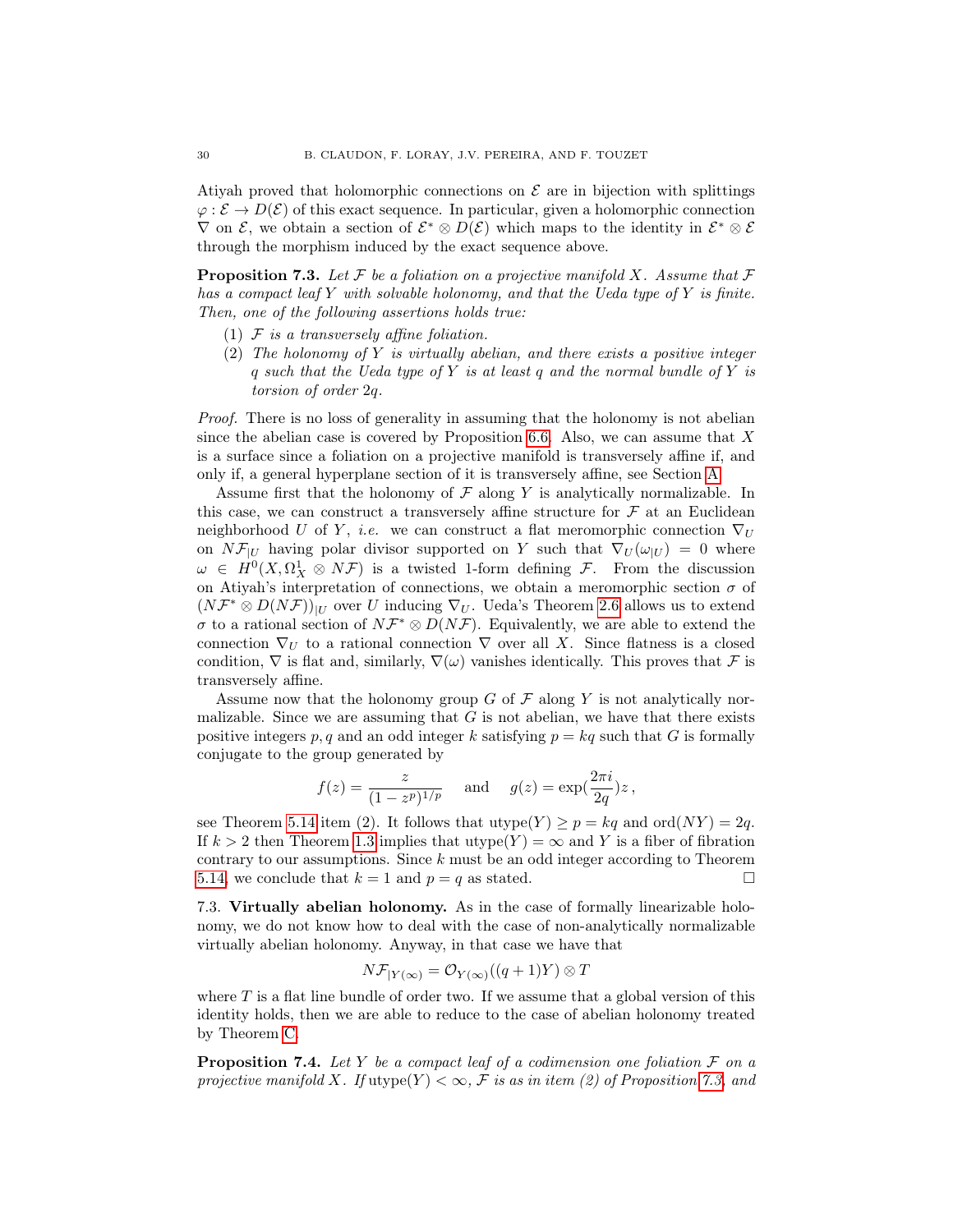#### COMPACT LEAVES 31

there exists a Q-divisor D disjoint from Y such that  $N\mathcal{F}$  is numerically equivalent to  $(q+1)Y+D$ , then there exists a generically finite morphism  $\pi : \tilde{X} \to X$ , which is étale over a neighborhood of Y, and such that the holonomy of  $\pi^* \mathcal{F}$  along  $\pi^* (Y)$ is abelian. In particular, the foliation  $\pi^* \mathcal{F}$  satisfies conclusion (1) of Theorem [C.](#page-2-1) applies

*Proof.* If D is a Z-divisor then  $\mathcal{L} = N \mathcal{F} \otimes \mathcal{O}_X(- (q+1)Y - D)$  belongs to Pic<sup> $\tau$ </sup>(X). The restriction of  $\mathcal L$  to Y coincides with  $NY^{\otimes-q}$  which is a torsion line bundle of order two according to our hypothesis. Since utype $(Y) < \infty$ , it follows from Proposition [2.7](#page-7-0) that  $\mathcal L$  itself is a torsion line bundle. The conclusion follows by taking the associated covering.

If D is not a  $\mathbb Z$ -divisor then let r be the smallest positive integer such that rD is. The line bundle  $\mathcal{L} = N\mathcal{F}^{\otimes r} \otimes O_X(-r(q+1)Y - rD)$  is torsion. Thus, after taking the associated covering, we can assume that it is trivial. Applying the ramified covering trick, we produce a finite covering ramified only over the support of D, and such that the pull-back of our foliation satisfies the assumption of the first  $\Box$  paragraph of this proof.

#### 8. FACTORIZATION

<span id="page-30-0"></span>For a fixed  $k \geq 1$ , the group  $J^k\widehat{\text{Diff}}(\mathbb{C},0)$  of k-th jets of formal diffeomorphisms of  $(\mathbb{C}, 0)$  is a solvable linear algebraic group. In [\[11,](#page-45-20) [12\]](#page-45-21) (resp. [\[6,](#page-44-6) [7\]](#page-44-7)), representations of Kähler groups on solvable groups (solvable matrix groups) are studied. In view of the results obtained in these articles, it is natural to ask if some factorization results hold true for arbitrary non virtually abelian representations on  $\text{Diff}(\mathbb{C}, 0)$ . As recalled in Section [5,](#page-17-0) Theorem [5.8,](#page-18-2) the center  $Z(G)$  of a non virtually abelian  $G <$  Diff( $\mathbb{C}, 0$ ) is necessarily finite (thus justifying the first assertion of Theorem [D\)](#page-3-0), hence conjugated to a group of unit roots. We split now the study according to the order of tangency of the given representation.

8.1. Representations with trivial linear part. We consider a compact Kähler manifold  $Y$  and a representation

$$
\rho : \pi_1(Y) \to \widehat{\text{Diff}}(\mathbb{C},0)_\nu
$$

where  $\nu$  is a positive integer and  $\widehat{\text{Diff}}(\mathbb{C},0)_{\nu}$  is the subgroup<sup>[5](#page-30-1)</sup> of  $\widehat{\text{Diff}}(\mathbb{C},0)$  whose elements are tangent to identity to order  $\geq \nu$  (see Definition [5.3\)](#page-17-3). We assume moreover that  $\nu$  is the greatest integer having this property. Let  $J^k \rho$  the induced representation on k-jets. In particular,  $\nu$  is the first positive integer such that  $J^{\nu+1}\rho$ is not trivial. The first lemma shows that factorization of the full representation is equivalent to factorization of a finite truncation.

<span id="page-30-2"></span>**Lemma 8.1.** Assume that, for some  $k \geq \nu+1$ ,  $J^k \rho$  factors through a curve C (via a morphism  $Y \to C$ ), then  $J^{k+\nu+1}\rho$  factors through C. In particular, by induction,  $\rho$  factors through  $C$ .

*Proof.* By assumption, we have a fibration  $f: Y \to C$  such that  $J^k \rho$  factors through C. Let U be a dense Zariski open subset of C over which  $f$  is a smooth fibration. Let  $V = f^{-1}(U)$  and  $F \subset V$  be a smooth fiber of f. The monodromy representation will be denoted by

$$
\mu : \pi_1(U) \to \mathrm{GL}(H_1(F, \mathbb{C})).
$$

<span id="page-30-1"></span> ${}^{5}$ By convention  $\widehat{\text{Diff}}(\mathbb C, 0)_0 := \widehat{\text{Diff}}(\mathbb C, 0)$ .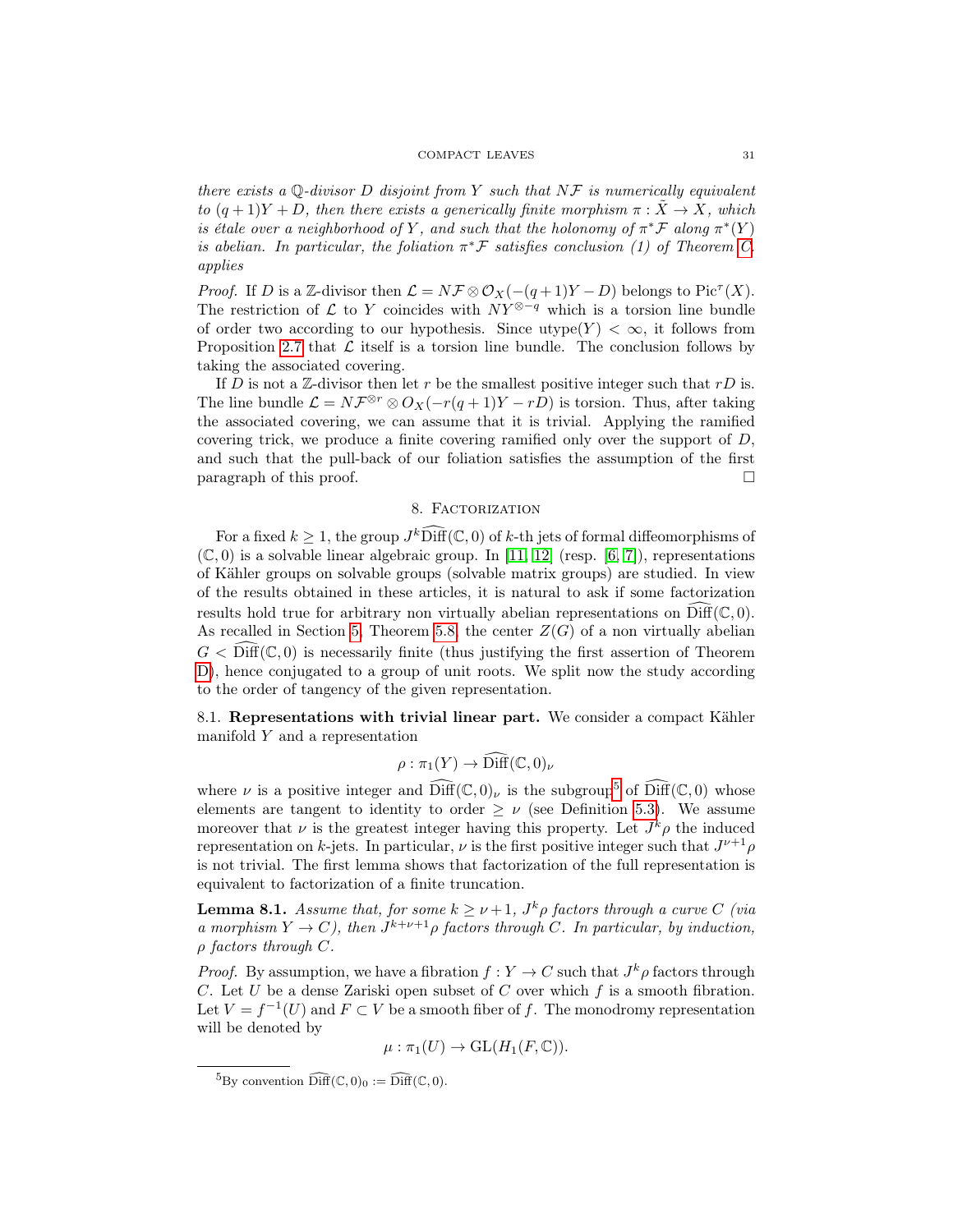The jet filtration on  $\widehat{\text{Diff}}(\mathbb C,0)$  provides us with the following exact sequence:

$$
0 \to \mathbb{C}^{\nu+1} \to J^{k+\nu+1} \widehat{\text{Diff}}(\mathbb{C},0)_{\nu} \to J^k \widehat{\text{Diff}}(\mathbb{C},0)_{\nu} \to 0.
$$

Note that we have a non trivial natural action of  $J^k\widehat{\text{Diff}}(\mathbb C,0)_\nu$  onto  $\mathbb C^{\nu+1}$  induced by conjugation in  $J^{k+\nu+1}$   $\widehat{\text{Diff}}(\mathbb{C},0)$ , namely

<span id="page-31-0"></span>
$$
(8.1) \t g \cdot (b_{k+1},...,b_{k+\nu+1}) = (b_{k+1},...,b_{k+\nu},b_{k+\nu+1} + (\nu-k)a_{\nu+1}b_k)
$$

where  $g(x) = x + ... + a_k x^k \mod (x^{k+1})$ . By hypothesis, the truncated representation  $J^{k+\nu+1}\rho$  induces by restriction a representation  $\phi : \pi_1(F) \to \mathbb{C}^{\nu+1}$  which factorizes through  $\varphi: H_1(F) \to \mathbb{C}^{\nu+1}$ . Set  $H = \varphi(H_1(F))$  and  $H_{\mathbb{C}} = H \otimes \mathbb{C}$ . Remark that  $\pi_1(U)$  acts on H by multiplication as defined in Equation [\(8.1\)](#page-31-0), and denote by q this action. Define G as the subgroup of  $GL(H_1(F,\mathbb{C}))$  which preserves the kernel of the morphism  $\varphi_{\mathbb{C}} : H_1(F, \mathbb{C}) \to H_{\mathbb{C}}$  induced by  $\varphi$  and let  $\beta : G \to \text{Aut}(H_{\mathbb{C}})$  the canonical surjection. Because the action of  $\pi_1(U)$  on  $H_1(F)$  is inherited from the action of  $\pi_1(X)$  onto itself by conjugation, one obtains the following commutative diagram:



Let Z be the Zariski closure of  $\mu(\pi_1(U))$ . According to Deligne's semi-simplicity theorem [\[20\]](#page-45-22), the identity component  $Z_0 \subset Z$  is semi-simple On the other hand, by Equation [\(8.1\)](#page-31-0),  $\beta(Z_0)$  is infinite abelian, which leads to a contradiction unless  $H_{\mathbb{C}} = \{0\}$  and consequently  $J^{k+\nu+1}\rho$  factorizes through f.

Remark 8.2. This kind of factorization results are probably well known by specialists working on representation of Kähler groups. However, we didn't manage to extract a precise statement in the literature. The use of Deligne's theorem in the proof of Lemma [8.1](#page-30-2) above is due to Campana ([\[12\]](#page-45-21), proof of Theorem 4.1, p.619) and our argumentation follows the same line than loc.cit.

The next proposition is purely group theoretic and is in a way reminiscent from the proof of Theorem [3.13.](#page-12-0)

<span id="page-31-1"></span>**Proposition 8.3.** If  $\Gamma$  is a non abelian subgroup of  $\widehat{\text{Diff}}(\mathbb{C},0)_1$ , then there exist two classes of  $a, b \in H^1(\Gamma, \mathbb{C})$  which are not proportional and such that  $a \wedge b = 0$ in  $H^2(\Gamma,\mathbb{C})$ .

*Proof.* To simplify, let us first assume that  $\Gamma$  is not contained in  $\widehat{\text{Diff}}(\mathbb{C},0)_2$ . It implies the following: if  $g(z) = z + a(g)z^2 + \dots$  then the morphism  $a : \Gamma \to \mathbb{C}$  is not zero. Now, consider the following expression:

$$
F_0(g) := \frac{1}{g(z)} - \frac{1}{z} = \frac{1}{z + a(g)z^2 + \dots} - \frac{1}{z}
$$
  
= -a(g) + b(g)z + c(g)z^2 + \dots

Using the fact the  $F_0$  satisfies the obvious cocycle relation  $F_0(qh) = F_0(q) \circ h + F_0(h)$ , we infer the following equality:

$$
a(gh) + b(gh)z + c(gh)z^{2} + \dots = -a(g) + b(g)(z + a(h)z^{2} + \dots)
$$
  
+ 
$$
c(g)(z + a(h)z^{2} + \dots)^{2} + \dots - a(h) + b(h)z + c(h)z^{2} + \dots
$$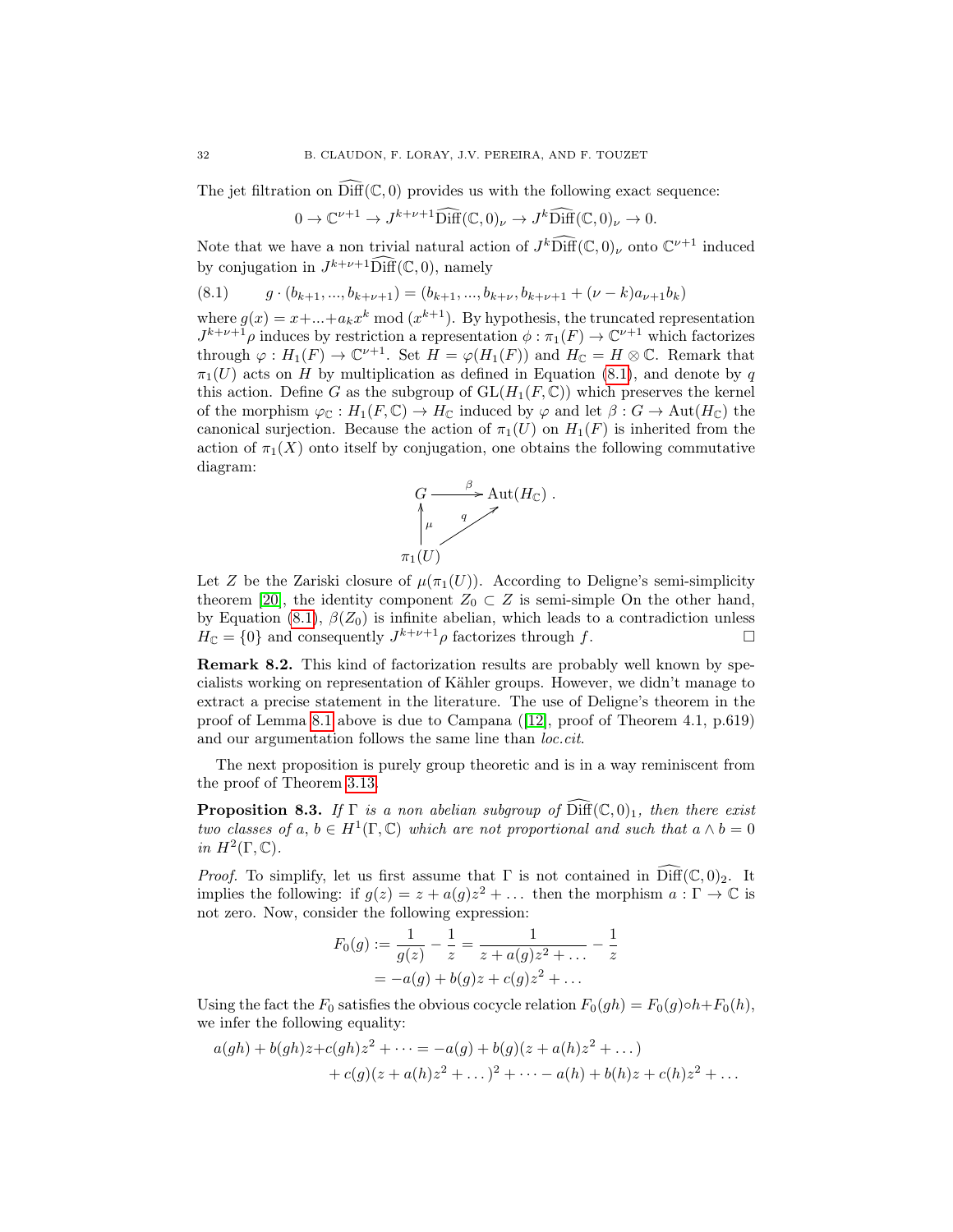Identifying the coefficients of z and  $z^2$ , we get:  $b(gh) = b(g) + b(h)$  so that  $b \in$  $H^1(\Gamma, \mathbb{C})$  and  $c(gh) = c(g) + c(h) + b(g)a(h)$ . This last identity exactly amounts to saying that  $a \wedge b = 0$  in  $H^2(\Gamma, \mathbb{C})$ . If b is not proportional to a, we are done. We can thus assume that  $b = \lambda a$  and consider the following:

$$
F(g) = F_0(g) - \lambda \log \left( \frac{g(z)}{z} \right).
$$

It satisfies the same cocycle relation  $(F(gh) = F(q) \circ h + F(h))$  and it has the following expansion:

$$
F(g) = -a(g) + \lambda a(g)z + \cdots - \lambda \log(1 + a(g)z + \dots) = -a(g) + a_2(g)z^2 + \dots
$$

Assume from now on that there exists a coordinate in which  $F$  can be written:

$$
F(g) = -a(g) + a_k(g)z^k + a_{k+1}(g)z^{k+1} \dots
$$

for some  $k \geq 2$  and some functions  $(a_j)_{j\geq k}$ . Using the cocycle relation, we see that

$$
-a(gh) + a_k(gh)z^k + a_{k+1}(gh)z^{k+1} + \dots = -a(g) + a_k(g)(z + a(h)z^2 + \dots)^k + a_{k+1}(g)(z + a(h)z^2 + \dots)^{k+1} + \dots - a(h) + a_k(h)z^k + a_{k+1}(h)z^{k+1} + \dots
$$

We still identify coefficients and get:  $a_k(gh) = a_k(g) + a_k(h)$  and  $a_{k+1}(gh) =$  $a_{k+1}(g) + a_{k+1}(h) + ka_k(g)a(h)$ . This means exactly that  $a_k$  is a class in  $H^1(\Gamma, \mathbb{C})$ such that  $a_k \wedge a = 0$ . If  $a_k = \lambda_k a$  we can (exactly as in the proof of Theorem [3.13\)](#page-12-0) perform the change of coordinate

$$
y = z + \frac{\lambda_k}{k-1} z^{k+1}.
$$

Expanding  $F(g)$  with respect to y we get:

$$
F(g) = -a(g) + a'_{k+1}(g)y^{k+1} + \dots
$$

If we can go on this procedure inductively, we end up with a formal coordinates (still denoted by z) such that  $F(g) = -a(g)$ . This is equivalent to saying that any  $q \in \Gamma$  preserves a rational formal 1-form expressed as

$$
\frac{dz}{z^2} - \lambda \frac{dz}{z}.
$$

According to the interpretation of Section [5.4,](#page-18-0) we conclude that  $\Gamma$  is abelian. If it is not the case, the process above has to stop at some point, and it gives a class  $a_k$ that is not proportional to a and such that  $a_k \wedge a = 0$ .

In the general case, if  $\Gamma$  is contained in  $\widehat{\text{Diff}}(\mathbb{C},0)_{\nu}$  but not in  $\widehat{\text{Diff}}(\mathbb{C},0)_{\nu+1}$ , we have to modify the expression of  $F$ :

$$
F(g) = \frac{1}{g(z)^{\nu}} - \frac{1}{z^{\nu}} + \lambda \log\left(\frac{g(z)}{z}\right).
$$

We also recall a variation of the Castelnuovo-De Franchis theorem due to Catanese [\[15,](#page-45-23) Theorem 1.10].

<span id="page-32-0"></span>**Lemma 8.4** (Catanese). Let Y be a compact Kähler manifold and  $\alpha, \beta \in H^1(Y, \mathbb{C})$ such that  $\alpha \cup \beta = 0$ . Then

- (1) either  $\alpha$  and  $\beta$  are colinear,
- (2) or there exists a morphism  $f : Y \to C_g$  with connected fibers onto a curve of genus  $\geq 2$  and  $\alpha', \beta' \in H^1(C_g, \mathbb{C})$  such that  $\alpha = f^* \alpha'$  and  $\beta = f^* \beta'$ .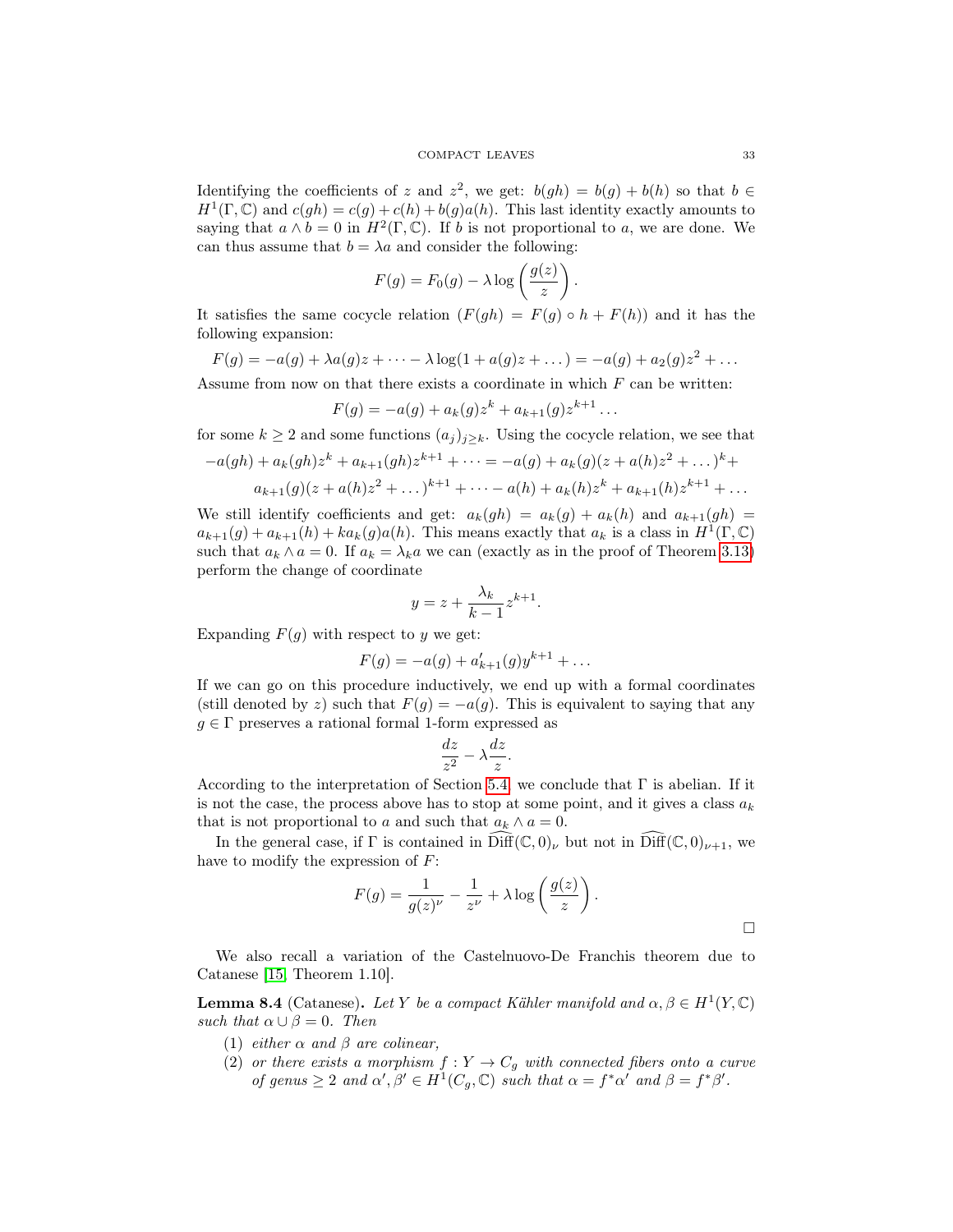For the case of representations tangent to identity and thanks to Remark [5.9,](#page-18-4) Theorem [D](#page-3-0) follows from

**Theorem 8.5.** Let  $\rho : \pi_1(Y) \longrightarrow \widehat{\text{Diff}}(\mathbb{C},0)_\nu$  be a representation where  $\nu \geq 1$ . Then

- (1) either  $\rho$  has abelian image,
- (2) or  $\rho$  factors through a curve.

Proof. Lemma [8.1](#page-30-2) reduces the proof of this result to Lemma [8.4](#page-32-0) and Proposition  $8.3.$ 

<span id="page-33-1"></span>8.2. Representation with finite but non trivial linear part. We assume here that the image of  $\rho$  is non virtually abelian with finite linear part, *i.e.* Im  $J^1 \rho < \infty$ . Let  $\pi : Y' \to Y$  be the finite étale Galois cover determined by Ker  $J^1 \rho$ . From the previous analysis, the pull-back representation  $\pi^*\rho$  is tangent to identity and factors through a curve C. If F denotes a fiber over  $C, \pi^*\rho$  is trivial in restriction to  $\alpha(F)$ for any deck transformation  $\alpha$ . On the other hand,  $\pi^*\rho$  has infinite image. This implies that  $\alpha$  preserves the fibration. Projecting the fibers onto Y and taking if necessary Stein factorization, we obtains a surjective morphism  $p: Y \to C'$  from Y to a curve C' with connected fibers along which  $\rho$  has finite image. Taking the exact sequence associated to this fibration (up to shrinking the base), we get that the image of  $\rho_{|F}$ , F a generic fiber, lies in the center<sup>[6](#page-33-0)</sup> of Im  $\rho$ . This proves Theorem [D](#page-3-0) for representations with finite linear part.

8.3. Representation with infinite linear part. We assume here that the image of  $\rho$  is non abelian with infinite linear part: Im  $J^1 \rho = \infty$ . Let  $\pi : Y' \to Y$  a finite étale Galois cover such that Im  $J^1 \rho$  is torsion free. We begin by a result analogous to Lemma [8.1.](#page-30-2)

**Lemma 8.6.** Assume that, for some  $k \geq 1$ ,  $J^k \rho$  factors through a curve C, then  $J^{k+1}\rho$  factors through C. In particular, by induction,  $\rho$  factors through C.

Proof. Once again, the proof resorts to Deligne's semi-simplicity theorem. Indeed, we conclude similarly to the proof of Lemma [8.1](#page-30-2) observing here that the jet filtration on  $\text{Diff}(\mathbb{C}, 0)$  provides us with the following exact sequence

 $0 \to \mathbb{C} \to J^{k+1} \widehat{\text{Diff}}(\mathbb{C},0) \to J^k \widehat{\text{Diff}}(\mathbb{C},0) \to 0.$ 

The natural action of  $J^k\widehat{\text{Diff}}(\mathbb C,0)$  onto  $\mathbb C$  induced by conjugation in  $J^{k+1}\widehat{\text{Diff}}(\mathbb C,0)$ is then defined by

$$
(8.2) \t\t g \cdot a = \lambda^{-k} a
$$

where  $g(x) = \lambda x + ... + a_k x^k \mod (x^{k+1})$ . The end of the proof is then parallel to the one of Lemma [8.1.](#page-30-2)

Let  $m \geq 2$  be the first positive number such that  $J^m \rho$  has a non abelian image. In this context, this is equivalent to say that, for every  $\gamma \in \pi_1(Y)$ ,  $J^m \rho(\gamma) =$  $\lambda_{\gamma}z + a_{\gamma}z^m$  with  $\gamma \to a_{\gamma}$  a non trivial map. In particular,  $J^1\rho^{\otimes m-1}$  possesses a nontrivial affine extension, i.e  $H^1(Y, J^1 \rho^{\otimes m-1}) \neq 0$ . According to [\[12\]](#page-45-21), there exists

<span id="page-33-0"></span><sup>&</sup>lt;sup>6</sup>A priori, this only establishes that Im  $\rho_{|F}$  is normal in Im  $\rho$ . In order to justify Im  $\rho_{|F} \subset$  $Z(\text{Im }\rho)$ , simply note that Im  $\rho_{|F}$  is finite, hence lies in a finite subgroup of L (Corollary [5.5\)](#page-18-5) and that the linear part is preserved under conjugacy.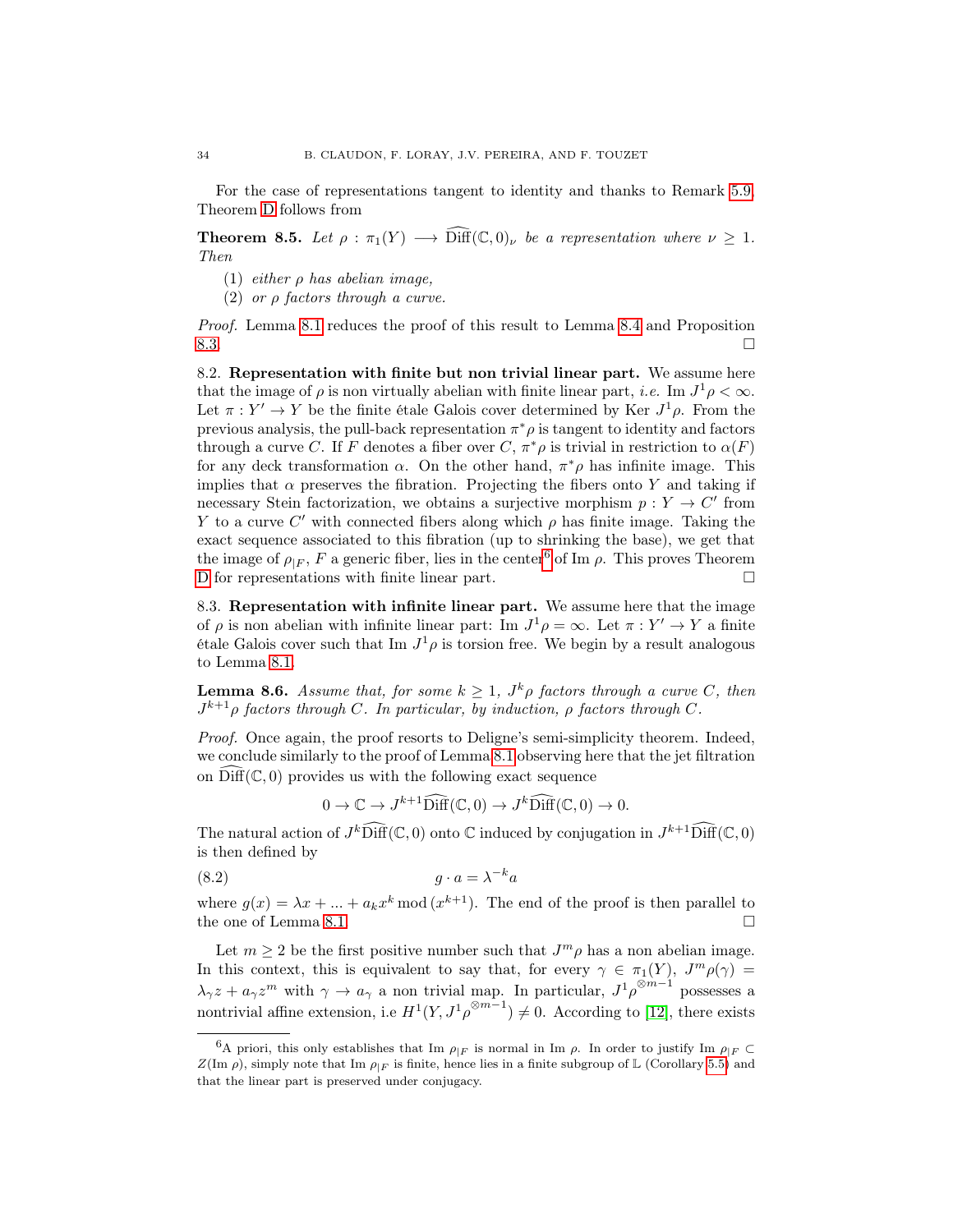a Galois finite étale cover  $\pi : Y' \to Y$ , a surjective morphism f' from Y' to a curve C' through which  $\pi^* J^1 \rho^{\otimes m-1}$  factors.

Let us choose  $\pi$  such that  $\pi^* J^1 \rho$  factors through f'. According to the previous lemma, the whole representation  $\pi^*\rho$  factors through  $f'$ . Arguing as in Section [8.2,](#page-33-1) f projects to a morphism  $f: Y \to C$  which after Stein factorization provides the factorization given in Theorem [D](#page-3-0) and concludes its proof.

<span id="page-34-0"></span>Remark 8.7. For infinite linear part, Theorem [D](#page-3-0) has been established under the sole assumption of non abelianity of the image of  $\rho$ . Actually, it is not difficult to see in this setting that "non abelian" is equivalent to "non virtually abelian".

8.4. Factorization of foliations. Proof of Theorem [E.](#page-3-1) Let  $X$  be a compact Kähler manifold of dimension at least 3,  $\mathcal F$  be codimension one foliation on X and  $Y \subset X$  a compact leaf of  $\mathcal F$  such that NY has order m.

Suppose first that utype $(Y) > m$ , *i.e.* Y is a fiber of a fibration  $f: X \to C$  over a curve. If  $\mathcal F$  coincides with the fibration, then there is nothing else to prove; from now on, we will assume that  $\mathcal F$  and the fibration are distinct foliations.

The normal bundle of  $\mathcal F$  restricted to Y coincides with the normal bundle of Y and is therefore torsion. In particular,  $N\mathcal{F}_{|Y}$  has zero real Chern class. If we restrict NF to  $Y_t = f^{-1}(t)$  for a general  $t \in C$  then it is perhaps not true that  $N\mathcal{F}_{Y_t}$  is still torsion, but certainly the real Chern class of  $N\mathcal{F}_{Y_t}$  is zero. Two possibilities can occur: (a) for a general  $t \in C$ ,  $N\mathcal{F}_{Y_t}$  is not torsion; or (b)  $N\mathcal{F}$  is torsion on a Zariski neighborhood of Y .

Let us consider first case (a). Let  $\omega \in H^0(X, \Omega_X^1 \otimes N\mathcal{F})$  be a twisted 1-form defining F, and let  $i_t : Y_t \to X$  be the inclusion. Since F is distinct from the fibration f, the pull-back  $i_t^* \omega \in H^0(Y_t, \Omega_{Y_t}^1 \otimes N\mathcal{F}_{|Y_t})$  is non-zero for a general t. Also, by assumption,  $N\mathcal{F}_{Y_t}$  has zero Chern class but it is not torsion. Therefore, according to [\[12\]](#page-45-21), there exists a morphism  $g_t: Y_t \to C_t$  to a curve such that  $i_t^* \omega$ is the pull-back of a twisted 1-form on  $C_t$ . In particular, the leaves of  $\mathcal{F}_{|Y_t}$  are the fibers of  $g_t$ . Since t is general, we obtain through a general point  $x \in X$  an analytic subset of codimension two which is everywhere tangent to  $\mathcal F$ . The existence of a morphism  $\pi: X \to S$  to a normal surface and a foliation G on S such that  $\pi^* \mathcal{G} = \mathcal{F}$ follows from standard properties of the Chow's scheme (see [\[32,](#page-45-24) Lemma 2.4]).

Assume now that we are in case (b). Maybe passing to a finite cover, we can assume that  $N\mathcal{F}$  is trivial on a Zariski neighborhood of Y. The normal bundle can be expressed by a divisor supported on finitely many fibers of f. Therefore, there exists a 1-form  $\beta$  defining  $\mathcal F$  with zeros and poles also supported on fibers of f. On the one hand Frobenius Theorem implies that  $\beta \wedge d\beta = 0$ , and on the other hand the closedness of  $i_t^* \beta$  for a general t (fibers of f are Kähler compact) implies  $dg \wedge d\beta = 0$  for any rational function g constant along the fibers of f. Putting these two equations together yields

$$
d\beta = h dg \wedge \beta \implies 0 = dh \wedge dg \wedge \beta
$$

for some rational function h. If  $dh \wedge dg \neq 0$ , then the (irreducible components) of the fibers of  $(h, g) : X \dashrightarrow \mathbb{P}^1 \times \mathbb{P}^1$  are tangent to leaves of F, and after taking the Stein factorization of  $(h, g)$ , we obtain a morphism  $\pi : X \to S$  to a normal surface and a foliation G on S such that  $\pi^* \mathcal{G} = \mathcal{F}$  as before. If  $dh \wedge dg = 0$  then  $hdg = f^* \alpha$ for some rational 1-form on  $C$ , so we can conclude as in the proof of Proposition [6.3](#page-21-1) that the pull-back of the original foliation by a generically finite morphism is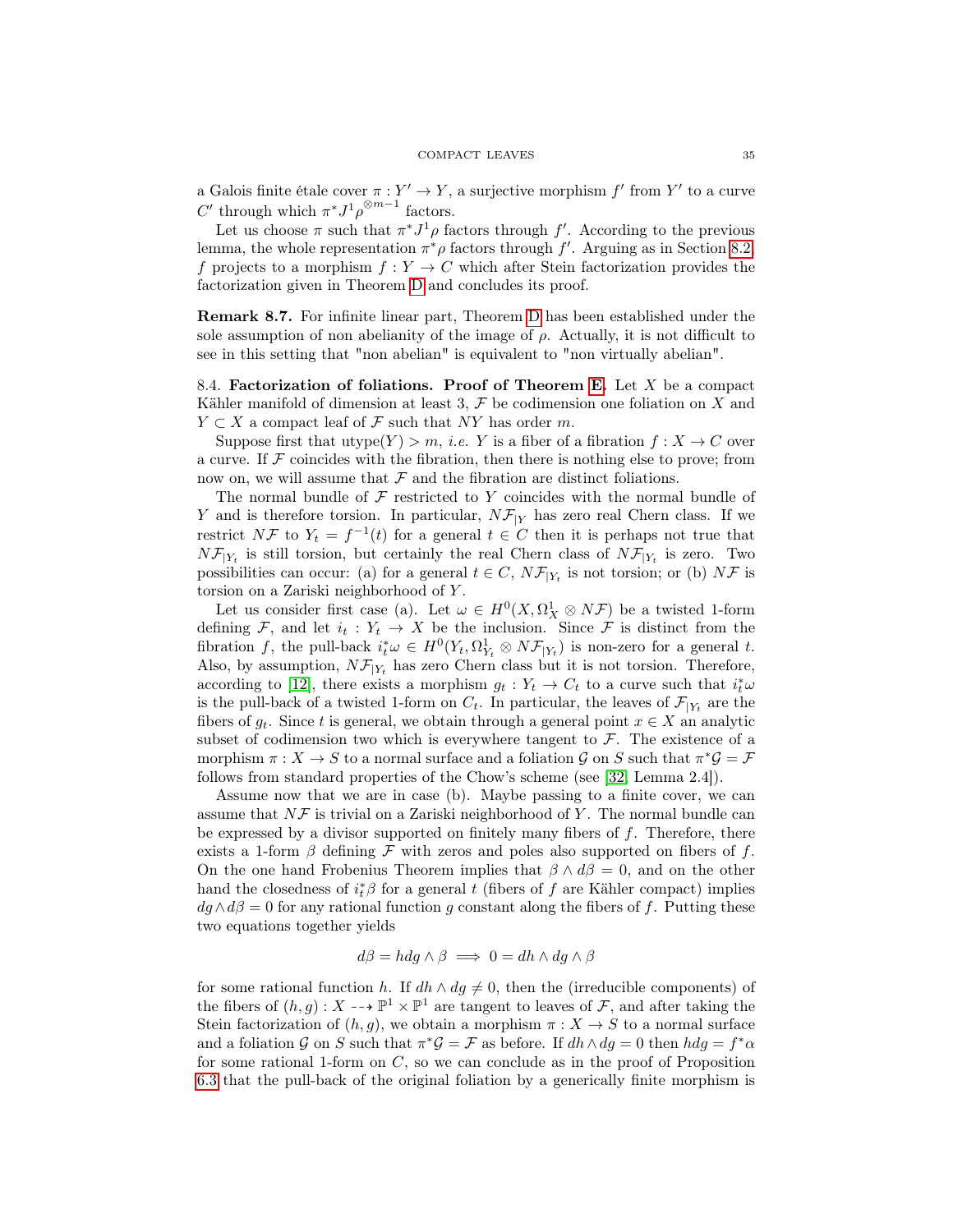given by a closed rational 1-form. This clearly implies that the holonomy along Y is virtually abelian and proves the assertion of the theorem when  $\text{utype}(Y) > m$ .

Now, let us deal with the case utype $(Y) = m$ . We suppose that the image G of the holonomy representation is not virtually abelian. According to Theorem [D,](#page-3-0) there exists a morphism  $Y \to C$  such that the holonomy representation is finite in restriction to the fibers. Let  $F$  be a smooth fiber and  $m'$  the order of the holonomy representation restricted to  $F$ . Note that m' necessarily divides m. On some neighborhood of  $F$  (in X), the foliation is thus defined by a holomorphic first integral  $g = y^m$  where y is a locally defined submersive first integral of F along Y. The Ueda connection  $(U, \nabla)$  is thus trivial along F. This easily implies that the Ueda's class  $c \in H^1(Y, \mathcal{O}_Y)$  is trivial along F (this can be done mimicking Ueda's original proof that c is unambiguously defined up to a constant factor,  $[43, \S2]$  $[43, \S2]$ ). On the other hand, recall that c is induced by an element  $c' \in H^1(X, \mathcal{O}_X)$  (Remark [4.2\)](#page-14-2). As  $c = c'|_Y$  is not trivial, this means that there exists on X a holomorphic 1-form  $\omega$  (for instance the conjugate of c') such that  $\omega_{|Y}$  is not identically zero and projects onto C. In particular, one can write on a neighborhood  $U$  of  $F$  in  $X$ ,  $\omega = dG$  where  $G \in \mathcal{O}(U)$ . Intersecting the levels of G and g, one can then fill up a neighborhood of F with codimension 2 analytic subsets contained in the leaves of F. Let  $\Omega \in H^0(X, \Omega^1_X \otimes N\mathcal{F})$  a twisted one form defining F. From the previous observations, the leaves of the codimension 2 foliation defined by  $\Omega \wedge \omega$  are algebraic and thus provide the sought factorization.  $\Box$ 

## 9. Quasi-smooth foliations

<span id="page-35-0"></span>In this section, we will study foliations on projective manifolds having a compact leaf and such that  $c_1(N\mathcal{F})^2 = 0$  in  $H^4(X,\mathbb{C})$ . This assumption is certainly satisfied by smooth foliations thanks to Bott's vanishing Theorem. More generally (see for instance [\[9\]](#page-45-25)), Baum-Bott index Theorem implies that  $N\mathcal{F}^2 = 0$  for foliations having the following division property: for every local generator  $\omega$  of the conormal sheaf  $N\mathcal{F}^*$  (regarded as an invertible saturated subsheaf of  $\Omega_X^1$ ), there exists some *holomorphic* local one form  $\beta$  such that

$$
d\omega = \beta \wedge \omega.
$$

In particular, this division property holds whenever every irreducible component  $\Sigma$ of the singular set  $\text{Sing}(\mathcal{F})$  satisfies one of the following conditions:

- $(1)$  Σ has codimension at least three; or
- (2) over a general point of  $\Sigma$ ,  $\mathcal F$  admits a holomorphic first integral with critical set contained in  $\Sigma$ .

**Definition 9.1.** We will say that a codimension one foliation  $\mathcal F$  satisfying  $c_1(N\mathcal{F})^2 = 0$  is a quasi-smooth foliation. Furthermore, if the foliation satisfies the division property above then we will say that the foliation is divisible.

### 9.1. The normal bundle of a quasi-smooth foliation.

<span id="page-35-1"></span>**Lemma 9.2.** If  $F$  is a quasi-smooth foliation on a compact Kähler manifold X admitting a compact leaf  $Y$ , then the following assertions hold true.

(1) There exists a rational number  $\lambda$  such that NF is numerically equivalent to  $\lambda Y$ .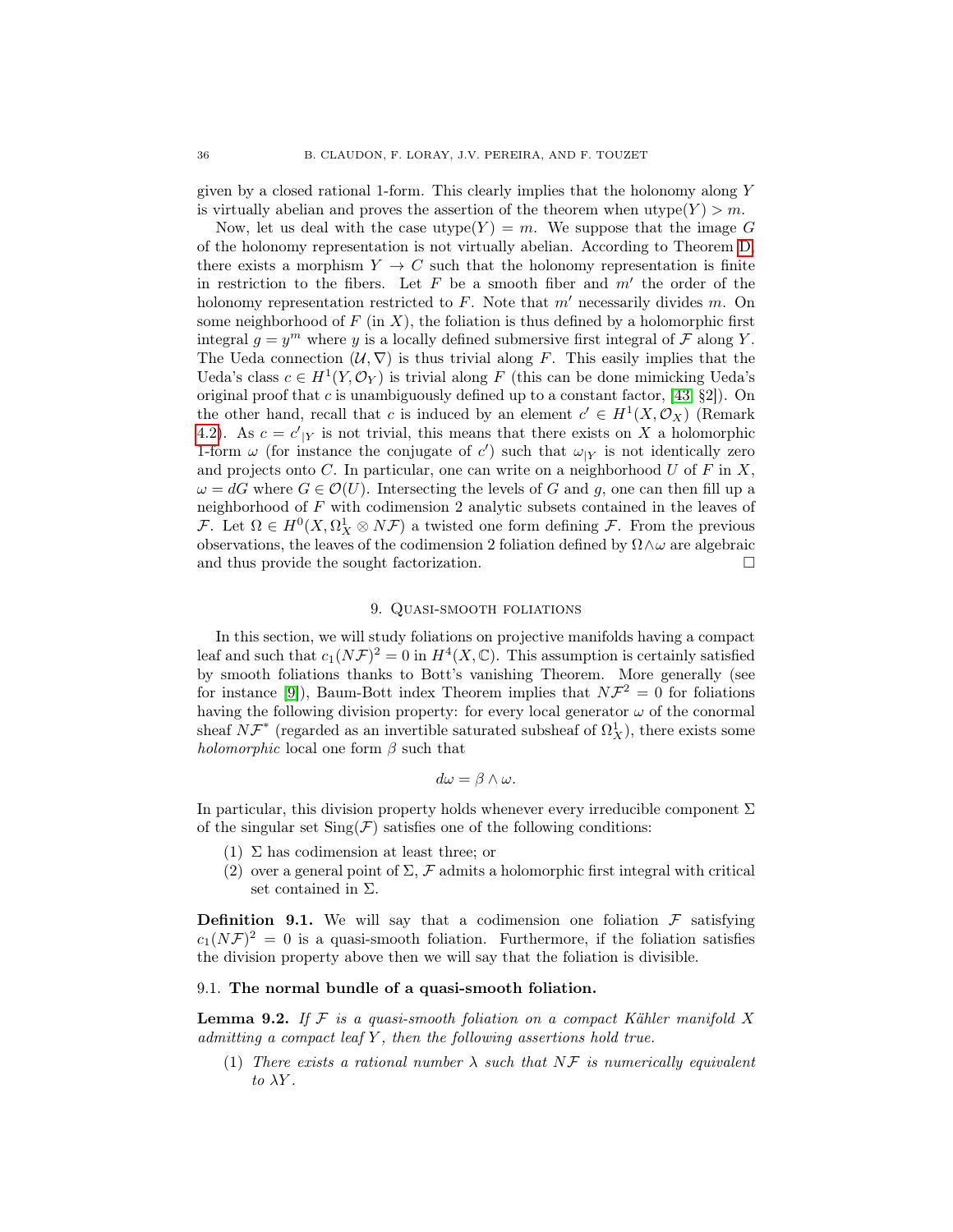#### COMPACT LEAVES 37

- (2) If r is the smallest positive integer such that  $r\lambda \in \mathbb{Z}$  then  $\mathcal{L} = N\mathcal{F}^{\otimes r} \otimes$  $\mathcal{O}_X(-r\lambda Y)$  is in Pic<sup> $\tau$ </sup>(X) (the group of line bundles with torsion Chern class), and  $\mathcal{L}_{|Y}$  coincides with  $NY^{\otimes r(1-\lambda)}$ .
- (3) If  $\lambda = 1$ , then either the image of the holonomy of F along Y is abelian, or Y is a fiber of a fibration.

*Proof.* (1) Since both  $c_1(N\mathcal{F})^2$  and  $c_1(N\mathcal{F}) \cdot c_1(\mathcal{O}_X(Y))$  vanish in  $H^4(X, \mathbb{C})$ , Hodge index Theorem implies that  $N\mathcal{F}$  is numerically equivalent to  $\lambda Y$  for some rational number  $\lambda$ . The conclusion of (2) follows from item (1) and the fact that  $N\mathcal{F}_{|Y} = \mathcal{O}_X(Y)|_Y = NY$ . To prove (3), we argue according to the order of  $\mathcal{L} = N \mathcal{F} \otimes \mathcal{O}_X(-Y)$  in Pic<sup> $\tau$ </sup>(X). We first remark that  $\mathcal{L}$  cannot be trivial: the Residue Theorem implies that  $\mathcal F$  cannot be given by a logarithmic 1-form whose poles are only on Y. If  $\text{ord}(\mathcal{L}) = 2$ , then F is given by a logarithmic 1-form after a double étale cover, which is an isomorphism along any connected component of the pre-image of  $Y(\mathcal{L}_Y = \mathcal{O}_Y)$ , and the holonomy is thus abelian. If  $\text{ord}(\mathcal{L}) > 2$ , we can argue as in the proof of Proposition  $6.8$  and conclude that Y is a fiber of a fibration.  $\Box$ 

**Remark 9.3.** Let  $\omega$  be a Kähler form. By Hodge index theorem (assuming again the existence of a compact leaf), one can notice that  $\mathcal F$  is quasi-smooth if and only if  $c_1(N\mathcal{F})^2 \wedge [\omega]^{n-2} \geq 0$   $(n = \dim(X))$ , which is a priori a weaker condition.

9.2. Factorization of the foliation. This paragraph is devoted to the proof of the following result.

**Theorem 9.4.** Let Y be a compact leaf of a codimension one quasi-smooth foliation  $\mathcal F$  on a compact Kähler manifold X. If the holonomy of  $\mathcal F$  along Y is not abelian, then there exists a morphism  $\pi : X \to S$  to a surface S and foliation G on S such that  $\mathcal{F} = \pi^* \mathcal{G}$ .

Let us note that it gives a positive answer to Question [1.5](#page-3-2) in the case of quasismooth foliations. We split the proof according to the order of the normal bundle  $of Y.$ 

9.2.1. Normal bundle of infinite order.

**Proposition 9.5.** Let  $Y$  be a compact leaf of a codimension one quasi-smooth foliation F on a compact Kähler manifold X. Assume that  $\text{ord}(NY) = \infty$  in  $Pic<sup>\tau</sup>(Y)$ . If the holonomy of F along Y is not abelian, then there exists a morphism  $\pi: X \to S$  to a surface S, and foliation G on S such that  $\mathcal{F} = \pi^* \mathcal{G}$ .

*Proof.* Let  $\rho : \pi_1(Y) \to \text{Diff}(\mathbb{C},0)$  be the holonomy representation of F along Y. Since the image of  $\rho$  is not abelian, and its linear part is infinite, we can appeal to Theorem [D](#page-3-0) (see also Remark [8.7\)](#page-34-0): there exists a non-constant morphism  $p: Y \to C$ such that the restriction of  $\rho$  to a general fiber F of p has finite order. Moreover, NY is of the form  $p^*N + \tau$  where  $N \in Pic^0(C)$  and  $\tau \in Pic^{\tau}(Y)$  is torsion. The inclusion  $p^*: H^0(C, \Omega_C^1) \to H^0(Y, \Omega_Y^1)$  induces a surjection  $p_*: Alb(Y) \to Alb(C)$ . The morphism  $p: Y \to C$  can be seen as the Stein factorization of the composition of the Albanese morphism alb :  $Y \to Alb(Y)$  with  $p_*$ .

Consider the Zariski closure G of the subgroup generated by  $NY$  in  $Pic^{+}(Y)$ . Since ord $(NY) = \infty$ , we have that G has positive dimension. Moreover, since some power of  $NY$  extends to a line bundle over X (Lemma [9.2\)](#page-35-1) and the restriction morphism  $Pic^{T}(X) \to Pic^{T}(Y)$  has finite kernel (Proposition [2.7\)](#page-7-0), it follows that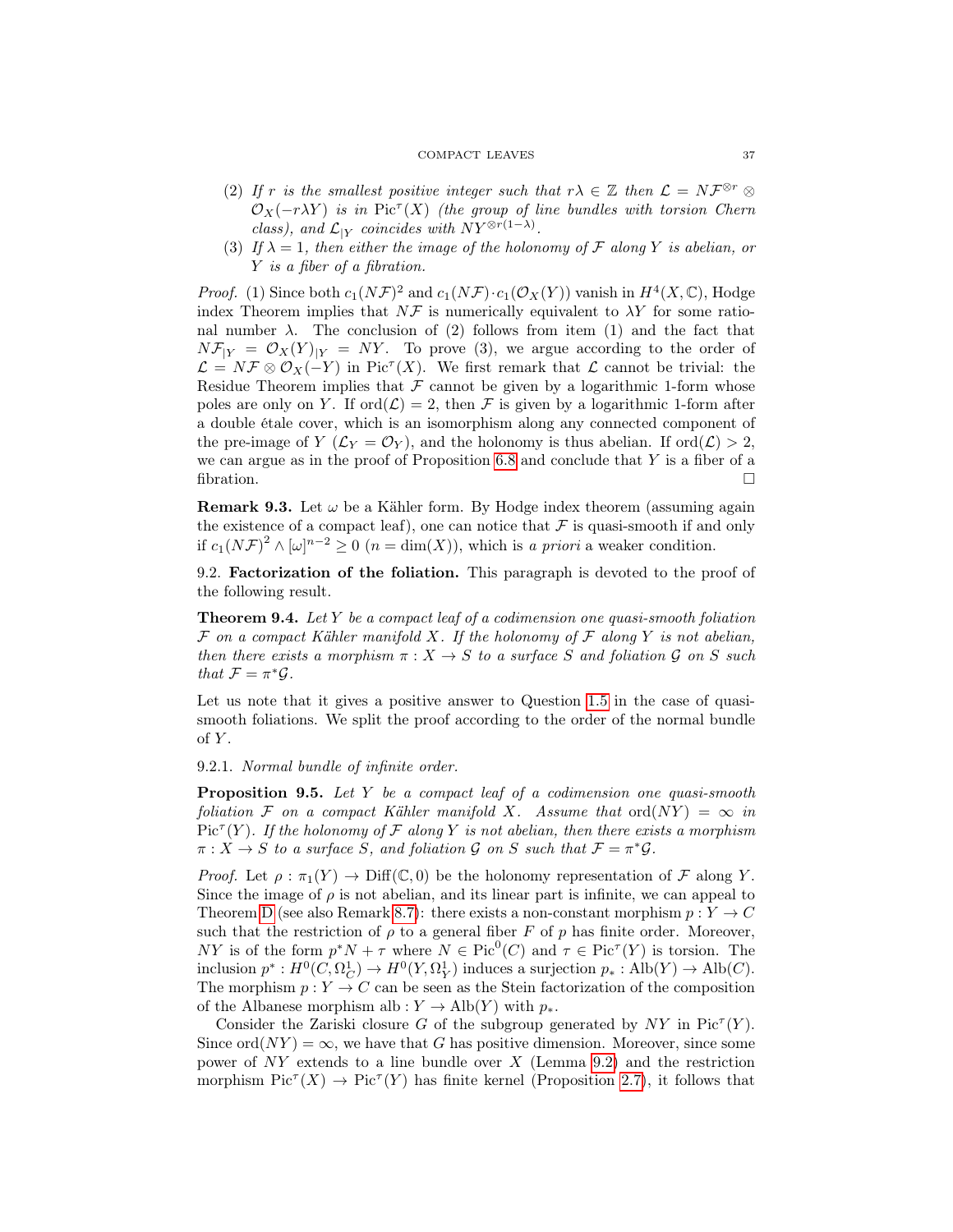$G_X = G \cap \text{Image} \{ \text{Pic}^{\tau}(X) \to \text{Pic}^{\tau}(Y) \}$  has the same dimension as G. In particular  $G^{(0)}$ , the connected component of the identity of G, is contained in  $G_X$ .

If we dualize the inclusions  $G^{(0)} \to Pic^0(Y)$  and  $G^{(0)} \to Pic^0(X)$  we obtain surjective morphisms to  $\text{Alb}(Y) \rightarrow A$  and  $\text{Alb}(X) \rightarrow A$  where A is a compact torus with the following commutative diagram



It follows from the definition of  $G^{(0)}$  that  $G^{(0)} \subset p^*$  Pic<sup>0</sup>(C) and hence we get the factorization

$$
Y \to Alb(Y) \to Alb(C) \to A.
$$

Since the fibers of  $Y \to \text{Alb}(C)$  have codimension one in Y, the same holds true for  $\varphi_Y : Y \to A$ . Thus both morphisms have the same Stein factorization and the restriction of  $\rho$  to fibers of  $Y \to A$  is finite.

Now, consider the morphism  $\varphi_X : X \to A$ . Since its restriction to Y coincides with  $\varphi_Y$ , which has codimension one fibers in Y, it follows that the fibers of  $\varphi_X$ have codimension one or two in X.

If a general fiber F of  $\varphi_X$  has codimension one, then the restriction of F to F is a codimension one foliation which has a compact leaf with finite holonomy. It follows that all the leaves of  $\mathcal{F}_{|F}$  are algebraic (or more exactly locally closed, as the ambient manifold is not necessarily algebraic). Thus there exists a codimension two foliation H on X by algebraic leaves tangent to  $\mathcal F$ . This provides us with the existence of the morphism  $\pi: X \to S$  and of the foliation G on S such that  $\mathcal{F} = \pi^* \mathcal{G}$ as in the proof of Theorem [E.](#page-3-1)

If the general fiber of  $\varphi_X$  has codimension two, then we claim that it is contained in a leaf of F. Let F be a general fiber sufficiently close to a fiber  $F_0$  contained in Y. Since the holonomy representation is finite in  $F_0$ , there exists an analytic neighborhood U of  $F_0$  such that  $\mathcal{F}_{|U}$  admits a holomorphic first integral. The restriction of this first integral to F must be constant by the maximal principle. Therefore, the fibers of  $\varphi_X$  define a foliation H on X by algebraic leaves which is tangent to  $\mathcal F$ . The result follows as in the previous case.

### 9.2.2. Torsion normal bundle.

**Proposition 9.6.** Let Y be a compact leaf of a codimension one quasi-smooth foliation F on a projective manifold X. Assume that  $\text{ord}(NY) < \infty$  in  $\text{Pic}^{\tau}(Y)$ . If the holonomy of  $\mathcal F$  along  $Y$  is not virtually abelian, then there exists a morphism  $\pi: X \to S$  to a surface S and foliation G on S such that  $\mathcal{F} = \pi^* \mathcal{G}$ .

*Proof.* By item  $(2)$  of Lemma [9.2,](#page-35-1) for some suitable positive integer m, there exists in a neighborhood of Y a meromorphic section  $\Omega$  of  $N\mathcal{F}^{*^{\otimes m}}$  (seen as an invertible subsheaf of  $\Omega^1_X$  $^{\otimes m}$ ) with poles only on Y and which defines the foliation. On the other hand, according to Theorem [D,](#page-3-0) the holonomy representation  $\rho_{\mathcal{F}}$  (essentially) factors through a fibration onto a curve  $f: Y \to C$ . If F denotes a smooth fiber of F, the restriction of  $\rho$ <sub>F</sub> to F has finite image, and there exists a small analytic neighborhood U (in X) of F on which the foliation admits a first integral. This can be expressed as  $z^q$  where z is some local defining coordinate for  $\mathcal F$  vanishing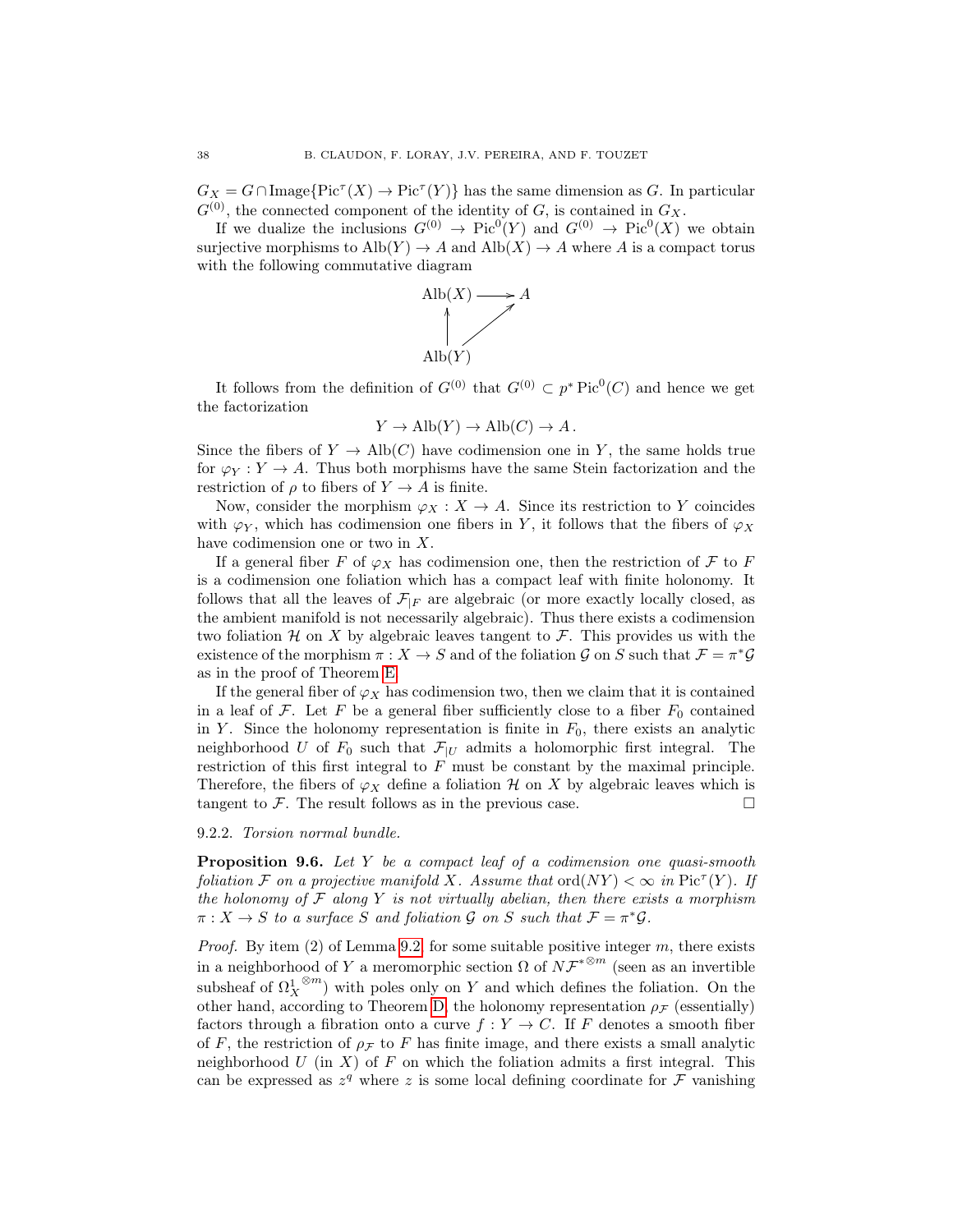on  $U \cap Y$  and q is the order of the holonomy group along F. Consequently, F is defined on U by

$$
\omega=(\frac{dz}{z^{q+1}})^{\otimes m}\in H^0\left(U,\Omega_X^{1\!\!\!\!\;\otimes m}(m(q+1)Y)\right).
$$

Let us compare the two meromorphic 1-forms  $\Omega$  and  $\omega$ . They coincide on U up to a multiplicative meromorphic function  $q$  which can be assumed to be holomorphic (up to replacing q by  $1/q$ ). If this function is constant along the leaves,  $\Omega$  can be locally expressed as a power of a closed meromorphic 1-form; hence, its restriction to a transversal to the codimension one foliation will be invariant by the holonomy group along  $Y$ , and this group is thus virtually abelian according to Section [5.4,](#page-18-0) contrary to our assumptions.

Suppose now that  $g$  is not constant. For simplicity, we will firstly assume that  $q = 1$ . Let k be the vanishing order of the 2-form  $dg \wedge dz$  along Y. We can see  $\omega_z = dg/z^k$  (for  $z \neq 0$ ) and

$$
\omega_0 = \text{Res}_{z=0} \left( \frac{dg \wedge dz}{z^{k+1}} \right)
$$

as an analytic family of 1-forms on the (pieces of) leaves of  $\mathcal F$  parametrized by z. For the leaves  $z = const \neq 0$ ,  $\omega_z$  is an exact 1-form, thus the same holds true for  $\omega_0$ , which is also nontrivial. By leafwise integration, one can then construct a holomorphic function G on U which is non constant on  $U \cap Y$  but necessarily constant on  $F$  and the nearby fibers (by compactness). Thus, on restriction to nearby leaves of  $\mathcal F$  in U, G will also have compact levels. By standard properties of the Chow's scheme of  $X$ , we get codimension 2 analytic subsets tangent to the foliation through a general point of  $X$ , and it allows us to factorize. The case  $q > 1$  can be reduced to the preceding one replacing U by some suitable finite étale  $\Box$ cover.

In the rest of this section, we investigate Question [7.1](#page-26-1) under the assumption that the foliation is quasi-smooth. Except for one situation (see Proposition [9.8\)](#page-39-0), we are able to give a positive answer to the latter question.

### 9.3. Quasi-smooth foliations with abelian holonomy.

<span id="page-38-0"></span>**Proposition 9.7.** Let  $\mathcal F$  be a quasi-smooth foliation on a projective manifold X. Assume that  $\mathcal F$  has a compact leaf  $Y$  with abelian holonomy. Then, there exists a projective manifold Z and generically finite morphism  $\pi: Z \to X$  such that  $\pi^* \mathcal{F}$  is defined by a closed rational 1-form.

Proof. In view of Propositions [6.3,](#page-21-1) [6.6,](#page-22-2) and Corollary [6.5](#page-22-4) the only case to deal with is utype(Y) = ord(NY) =  $\infty$  and formally linearizable holonomy. In this situation, it suffices to prove that the hypothesis of Proposition [6.8](#page-25-1) are fulfilled Keeping the notations of item (2) of Lemma [9.2,](#page-35-1) consider  $\mathcal{L} = N\mathcal{F}^{\otimes r} \otimes \mathcal{O}_X(-r\lambda Y)$ . If  $\lambda = 1$ , we are done. Assume that  $\lambda \neq 1$ , then  $\mathcal{L}_{|Y} = NY^{\otimes r(1-\lambda)}$  is not trivial (recall that NY has infinite order). By Theorem [4.4,](#page-15-3) there exists an effective divisor D numerically equivalent to  $r(1-\lambda)Y$  whose support is disjoint from Y and such that  $\mathcal{L} = \mathcal{O}_X(r(1-\lambda)Y - D)$ . Thus we get

$$
N\mathcal{F}\stackrel{num}{\sim}Y-\frac{1}{r}D
$$

and we can then apply Proposition [6.8.](#page-25-1)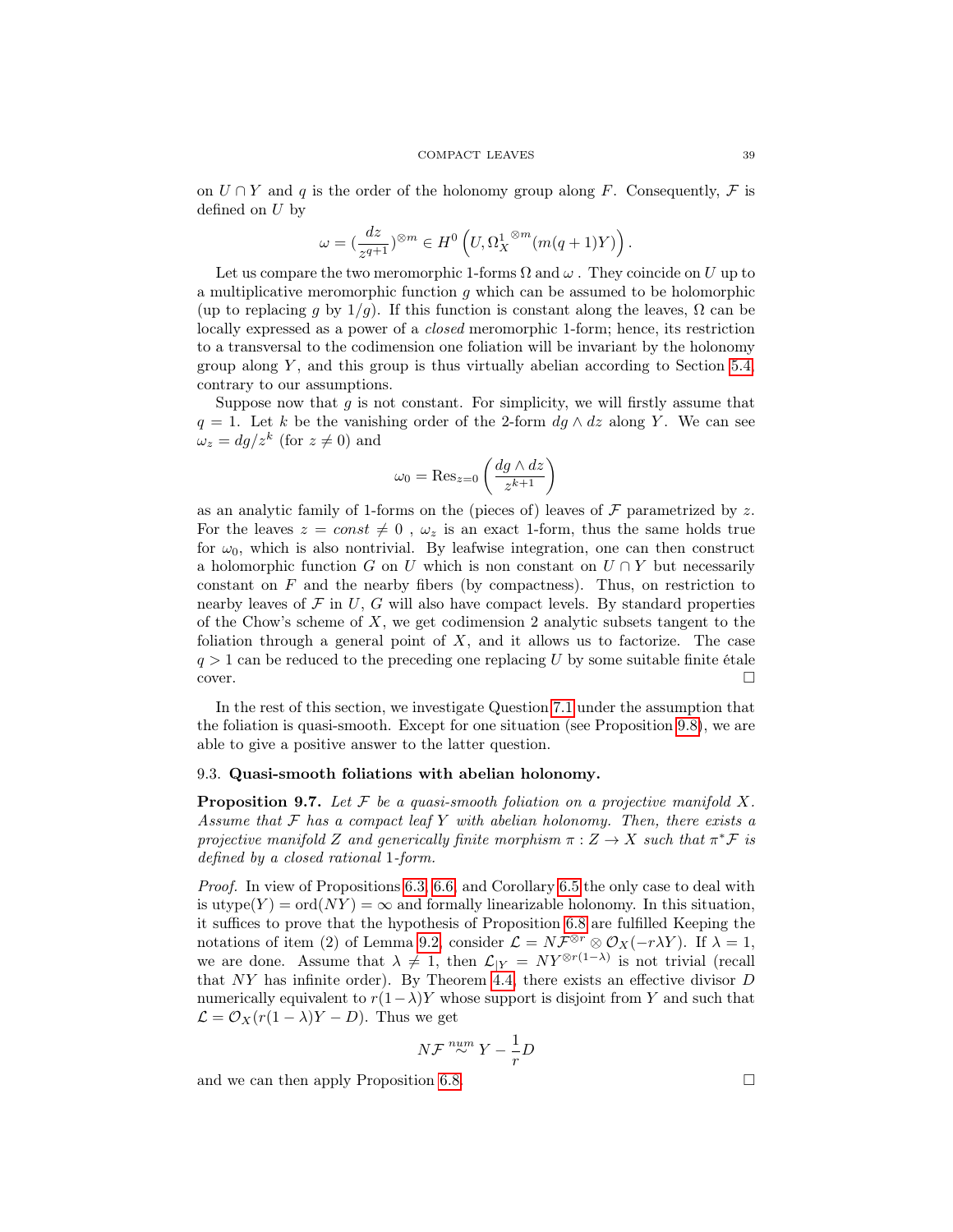#### 9.4. Quasi-smooth foliations with solvable holonomy.

<span id="page-39-0"></span>**Proposition 9.8.** Let  $\mathcal F$  be a quasi-smooth foliation on a projective manifold  $X$ . Assume that  $F$  has a compact leaf  $Y$  with solvable holonomy and that

- (1) either the order of  $NY$  is finite
- (2) or the Ueda type of Y is finite,

then  $F$  is transversely affine.

Proof. This is already covered by Propositions [7.2,](#page-26-2) [7.3](#page-29-0) and [7.4](#page-29-1) (without quasismoothness assumptions), except when the holonomy group is formally conjugated to the group generated by

$$
f(z) = \frac{z}{(1 - z^q)^{1/q}} \quad \text{and} \quad g(z) = \exp(\frac{2\pi i}{2q})z
$$

and Y has finite Ueda's type. Suppose now that we are in this latter case. Recall (Section [7.3\)](#page-29-2) that F is defined in  $Y(\infty)$  by a section  $\omega$  of

$$
\left( N\mathcal{F}^*_{|Y(\infty)} \otimes \mathcal{O}_{Y(\infty)}((q+1)Y) \right)^{\otimes 2}
$$

which can be locally written as  $\left(\frac{dz}{z^{q+1}}\right)^{\otimes 2}$ . On the other hand,  $\mathcal F$  is defined on the whole X by some  $\Omega \in H^0(X, N\mathcal{F}^{*\otimes r} \otimes \mathcal{O}_X(pY))$  for some integers  $r, p, r > 0$ (second item of Lemma [9.2\)](#page-35-1). One can suppose that  $r = 2r'$  is even. We thus obtain that  $\omega^{\otimes r'}$  and  $\Omega$  coincide on  $Y(\infty)$  up to a multiplicative factor  $F \in \mathcal{O}_{Y(\infty)}$  which is necessarily constant by finiteness of the Ueda type. We conclude observing that  $\mathcal F$  satisfies the hypothesis of Proposition [7.4.](#page-29-1)

Concerning the remaining case, utype $(Y) = \text{ord}(NY) = \infty$ , we have only obtained the following partial result where we use the notion of divisible foliation, notion recalled in the beginning of the present section.

<span id="page-39-1"></span>**Proposition 9.9.** Let  $\mathcal F$  be a divisible (hence quasi-smooth) foliation on a Kähler manifold X. Assume that  $\mathcal F$  has a compact leaf Y with solvable holonomy and that the order of NY and the Ueda type of Y are infinite. Then  $\mathcal F$  is transversely affine.

*Proof.* Let  $\lambda \in \mathbb{Q}$  such that  $N\mathcal{F}$  is numerically equivalent to  $\lambda Y$ . Thanks to Proposition [9.7,](#page-38-0) one can assume that the holonomy is not abelian. In particular,  $\lambda \neq 1$  (item (3) of Lemma [9.2\)](#page-35-1).

For the sake of simplicity, suppose for the moment that  $\lambda$  is an integer. One firstly observe that  $\lambda > 0$ , otherwise the foliation could be defined by a one form  $\Omega$ twisted by a flat line bundle L, with zero divisor  $(\Omega)_0 = \lambda Y$ . By Hodge identities, we would have  $\nabla \Omega = 0$  where  $\nabla$  is the flat unitary connection attached to L. This clearly implies that the holonomy group along  $Y$  is conjugated to a subgroup of  ${z \rightarrow az, |a|=1}$ , contradicting the non abelianity assumption.

Keeping the notation of Lemma [9.2,](#page-35-1) consider the flat line bundle  $\mathcal{L} = N\mathcal{F} \otimes$  $\mathcal{O}_X(-\lambda Y)$ ,  $\mathcal{L}_{|Y} = N Y^{(1-\lambda)}$ . According to Theorem [4.4,](#page-15-3) one can claim that there exists an effective divisor D cohomologous to  $(\lambda-1)Y$ ,  $|D| \cap Y = \emptyset$ . In particular the line bundle  $\mathcal{L}' = \mathcal{O}((\lambda - 1)Y - D)$  is flat and coincides with  $\mathcal{L}^*$  in the neighborhood of Y. Actually, these two line bundles coincide on  $X$ , otherwise the (unitary) monodromy of  $\mathcal{L}' \otimes \mathcal{L}$  would be non trivial and we would be able to exhibit (see the proof of Proposition [6.8\)](#page-25-1) on a finite étale covering  $\ddot{X}$  of X three pairwise disjoint effective divisors having numerically trivial normal bundle (both of them being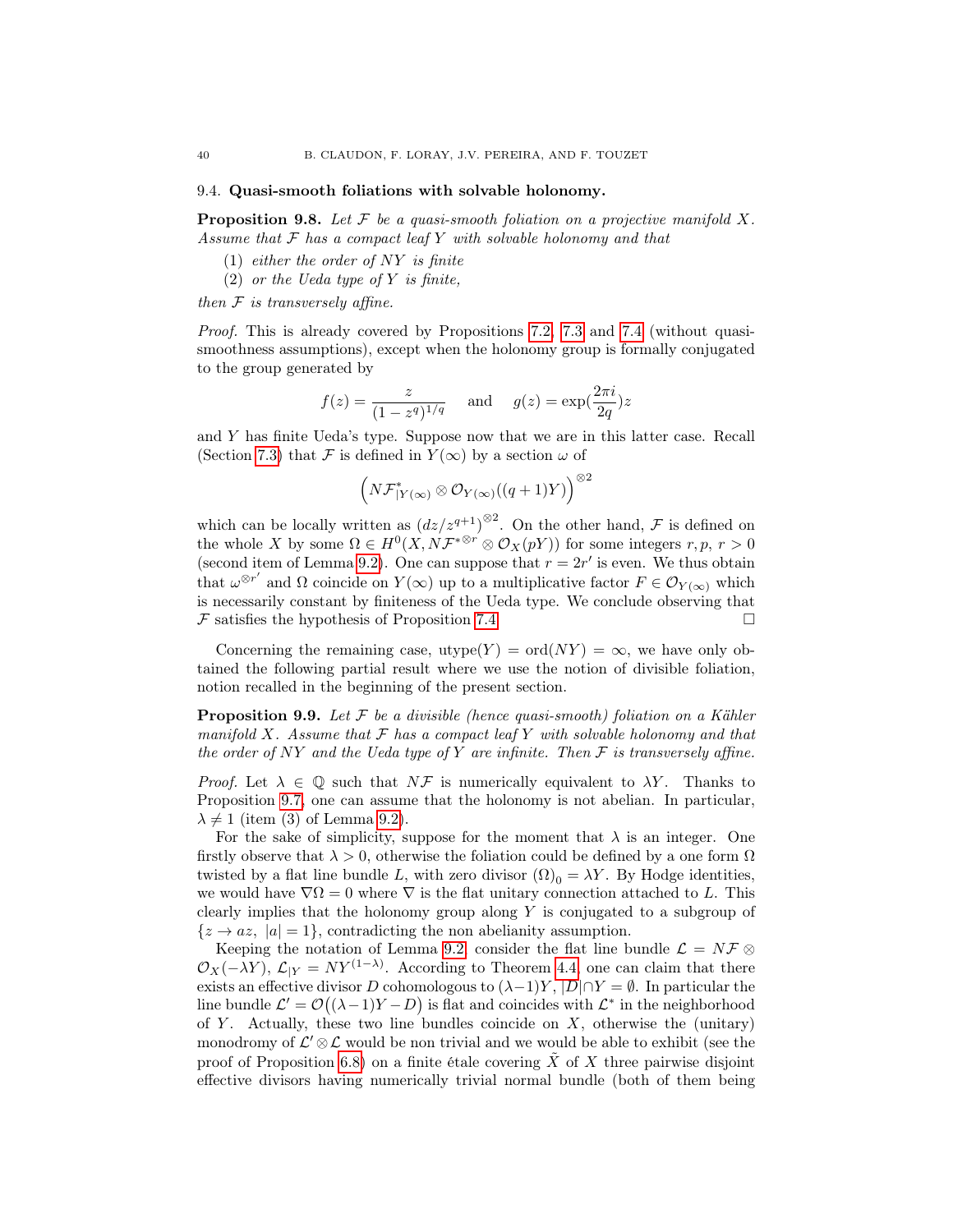copies of Y), implying that Y a fiber of a fibration on X and thus contradicting ord( $NY$ ) =  $\infty$ . The foliation is thus defined by a global meromorphic form  $\Omega$ without zero divisor, and whose polar divisor is equal to  $Y + D$ . Thus, in order to prove that  $\mathcal F$  is transversely affine, it is sufficient to exhibit a *global* closed meromorphic one form  $\beta$  such that

(9.1) β ∧ Ω = dΩ.

On the other hand, according to §4.4,  $\mathcal F$  is defined<sup>[7](#page-40-0)</sup> in a small connected neighborhood U of Y by a twisted meromorphic one form  $\Omega_1$  with pole of order  $p + 1$ along Y

<span id="page-40-2"></span>
$$
\Omega_1 \in H^0(U, \Omega^1((p+1)Y) \otimes E)
$$

such that E is a line bundle equipped with a flat holomorphic connection  $\nabla$  with respect to which  $\Omega_1$  is *closed.* Note that E is identified on U with  $\mathcal{O}(-pY)$  and then carries two flat structure: the first one being defined by  $\nabla$  and the second one being the flat unitary structure on  $\mathcal{O}(-pY)$ , which makes sense because the Ueda connection is trivial on an euclidean neighborhood of Y (Theorem [4.4\)](#page-15-3). By  $\nabla$ -closedness, one can then deduce that there exists a *holomorphic* one form  $\eta$  $\nabla_u - \nabla$  (a priori only defined on U) such that

$$
(9.2) \t\t \eta \wedge \Omega_1 = \nabla_u \Omega_1.
$$

where  $\nabla_u$  is the flat unitary connection attached to E.

Now, observe that if  $\omega$  is a meromorphic defining 1-form for  $\mathcal F$  at some point m, if  $\omega_1$  is a germ of meromorphic one form at m satisfying  $\omega_1 \wedge \omega = d\omega$  and if f is a germ of meromorphic function, then

<span id="page-40-1"></span>
$$
(\omega_1 + df/f) \wedge (f\omega) = d(f\omega).
$$

According to this rule, the equality [\(9.2\)](#page-40-1) can be rewritten as

$$
(\eta - \frac{\nabla_u F}{F}) \wedge \Omega = d\Omega
$$

where  $\nabla_u$  is the unitary flat connection attached to  $\mathcal L$  and F is a meromorphic section of  $\mathcal{O}(-pY)$  defined on U and such that  $(F)_{\infty} = pY$ .

Set  $\beta_U = (\eta - \frac{\nabla_u F}{F})$ . This is a closed form (with pole of order one on Y) defined a priori only on U. We claim that  $\beta_U$  extends meromorphically on X, thus giving the sought integrating factor  $\beta$  in Equation [\(9.1\)](#page-40-2).

Let us proceed with the proof. Let  $(U_i)$  be a sufficiently fine open covering of X. By virtue of the divisibility assumption, we can exhibit a meromorphic form  $\beta_i$ on  $U_i$  which satisfies  $\beta_i \wedge \Omega = d\Omega$ . Let us set

- (1)  $\beta_i = \beta_{U|U_i}$  if  $U_i \cap Y \neq \emptyset$ ,
- (2)  $\beta_i = \alpha_i df_i / f_i$  if  $U_i \cap Y = \emptyset$ , where  $\alpha_i \in \Omega^1(U_i)$  and  $f_i \in \mathcal{O}(U_i)$  is a defining function of  $D \cap U_i$ . The 1-form  $\alpha_i$  is given by the divisibility property for the local (holomorphic) generator  $f_i\Omega$  of the foliation  $\mathcal F$  on  $U_i$ .

Thanks to this local expression of  $\beta_i$ , we can notice that  $\beta_i - \beta_j \in \Omega^1(U_i \cap U_j)$ . In particular, and because  $\Omega$  has no zeros in codimension one, we have

$$
\beta_i - \beta_j = h_{ij}\Omega
$$

<span id="page-40-0"></span> ${}^{7}$ From utype(Y) =  $\infty$ , we infer that the linear part of the holonomy is infinite. This implies that this holonomy group is analytically normalizable (Theorem [5.14\)](#page-19-3).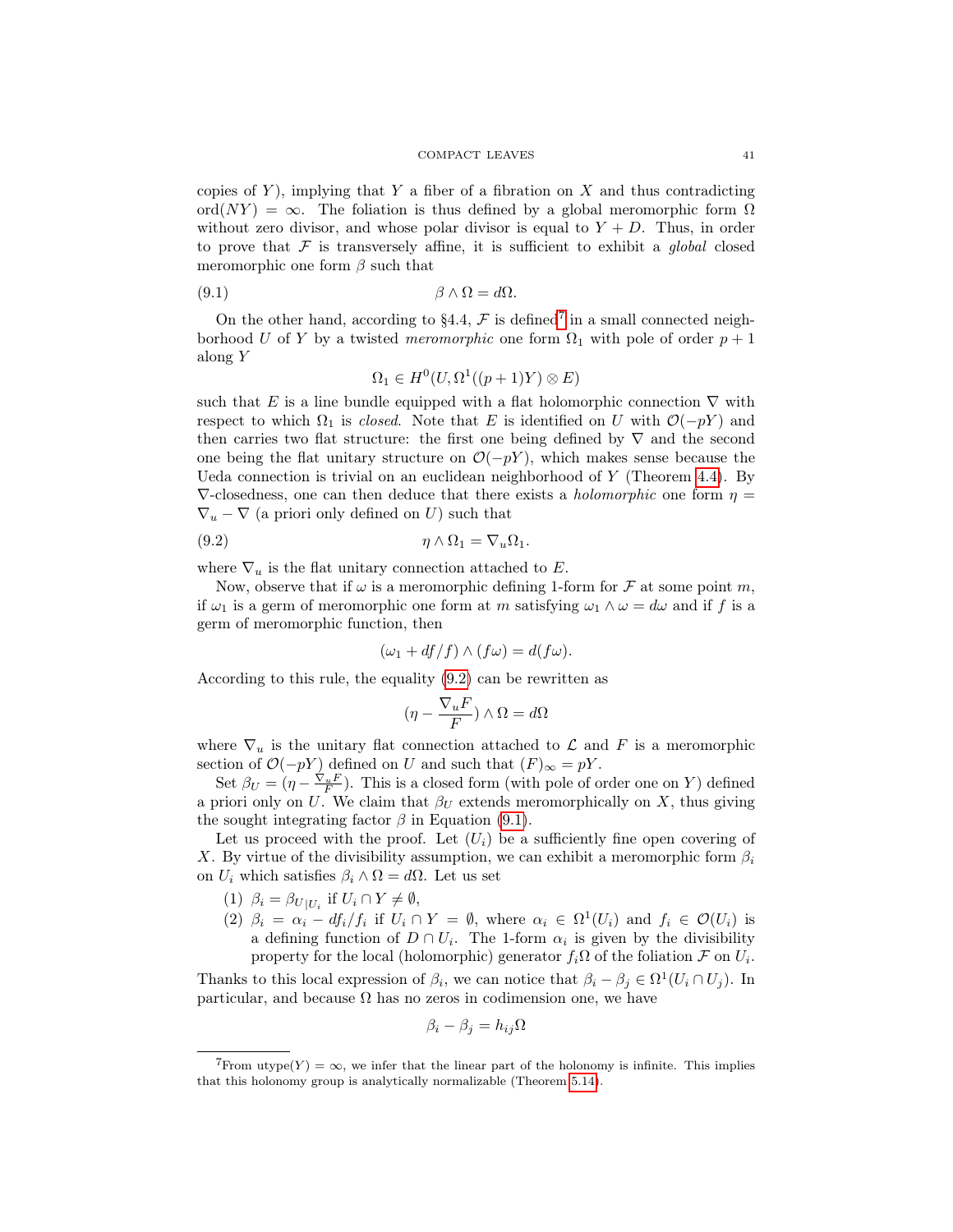where  $h_{ij} \in \mathcal{O}(U_i \cap U_j)$  is a *cocycle*. By construction, this cocycle is trivial in restriction to Y, hence has a trivial class in  $H^1(X, \mathcal{O}_X)$  thanks to Proposition [2.7.](#page-7-0) Then, there exists on X a meromorphic 1-form  $\omega_1$  satisfying  $\omega_1 \wedge \Omega = d\Omega$  which can be written on  $U_i$  as  $\omega_1 = \beta_i + h_i \Omega$  where  $h_i \in \mathcal{O}(U_i)$ . In particular, on U one obtains  $\omega_1 = \beta + h\Omega$  where  $h \in \mathcal{O}(U)$  is indeed constant as ord $(NY) = \infty$ . This yields the closed extension of  $\beta$  as wanted.

If  $\lambda$  is not an integer, we reduce to the previous case by ramified covering trick.  $\Box$ 

### 9.5. Quasi-smooth foliations with holonomy tangent to identity.

<span id="page-41-1"></span>**Proposition 9.10.** Let Y be a smooth compact divisor on a projective manifold X such that utype $(Y) < \infty$ . Assume that Y is a compact leaf of a quasi-smooth foliation  $\mathcal F$  on  $X$  such that the holonomy of  $\mathcal F$  along  $Y$  is tangent to identity. Then  $F$  can be defined by a meromorphic closed one form whose polar divisor coincides with  $2Y$ . In particular, the holonomy of  $\mathcal F$  along  $Y$  is abelian.

*Proof.* Recall that in this context, NY is trivial and utype $(Y) < \infty$  means exactly utype $(Y) = 1$  by Theorem [1.3.](#page-2-2) Let us consider

$$
L = N\mathcal{F} \otimes \mathcal{O}_X(-2Y).
$$

All we have to do is to prove that  $L$  is trivial on an euclidean neighborhood  $U$ of Y . Let us take it for granted one moment and see how to conclude the proof. In this case, the foliation  $\mathcal F$  is defined on U by a meromorphic one form  $\Omega$  whose polar locus is 2Y . Moreover, Theorem [B](#page-2-0) provides us with the existence of a closed rational 1-form  $\omega$  with poles of order 2 along Y. Up to multiplying  $\Omega$  by a suitable scalar number  $\lambda \in \mathbb{C}^*$ , one can observe that  $\omega - \Omega = \omega_0$  is a well defined form in U with at worst a logarithmic pole on Y. Assume firstly that  $\dim(X) = 2$ . We can apply Theorem [2.6](#page-7-1) and extend  $\omega_0$  as a holomorphic<sup>[8](#page-41-0)</sup> form on  $X\Y$ . The Residue Theorem shows that  $\omega_0$  is in fact holomorphic on the whole of X and is hence closed. At the end, the foliation  $\mathcal F$  is given by the (global) closed rational one form  $\Omega = \omega + \omega_0$ . If  $\dim(X) \geq 3$ , we can apply the argument above to a surface obtained as a general complete intersection in  $X$  and extend the one form to the ambient space using results of Section [A.](#page-42-0)

Now we prove that  $L$  is trivial on a neighborhood of  $Y$ . It is enough to prove that  $L$  is flat: if  $L$  is given by a locally constant cocycle, this cocycle has to be trivial on a neighborhood of Y since  $L_{|Y}$  is trivial. By Lemma [2.1,](#page-5-0) we first note that  $L_{|Y(1)}$  is trivial. Now, let us use Lemma [9.2:](#page-35-1) there exists  $\lambda \in \mathbb{Q}$  such that  $N\mathcal{F}$ is linearly equivalent to  $\mathcal{O}_X(\lambda Y)$ . If r is an integer such that  $r\lambda \in \mathbb{Z}$ , we can write:

$$
\mathcal{O}_X(r(\lambda-2)Y)=L^{\otimes r}\otimes \underbrace{\mathcal{O}_X(r\lambda Y)\otimes N\mathcal{F}^{*\otimes r}}_{\text{flat}}.
$$

From the triviality of  $L_{|Y(1)}$ , we deduce that  $\mathcal{O}_X(r(\lambda-2)Y)_{|Y(1)}$  is flat (*i.e.* given by a locally constant cocycle) and then trivial since its restriction to Y is so (the cocycle being locally constant, being trivial on Y is equivalent to being trivial on  $Y(1)$ ). But the assumption utype(Y) = 1 implies that no multiple of  $\mathcal{O}_X(Y)$  can

<span id="page-41-0"></span><sup>8</sup>Applying Theorem [2.6](#page-7-1) only yields a meromorphic extension since we do not know a priori that  $\omega_0$  is closed. However, extending  $\omega$  shows that  $N\mathcal{F}$  is linearly equivalent to  $2Y + E$  where E is a (non necessarily effective) divisor supported on curves contained in  $X\Y$  and that can be contracted (Theorem [2.5\)](#page-7-3). It follows that the intersection form is negative definite on  $E$  and using that  $N\mathcal{F}^2 = 0$ , we conclude that  $\omega_0$  is holomorphic on  $X\Y$ .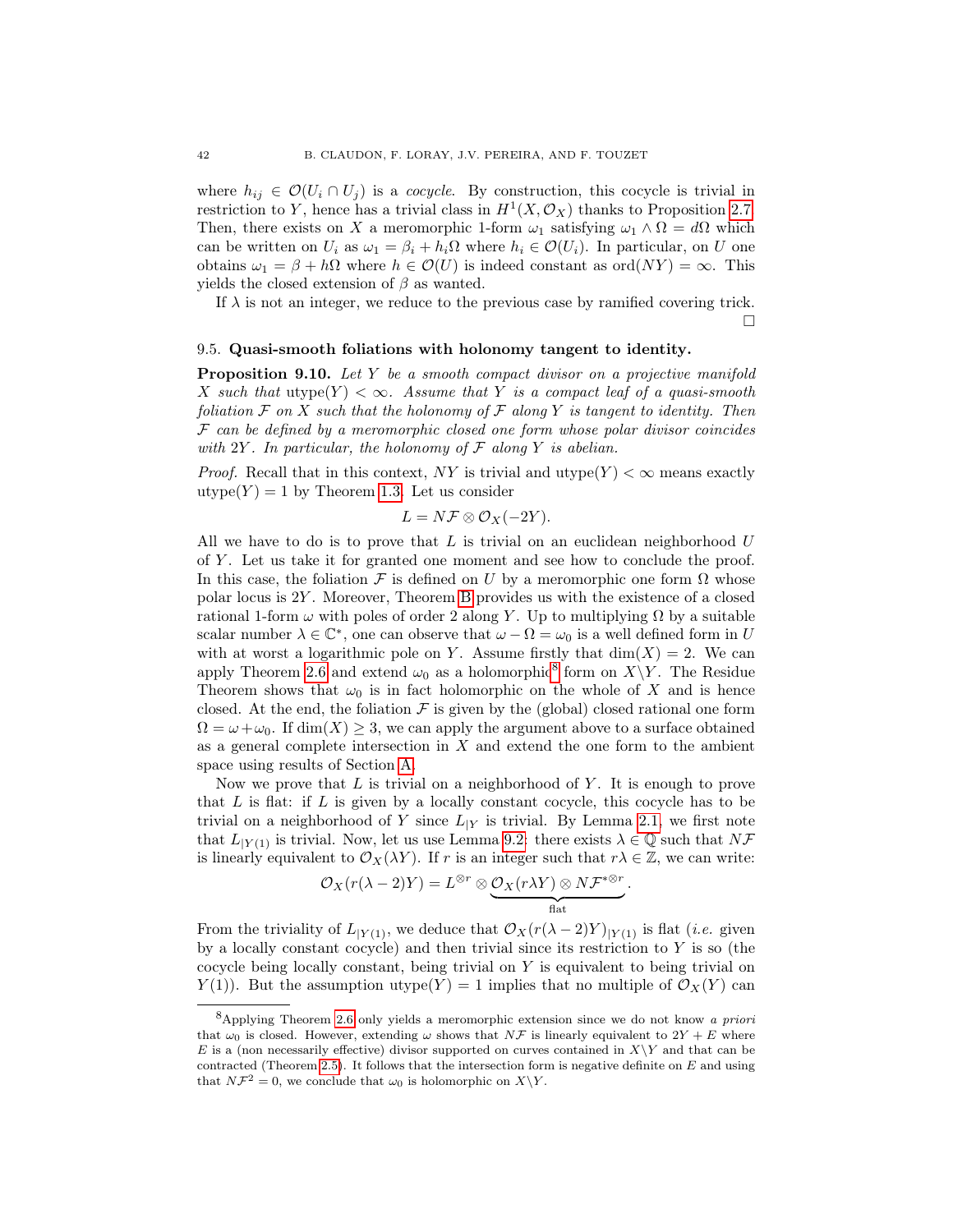be trivial when restricted to  $Y(1)$  and we conclude that the only possibility is  $\lambda = 2$ and L is flat. In view of the above argument, it ends the proof.  $\Box$ 

Remark 9.11. We cannot expect a result analogous to Proposition [9.10](#page-41-1) when utype(Y) =  $\infty$ . For instance, take  $C_g$  a compact curve of genus  $g \geq 2$  and consider the ruled surface  $X = C_g \times \mathbb{P}^1$ . Let z be a projective coordinate on  $\mathbb{P}^1$  and  $\omega_1$ ,  $\omega_2 \in \Omega^1(C_g) - \{0\}.$  The foliation given on X by the rational form

$$
dz + z^2 \mathrm{pr}_1^* \omega_1 + z^3 \mathrm{pr}_1^* \omega_2
$$

leaves the fiber  $Y := \{z = 0\}$  invariant, is regular in the neighborhood of Y and has holonomy along Y tangent to identity at order one. Let us also remark that  $N\mathcal{F} = \mathcal{O}(3Y)$  and accordingly that  $\mathcal F$  is quasi-smooth. However, this holonomy is not abelian, hence not solvable as soon as  $\omega_1$  and  $\omega_2$  are C-independent. Indeed, assume that abelianity holds. Recall that  $\omega$  admits a formal integrating factor  $g(z) = U/z^2$  i.e,  $d(g\omega) = 0$  where U is a unit in  $Y(\infty)$  and consequently depends only on the variable z. On the other hand, the residue of  $d(g\omega)/z$  along Y is equal to  $U'(0)\omega_2 + U(0)\omega_3$  whose vanishing implies that  $\omega_1$  and  $\omega_2$  are C-dependent.

Remark 9.12. Except for Propositions [9.9](#page-39-1) and [9.10,](#page-41-1) the propositions established in Section [9](#page-35-0) remain valid (without any fundamental changes) replacing "quasismooth" by

$$
N\mathcal{F}\overset{num}{\sim}\lambda Y+D
$$

where  $\lambda$  is a rational number and D is a  $\mathbb Q$  divisor whose support does not intersect Y . Notice that we are not aware of a single example foliation possessing a compact leaf and which does not satisfy this property.

## Appendix A. Extension of transverse structures

<span id="page-42-0"></span>Here, we prove an extension result for transverse structures needed in various places to reduce the proofs to the surface case. Precisely, we need to extend affine transverse structure from a general 2-dimensional section to the ambient space. This was proved in [\[42\]](#page-46-6) in the local setting. The analogous extension result for meromorphic/rational first integrals, or for Euclidean structure (foliation defined by meromorphic/rational closed 1-form) is classical, see [\[17,](#page-45-18) [13\]](#page-45-15). Here, we provide a proof which works for more general projective structures, which is missing in the literature. We explain at the end how to adapt to the easier affine case.

In the local/projective setting, a transversely projective foliation  $\mathcal F$  is the data of a triple  $(\omega_0, \omega_1, \omega_2)$  of meromorphic/rational 1-forms satisfying

<span id="page-42-1"></span>
$$
\begin{cases}\nd\omega_0 = \omega_0 \wedge \omega_1 \\
d\omega_1 = 2\omega_0 \wedge \omega_2 \\
d\omega_2 = \omega_1 \wedge \omega_2\n\end{cases}
$$

with  $\omega_0 \neq 0$ . The foliation F is defined by  $\omega_0 = 0$ , and outside of poles of  $\omega_i$ 's, we can deduce from the triple a collection of local first integrals for  $\mathcal F$  that are unique up to left composition by Moebius transformations. For more details, see [\[40,](#page-46-7) [16,](#page-45-26) [33\]](#page-45-10).

Any two triples  $(\omega'_0, \omega'_1, \omega'_2)$  will define the same foliation, with the same collection of first integrals (up to Moebius transformations) outside of poles, if, and only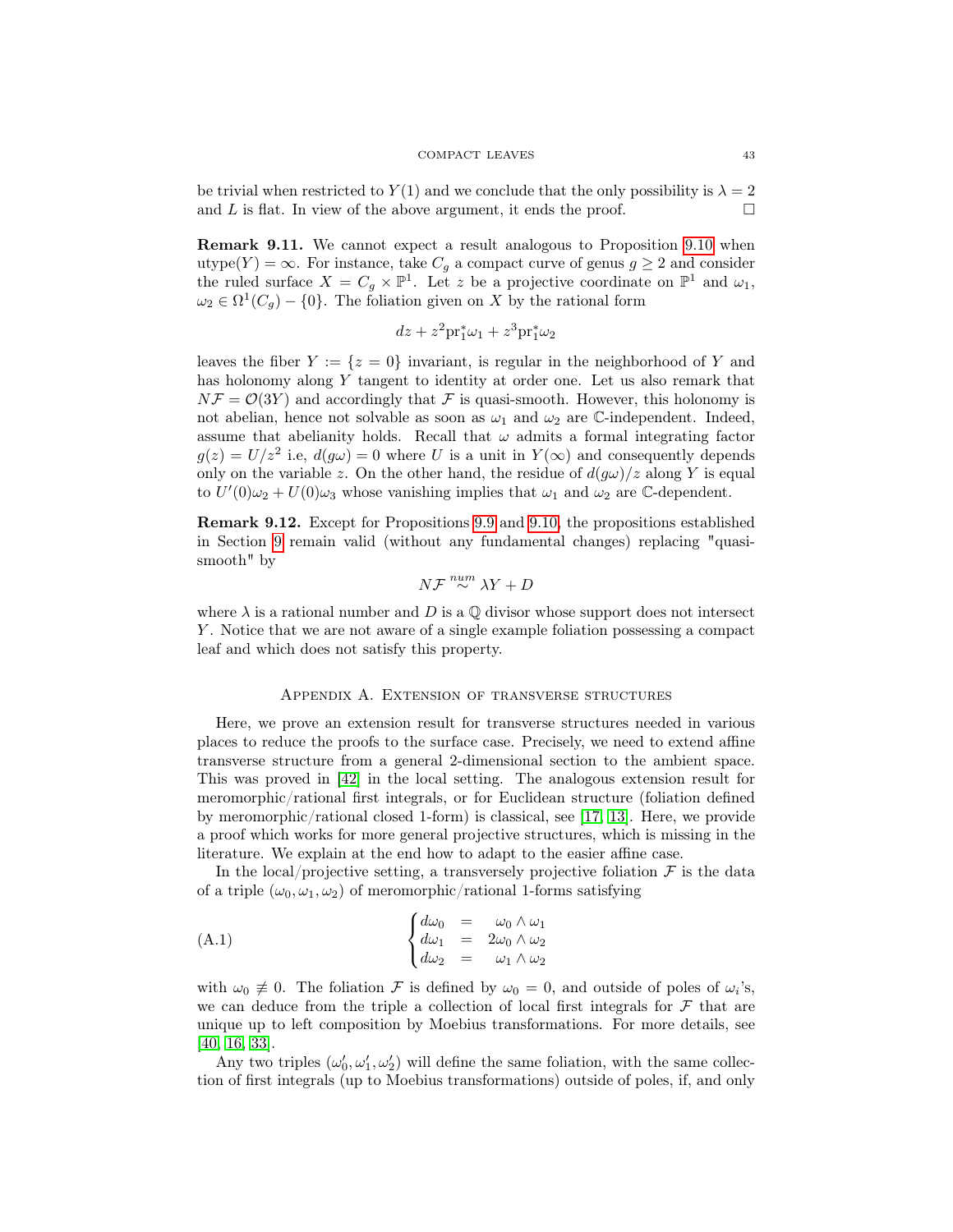if, it can be deduced from the initial triple by a combination of

(A.2) 
$$
\begin{cases} \tilde{\omega}_0 = f \cdot \omega_0 \\ \tilde{\omega}_1 = \omega_1 - \frac{df}{f} \\ \tilde{\omega}_2 = \frac{1}{f} \cdot \omega_2 \end{cases} \begin{cases} \tilde{\omega}_0 = \omega_0 \\ \tilde{\omega}_1 = \omega_1 + 2g\omega_0 \\ \tilde{\omega}_2 = \omega_2 + g\omega_1 + g^2\omega_0 - dg \end{cases}
$$

with f, g meromorphic/rational. Given  $\mathcal{F}$ , given  $\omega_0$  a meromorphic/rational 1-form defining F, it is easy to construct another 1-form  $\omega_1$  such that  $d\omega_0 = \omega_0 \wedge \omega_1$  (see [\[17,](#page-45-18) [13,](#page-45-15) [16\]](#page-45-26)); it is unique up to addition by a 1-form proportional to  $\omega_0$ . One easily check that any projective triple for F is equivalent to a triple  $(\omega_0, \omega_1, \omega_2)$  with the given  $(\omega_0, \omega_1)$ ; in other words, a projective structure for F is equivalent to the data of a 1-form  $\omega_2$  satisfying [\(A.1\)](#page-42-1) with respect to the given 1-forms  $(\omega_0, \omega_1)$ . We will call  $(\omega_0, \omega_1)$  a preprojective data for  $\mathcal{F}$ .

Let  $(\underline{z}, w) \in \mathbb{C}^{n+1}$  with variables  $\underline{z} = (z_1, \ldots, z_n)$  and consider the hyperplane section  $\Sigma = \{w = 0\}.$ 

<span id="page-43-0"></span>**Lemma A.1.** Let F be a regular codimension one foliation at the origin p of  $\mathbb{C}^{n+1}$ and assume  $\Sigma$  is not F-invariant. Then, any transversely projective structure for the restriction  $\underline{\mathcal{F}} = \mathcal{F}_{|\Sigma}$  extends uniquely as a transversely projective structure for  $F$  at the neighborhood of  $p$ .

More precisely, let  $(\underline{\omega}_0, \underline{\omega}_1, \underline{\omega}_2)$  be a projective structure for the restriction  $\underline{\mathcal{F}}$  and let  $(\omega_0, \omega_1)$  be a preprojective data for F extending  $(\underline{\omega}_0, \underline{\omega}_1)$  at the neighborhood of p. Then  $\underline{\omega}_2$  admits a unique meromorphic extension  $\omega_2$  such that  $(\omega_0, \omega_1, \omega_2)$  is a projective triple for F.

*Proof.* At the neighborhood of p, let H be a primitive first integral for  $\mathcal{F}$ , with  $H(p) = 0$ . The restriction  $\underline{H} := H_{\vert \Sigma}$  is a primitive integral for  $\underline{F}$  as well (see [\[34\]](#page-45-27)). We have  $\omega_0 = F dH$  and  $\omega_1 = -\frac{dF}{F} + G dH$  for some meromorphic functions F, G at the neighborhood of p. In restriction to  $\Sigma$ , we can redefine the projective structure by a unique triple  $(\underline{\omega}'_0, \underline{\omega}'_1, \underline{\omega}'_2)$  with  $(\underline{\omega}'_0, \underline{\omega}'_1) = (d\underline{H}, 0)$ ; from integrability conditions, we have

$$
0=d\underline{\omega}'_1=2\underline{\omega}'_0\wedge\underline{\omega}'_2=2\underline{F}d\underline{H}\wedge\underline{\omega}'_2
$$

and therefore  $\underline{\omega}'_2 = \phi(\underline{H})d\underline{H}$  for some germ of meromorphic function  $\phi$  on  $(\mathbb{C}, 0)$ . The extension

$$
\omega_2':=\phi(H)dH
$$

defines a projective triple for  $\mathcal F$  at the neighborhood of p extending the given projective structure in restriction to  $\Sigma$ . Finally, using the change of projective triple defined by F and G, we can deduce the extension  $\omega_2$  from  $\omega'_2$  at the neighborhood of p.

We note that we have not used that  $\Sigma$  was of codimension 1; it could be even a curve provided that it is not  $\mathcal{F}\text{-invariant}$ . For the singular case below, we really need that  $\Sigma$  is a dimension  $\geq 2$  section.

**Lemma A.2.** Let  $F$  be a singular codimension one foliation at the origin  $p$ of  $\mathbb{C}^{n+1}$ ,  $n \geq 2$ . Assume  $\Sigma$  is not *F*-invariant and cutting-out the singular set  $S := \text{Sing}(\mathcal{F})$  in codimension 2. Then, any transversely projective structure for the restriction  $\underline{\mathcal{F}} = \mathcal{F}_{\vert \Sigma}$  extends uniquely as a transversely projective structure for  $\mathcal{F}$  at the neighborhood of p, as in Lemma [A.1.](#page-43-0)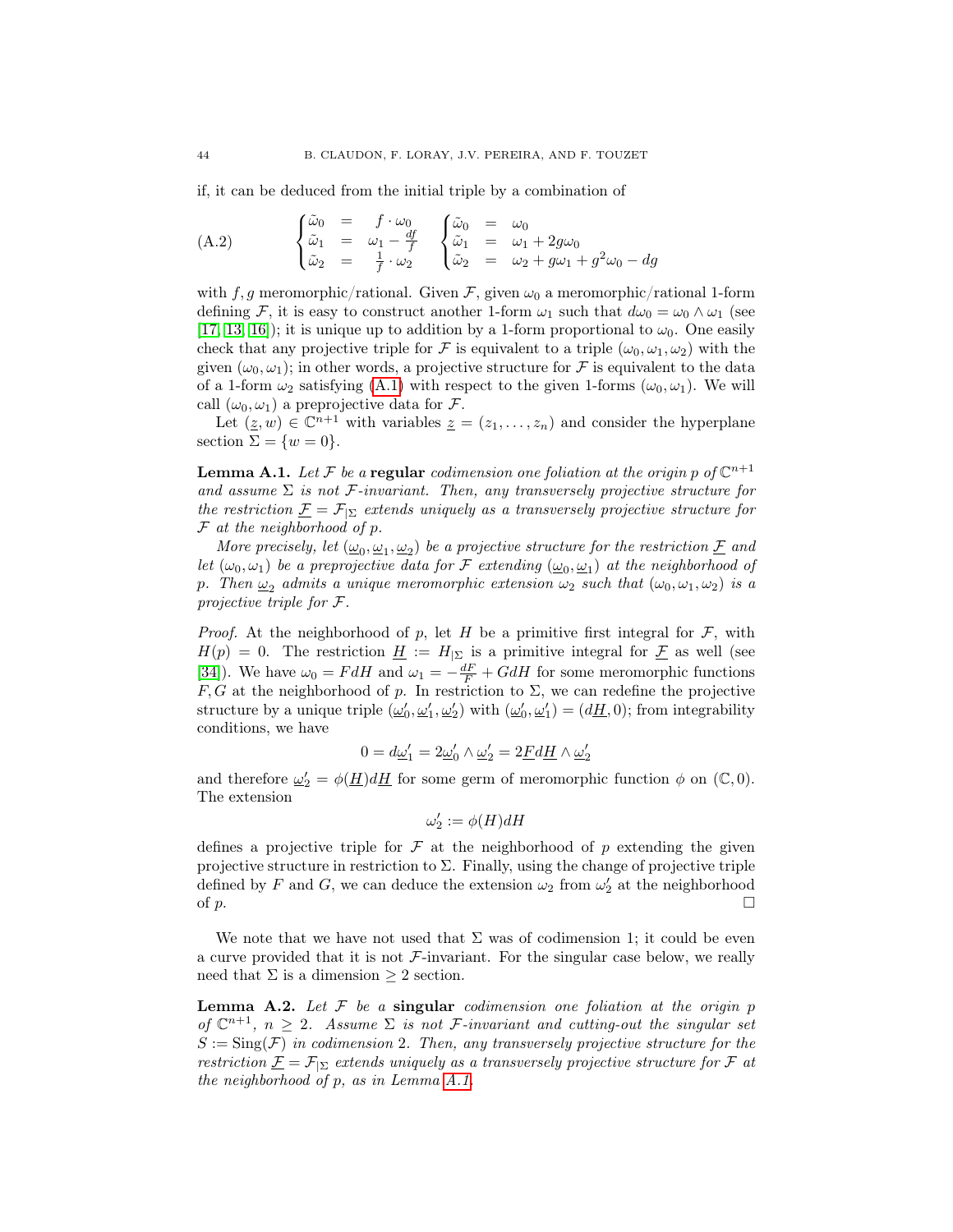*Proof.* Consider an open neighborhood U of p in  $\Sigma$  together with a Hartogs-like domain  $V \subset U$  whose domain of holomorphy is U, but not containing the codimension 2 set  $S := S \cap \Sigma$ . For instance, one can choose a small polydisc for U, and deduce  $\underline{V}$  by deleting the  $\epsilon$ -neighborhood of  $\underline{S}$  in  $\underline{U}$  for  $\epsilon > 0$  small enough. Fix  $(\omega_0, \omega_1)$  on the neighborhood U of U (in the ambient space) such that  $\omega_0$  is defining F on U and  $d\omega_0 = \omega_0 \wedge \omega_1$ . The projective structure for the restriction  $\mathcal F$ is defined by  $(\underline{\omega}_0, \underline{\omega}_1, \underline{\omega}_2)$  for a (unique) meromorphic 1-form  $\underline{\omega}_2$  on  $\underline{U}$ . By Lemma [A.1,](#page-43-0) the 1-form  $\underline{\omega}_2$  extends as a meromorphic 1-form  $\omega_2$  on the neighborhood V of  $\underline{V}$  (in the ambient space) extending the projective structure for  $\mathcal{F}_{|V}$ . The domain of holomorphy  $\underline{V}$  of V obviously contains a neighborhood of p. Consequently, the meromorphic 1-form  $\omega_2$  extends on  $\underline{V}$ , extending by the way the projective structure of  $\mathcal F$  on a neighborhood of  $p$ .

A direct consequence of the above lemmata is

**Corollary A.3.** Let  $\mathcal F$  be a (singular codimension one) foliation on a projective manifold X of complex dimension  $\geq 3$  and let  $\Sigma \subset X$  be a smooth hypersurface. We assume that  $\underline{S} := \text{Sing}(\mathcal{F}) \cap \Sigma$  has codimension 2 in  $\Sigma$ . If  $\mathcal{F}_{|\Sigma}$  is transversely projective in restriction to  $\Sigma$ , then it is also transversely projective on an Euclidean neighborhood U of  $\Sigma$ . More precisely, the projective structure in  $\Sigma$  extends on U in the following sense: given  $(\omega_0, \omega_1)$  on X, the 1-form  $\underline{\omega}_2$  defining the projective structure for  $\mathcal F$  in  $\Sigma$  extends uniquely on U.

If  $\Sigma$  is a general hyperplane section (with very ample normal bundle), then the projective structure actually extends on the whole of X.

All above results remain valid when replacing projective transverse structure by affine transverse structure, Euclidean transverse structure or meromorphic/rational first integral. For instance, given  $\omega_0$  defining F, an affine transverse structure is equivalent to the data of a meromorphic 1-form  $\omega_1$  satisfying  $d\omega_0 = \omega_0 \wedge \omega_1$  and  $d\omega_1 = 0$ . If F is locally defined by a (minimal) holomorphic first integral H, then we can choose  $\omega_0 = dH$  and an affine structure is defined by  $\omega_1 = \phi(H)dH$ . It is therefore straightforward to adapt the proof of the previous lemmata to the affine case.

#### <span id="page-44-0"></span>**REFERENCES**

- <span id="page-44-5"></span>1. M. F. Atiyah, Complex analytic connections in fibre bundles. Trans. Amer. Math. Soc. 85 (1957), 181-207.
- <span id="page-44-3"></span>2. A. Andreotti, Théorèmes de dépendance algébrique sur les espaces complexes pseudoconcaves. Bull. Soc. Math. France 91 (1963) 1-38.
- <span id="page-44-2"></span>V.I. ARNOL'D, Geometrical methods in the theory of ordinary differential equations. Translated from the Russian by Joseph Szücs. Translation edited by Mark Levi. Grundlehren der Mathematischen Wissenschaften [Fundamental Principles of Mathematical Science], 250. Springer-Verlag, New York-Berlin, 1983. xi+334 pp. ISBN: 0-387-90681-9
- <span id="page-44-4"></span>4. E. A. Bartolo, J. I. Cogolludo-Agustin, and D. Matei, Characteristic varieties of quasi-projective manifolds and orbifolds, Geometry & Topology 17 (2013), no. 1, 273-309.
- 5. A. BEAUVILLE, Annulation du  $H^1$  pour les fibrés en droites plats, Lecture Notes in Math. 1507, 1-15, 1992.
- <span id="page-44-6"></span>6. A. BRUDNYI, Solvable matrix representations of Kähler groups. Differential Geom. Appl. 19 (2003), no. 2, 167-191.
- <span id="page-44-7"></span>7. A. BRUDNYI, Solvable quotients of Kähler groups. Michigan Math. J. 51 (2003), no. 3, 477-490.
- <span id="page-44-1"></span>8. M. Brunella, Birational geometry of foliations. Monografías de Matemática. Instituto de Matemática Pura e Aplicada (IMPA), Rio de Janeiro, 2000. 138 pp.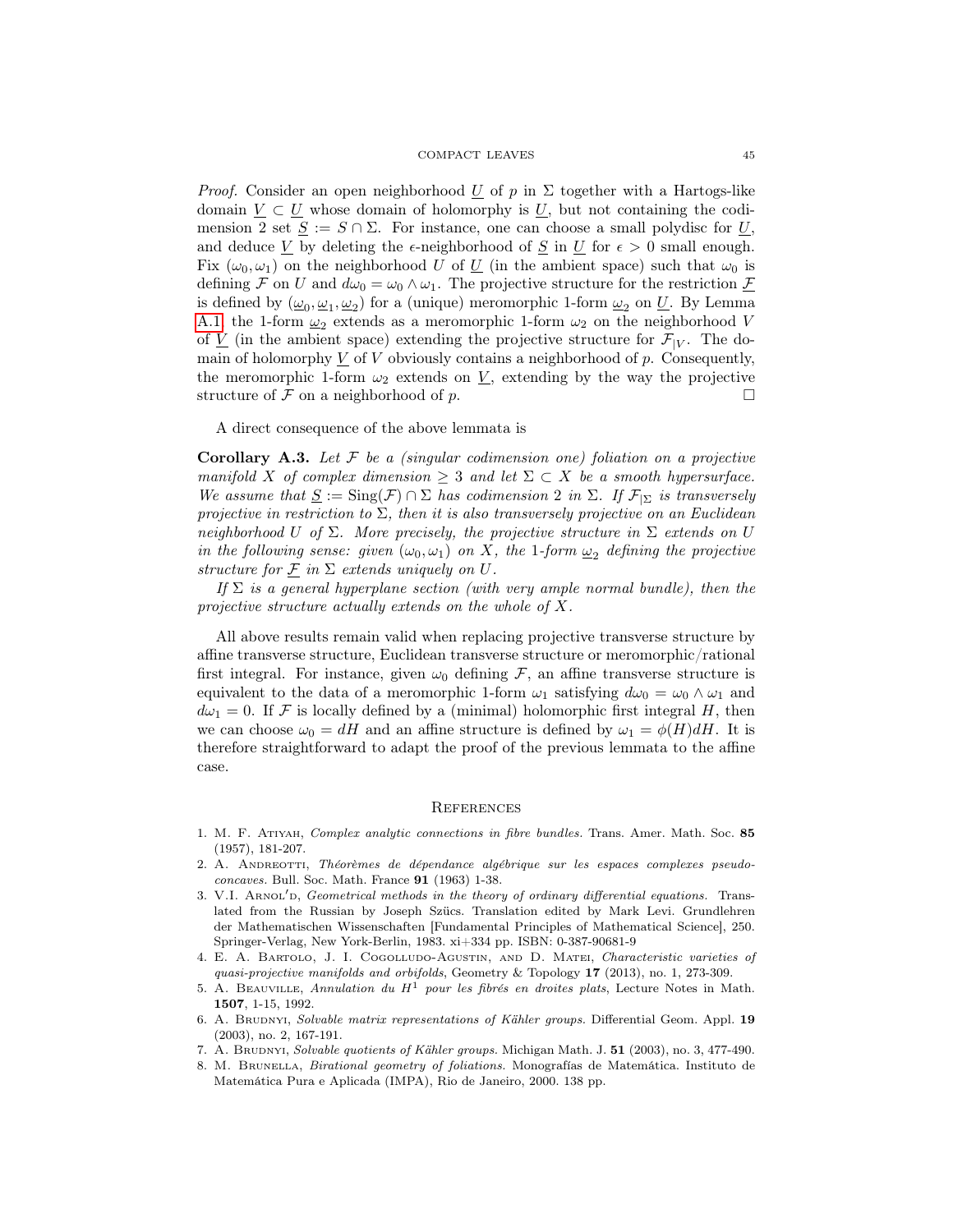- <span id="page-45-25"></span>9. M.Brunella, C.Perrone Exceptional singularities of codimension one holomorphic foliations Publ. Mat.55 (2011), 295-312.
- <span id="page-45-11"></span>10. M. Brunella, On Kähler surfaces with semipositive Ricci curvature Riv. Mat. Univ. Parma, Vol. 1 (2010), 441-450.
- <span id="page-45-20"></span>11. F. Campana, Quotients résolubles des groupes de Kähler et ensembles de Green-Lazarsfeld. C. R. Acad. Sci. Paris Sér. I Math. 329 (1999), no. 6, 513-516.
- <span id="page-45-21"></span>12. , Ensembles de Green-Lazarsfeld et quotients résolubles des groupes de Kähler. J. Algebraic Geom. 10 (2001), no. 4, 599-622.
- <span id="page-45-15"></span>13. F. Cano, D. Cerveau, J. Déserti Théorie élémentaires des feuilletages holomorphes singuliers. Belin, 2013, 206 pp.
- <span id="page-45-19"></span>14. G. Casale Suites de Godbillon-Vey et intégrales premières. C. R. Math. Acad. Sci. Paris 335 (2002), no. 12, 1003-1006.
- <span id="page-45-23"></span>15. F. Catanese, Moduli and classification of irregular Kaehler manifolds (and algebraic varieties) with Albanese general type fibrations. Invent. Math. 104 (1991), no. 2, 263-289.
- <span id="page-45-26"></span>16. D. Cerveau, A. Lins-Neto, F. Loray, J. V. Pereira and F. Touzet, Complex codimension one singular foliations and Godbillon-Vey sequences. Mosc. Math. J. 7 (2007), no. 1, 21-54, 166.
- <span id="page-45-18"></span>17. D. Cerveau, J.-F. Mattei, Formes intégrables holomorphes singulières. Astérisque, 97. Société Mathématique de France, Paris, 1982. 193 pp.
- <span id="page-45-14"></span>18. D. CERVEAU, R. MOUSSU, Groupes d'automorphismes de  $(\mathbb{C},0)$  et équations différentielles  $ydy + ... = 0$ . Bull. Soc. Math. France 116 (1988), no. 4, 459-488.
- <span id="page-45-4"></span>19. G. Cousin, J.V. Pereira, Transversely affine foliations on projective manifolds. Math. Res. Letters 21 (2014), 985-1014.
	- appear in Mathematical Research Letters (2013).
- <span id="page-45-22"></span>20. P. Deligne Théorie de Hodge II. Inst. Hautes Études Sci. Publ. Math. 40 (1971), 5-57.
- <span id="page-45-5"></span>21. P. Dingoyan A factorization theorem for curves with vanishing self-intersection. (2014) arXiv:1405.3593 [math.AG]
- <span id="page-45-0"></span>22. J.-P. DEMAILLY, T. PETERNELL, M. SCHNEIDER, Compact Kähler manifolds with Hermitian semipositive anticanonical bundle. Compositio Math. 101 (1996), no. 2, 217-224.
- <span id="page-45-17"></span>23. A. Grothendieck, Éléments de géométrie algébrique (rédigés avec la collaboration de Jean Dieudonné) : III. Étude cohomologique des faisceaux cohérents, Première partie. Publications Mathématiques de l'IHÉS, 11 (1961), p. 5-167.
- <span id="page-45-1"></span>24. R. HARTSHORNE, Ample subvarieties of algebraic varieties. Notes written in collaboration with C. Musili. Lecture Notes in Mathematics, Vol. 156 Springer-Verlag, Berlin-New York 1970 xiv+256 pp.
- <span id="page-45-8"></span>25. H. Hironaka, H. Matsumura, Formal functions and formal embeddings. J. Math. Soc. Japan 20 (1968) 52-82.
- <span id="page-45-6"></span>26. Y. Ilyashenko, The nonlinear Riemann-Hilbert problem, Proc. Steklov Inst. Math. 1996, no. 2 (213), 6-29.
- <span id="page-45-16"></span>27. S. KOBAYASHI Differential geometry of complex vector bundles. Publications of the Mathematical Society of Japan, 15. Kanô Memorial Lectures, 5. Princeton University Press, Princeton, NJ; Iwanami Shoten, Tokyo, 1987. xii+305 pp.
- <span id="page-45-7"></span>28. T. Koike, Toward a higher codimensional Ueda theory, (2014) arXiv:1405:2354 [math.AG].
- <span id="page-45-9"></span>29. , On the minimality of canonically attached singular hermitian metrics on certain nef line bundles, (2014) arXiv:1405:4698 [math.AG].
- <span id="page-45-12"></span>30. R. LAZARSFELD, Positivity in algebraic geometry. I. Classical setting: line bundles and linear series. Ergebnisse der Mathematik und ihrer Grenzgebiete. 3. Folge. A Series of Modern Surveys in Mathematics, 48. Springer-Verlag, Berlin, 2004. xviii+387 pp.
- <span id="page-45-13"></span>31. F. Loray, Pseudo-groupe d'une singularité de feuilletage holomorphe en dimension deux. HAL:hal-00016434, version 1. <http://hal.archives-ouvertes.fr/ccsd-00016434>.
- <span id="page-45-24"></span>32. F. LORAY, J.V. PEREIRA, F. TOUZET, Foliations with trivial canonical class. (2011) arXiv:1107.1538 [math.AG]
- <span id="page-45-10"></span>33.  $\_\_\_\_\$ , Representations of quasiprojective groups, Flat connections and Transversely projective foliations. (2014) arXiv:1402.1382 [math.AG].
- <span id="page-45-27"></span>34. J.-F. Mattei and R. Moussu, Holonomie et intégrales premières. Ann. Sci. École Norm. Sup. (4) 13 (1980), no. 4, 469-523.
- <span id="page-45-3"></span>35. A. Neeman, Ueda theory: theorems and problems. Memoirs of the AMS 81 (415) (1989).
- <span id="page-45-2"></span>36. A. Ogus, The formal Hodge filtration. Invent. Math. 31 (1975/76), no. 3, 193-228.